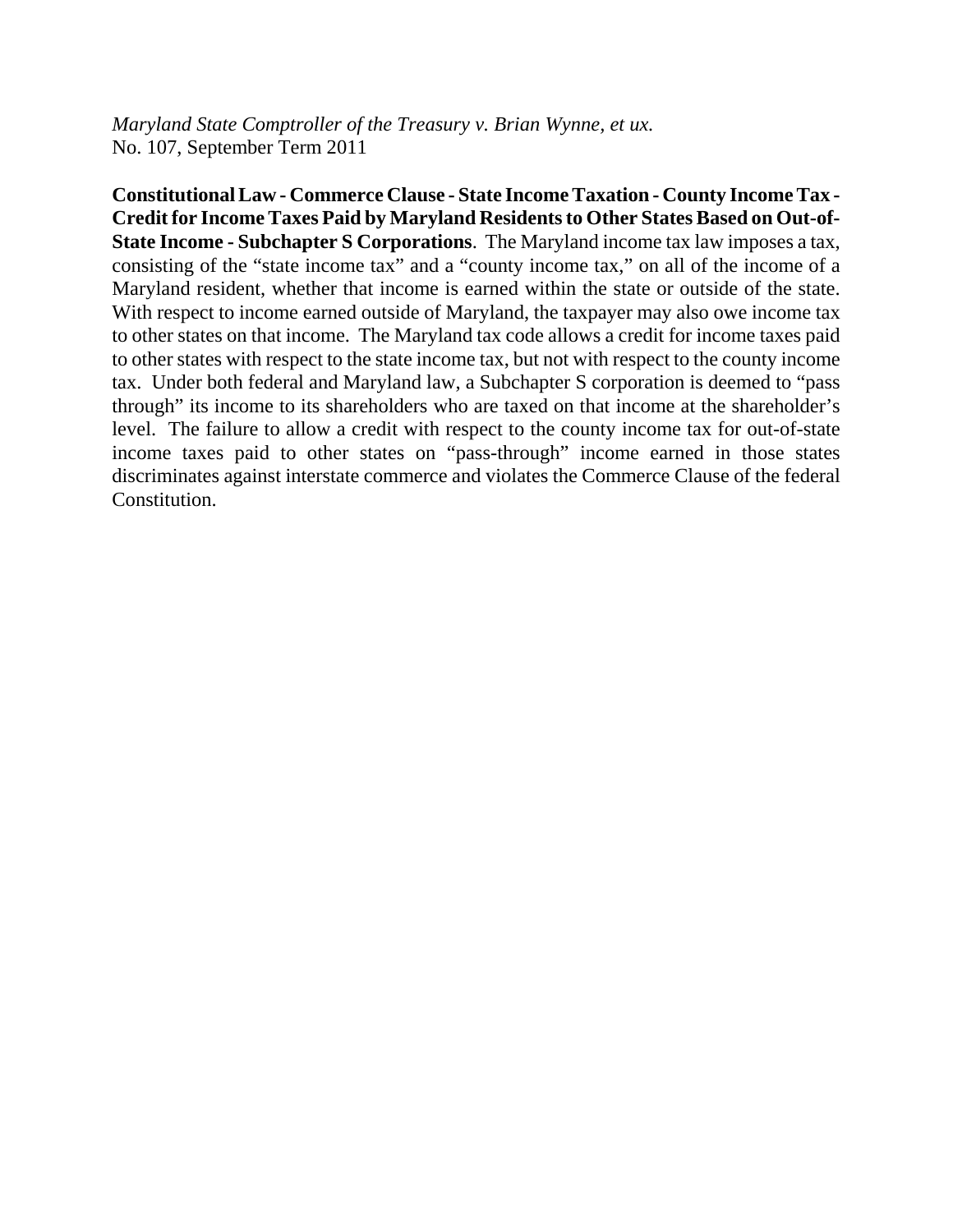# IN THE COURT OF APPEALS OF MARYLAND

No. 107

September Term, 2011

MARYLAND STATE COMPTROLLER OF THE TREASURY

 $\overline{a}$ 

 $\ddot{\phantom{a}}$ 

 $\ddot{\phantom{a}}$ 

 $\overline{a}$ 

v.

BRIAN WYNNE, ET UX.

Bell, C.J. Harrell Battaglia Greene Adkins Barbera McDonald,

JJ.

Opinion by McDonald, J. Battaglia and Greene, JJ., dissent.

Filed: January 28, 2013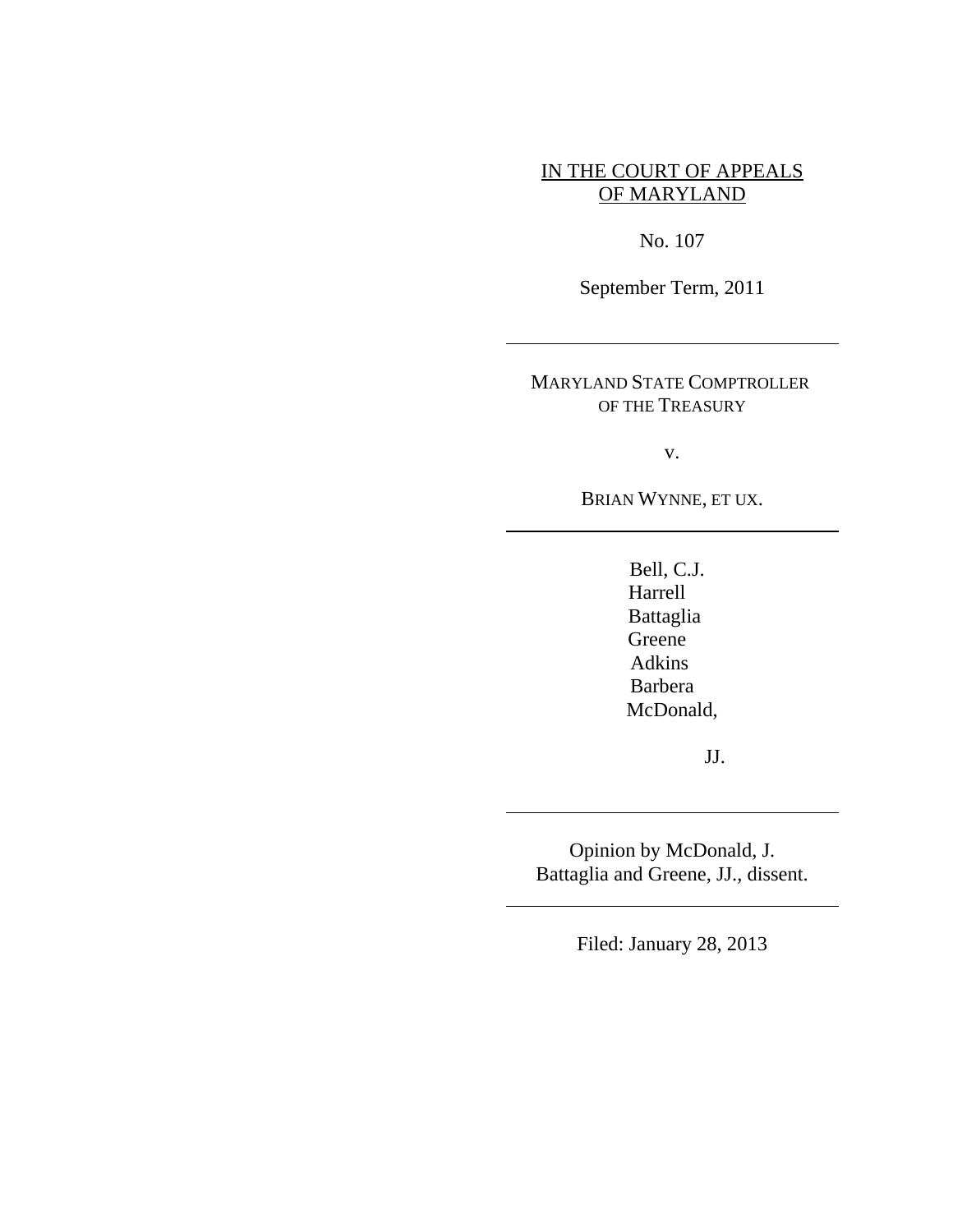Federal and Maryland law allow for the attribution of corporate income to the corporation's shareholders – without being taxed at the corporate level – in defined circumstances. In particular, the income of a Subchapter S corporation is deemed to "pass through" to the shareholders who are then directly taxed on that income. Some or all of that income may be generated outside the state in which a shareholder resides.

The Maryland income tax law reaches all of the income of a Maryland resident. The State income tax law allows a credit against an individual's State tax liability for income taxes paid to other states based on the income earned in those states. However, that credit takes no account of, and cannot be taken against, the portion of the Maryland income tax known as the "county income tax."

This case poses the question whether the failure to allow a credit violates the federal Constitution when a portion of a Maryland resident taxpayer's income consists of significant "pass-through" income generated by a Subchapter S corporation in other states, apportioned to the taxpayer, and taxed by the states in which it was generated. The taxpayer has appealed an assessment by the State Comptroller that did not allow a credit against the county income tax portion of the Maryland income tax.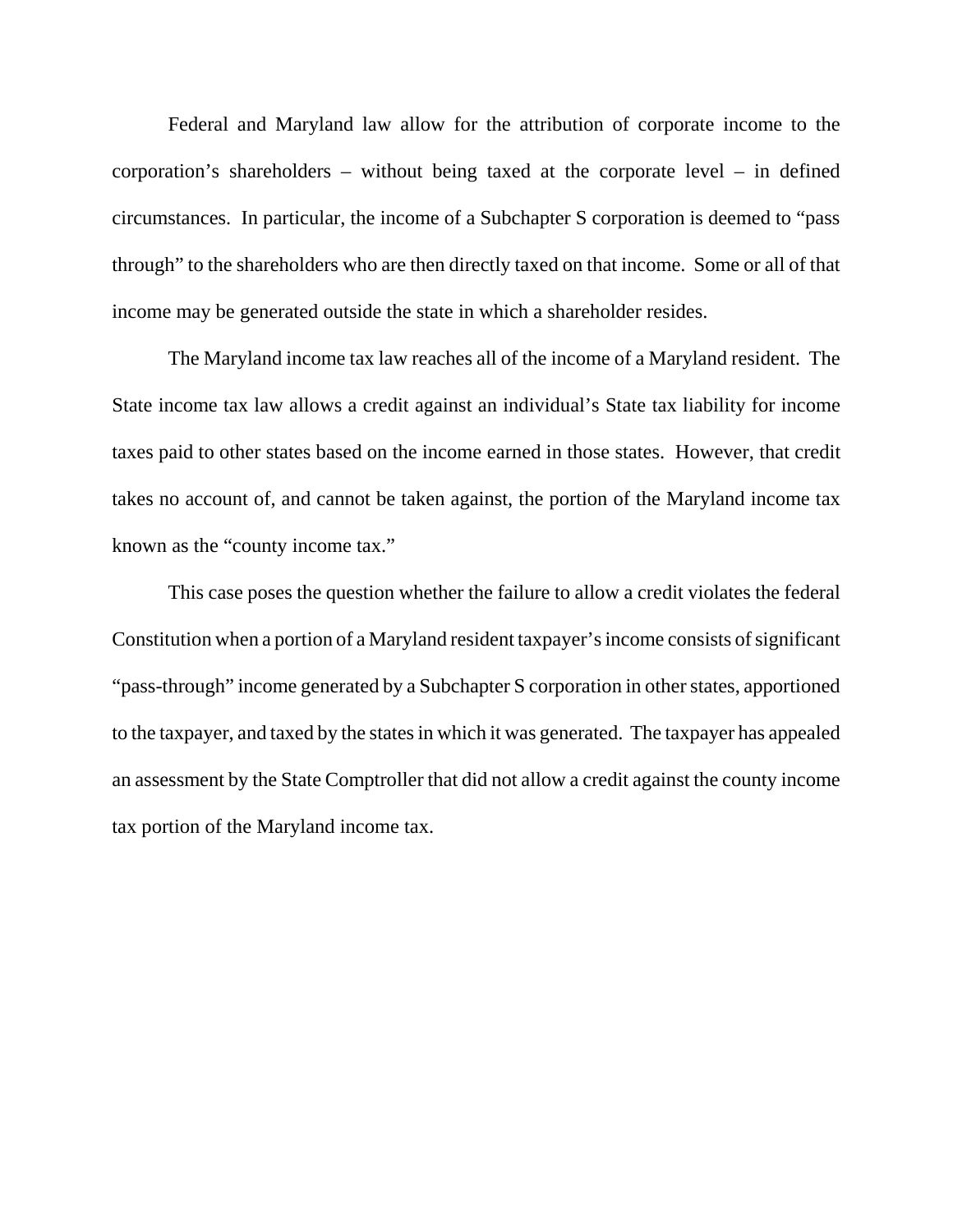The Comptroller, as he should, $<sup>1</sup>$  defends the tax law as written by the Legislature<sup>2</sup> and</sup> interpreted by this Court.<sup>3</sup> The taxpayers accept that interpretation, but assert that it is wanting when measured against the federal Constitution. They rely on a multitude of cases – virtually all of which are subsequent to the 1975 amendment of the Maryland tax law that uncoupled the credit from the county income tax – that assess state taxes against what has come to be known as the "dormant Commerce Clause."

Although the Maryland Tax Court ruled in favor of the Comptroller, the Circuit Court for Howard County reversed that decision and held that the statute's failure to allow such a credit violated the dormant Commerce Clause. For the reasons that follow, we find merit in the taxpayers' contentions and affirm the judgment of the Circuit Court.

### **Background**

#### *State Income Taxes*

A state may tax the income of its residents, regardless of where that income is earned. A state may also tax a nonresident on income earned within the state. Both of these propositions are consistent with the Due Process Clause of the Fourteenth Amendment. *Oklahoma Tax Comm'n v. Chickasaw Nation,* 515 U.S.450, 462-63 & n. 11 (1995); *New York ex rel. Cohn v. Graves*, 300 U.S. 308, 312-13 (1937). However, they raise the

<sup>1</sup> *See State v. Burning Tree Club, Inc*., 301 Md. 9, 481 A.2d 785 (1984) (obligation of State official to defend constitutionality of statute enacted by General Assembly).

<sup>2</sup> *See* Chapter 3, Laws of Maryland 1975.

<sup>3</sup> *Comptroller v. Blanton*, 390 Md. 528, 890 A.2d 279 (2006).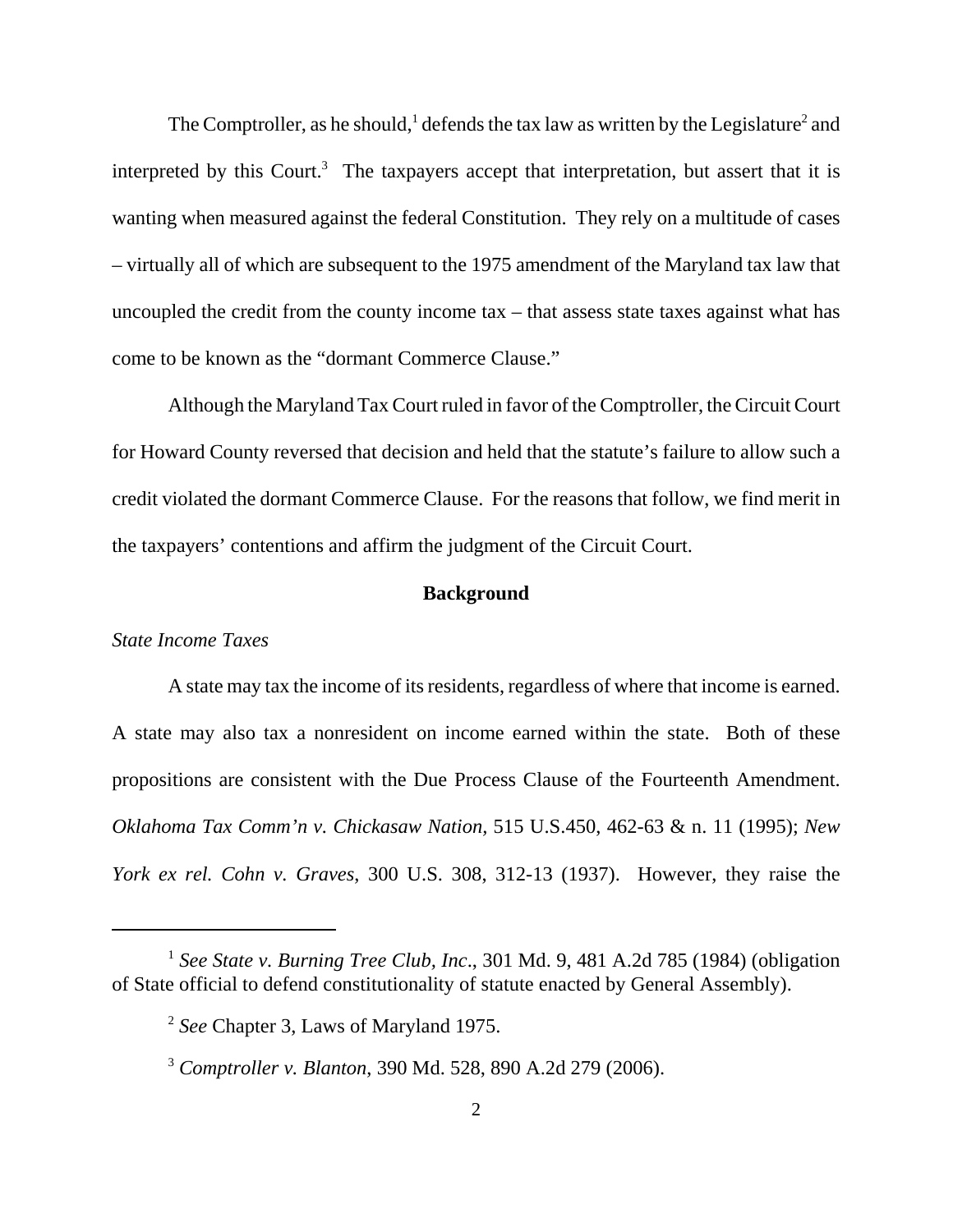possibility of what might be termed "double taxation" when both the state of the taxpayer's residence and the state where the income was generated tax the same income. As explained below, the Commerce Clause of the federal Constitution sets certain constraints on this possibility, which the states recognize through the provision of credits for payments of outof-state taxes.

*Maryland Individual Income Tax* 

State law imposes an income tax on individuals. Maryland Code, Tax-General Article ("TG")  $§10-101$  *et seq*.<sup>4</sup> It is composed of three parts:

> (1) a State income tax (the "State tax") at a rate set by the Legislature in statute, *see* TG §10-105;

> (2) a county income tax that applies only to residents of each county<sup>5</sup> (the "county tax") at a rate set by the county within the range allowed by statute, *see* TG §§10-103, 10-106; and

> (3) a tax on those subject to State income tax but not the county tax (the "Special Non-Resident Tax" or "SNRT") at a rate equal to the lowest county tax, *see* TG §10-106.1.

Thus, all individual taxpayers are subject to the State tax and either the county tax or the

SNRT. These taxes are all collected by the Comptroller; the proceeds of the county tax are

distributed to the relevant county.

<sup>&</sup>lt;sup>4</sup> This law also imposes an income tax on corporations – which is not involved in the present case.

 $<sup>5</sup>$  As is usually the case, the term "county" in this context includes Baltimore City. TG</sup>  $$10-101(f).$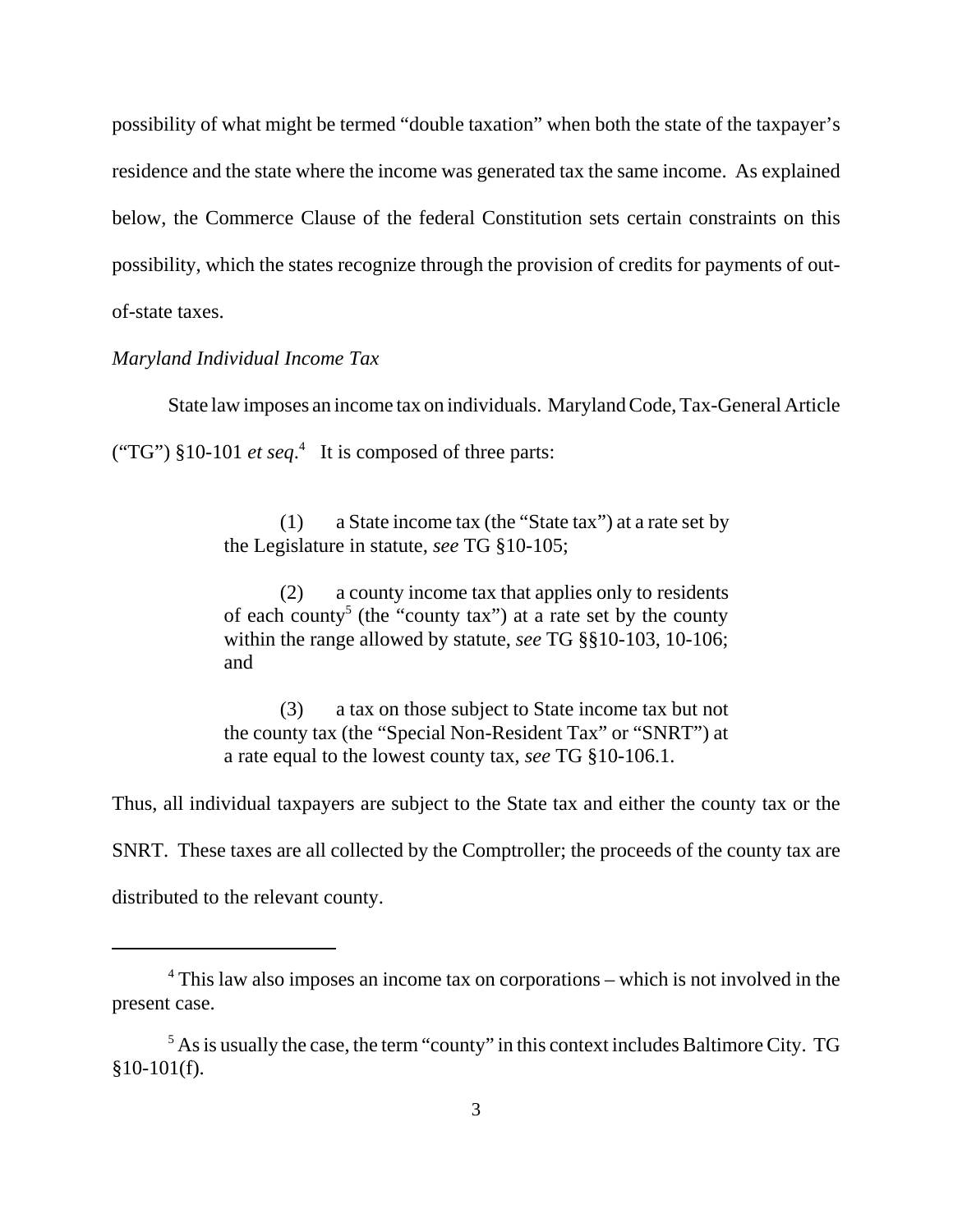## *Credit for Income Taxes Paid to Other States*

State law allows for an individual subject to the Maryland income tax to take a credit against the State tax for similar taxes paid to other states.<sup>6</sup> In particular:

> a resident may claim a credit only against the State income tax for a taxable year in the amount determined under [TG §10- 703(c)] for State tax on income paid to another state for the year.

TG §10-703(a). There are various exceptions to this credit, none of which are pertinent to this case.<sup>7</sup> In general, the credit is designed to ensure that Maryland receives, at a minimum, the Maryland income tax due on the taxpayer's income that is attributable to Maryland,

<sup>7</sup> The credit is not allowed to:

- (1) a Maryland resident other than a fiduciary, if the laws of the other state allow the Maryland resident a credit for state income tax paid in Maryland;
- (2) a Maryland resident fiduciary, if the fiduciary claims, and the other state allows, a credit for state income tax paid to Maryland;
- (3) a Maryland resident for less than the full taxable year for tax on income that is paid to another state during residency in that state;
- (4) a nonresident of Maryland.

TG §10-703(b).

<sup>&</sup>lt;sup>6</sup> In this context, the term "state" includes "a state, possession, territory, or commonwealth of the United States ... or ... the District of Columbia." TG §10-101(u).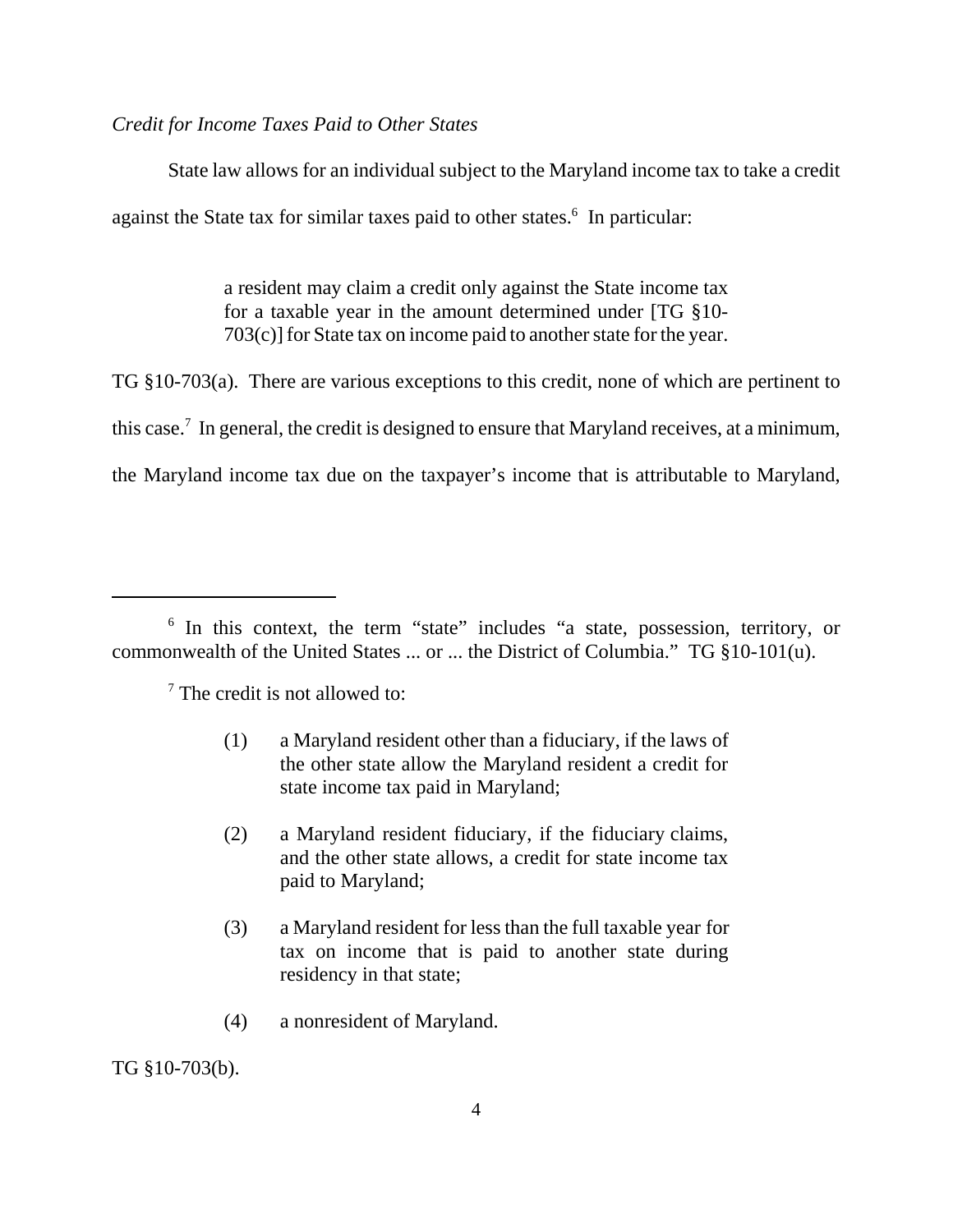regardless of the another state's method or rate of taxation.8 *Comptroller v. Hickey*, 114 Md. App. 388, 391, 689 A.2d 1316 (1997).

No credit is given against the county tax for income taxes paid in other states. TG §10-703(a); *Comptroller v. Blanton*, 390 Md. 528, 890 A. 2d 279 (2006). As this Court outlined in *Blanton*, a credit had previously applied with respect to the county tax. *See Stern*

<sup>8</sup> The statute provides that the credit shall be computed as follows:

(i) the amount of allowable tax on income that the resident paid to another state; or

(ii) an amount that does not reduce the State income tax to an amount less than would be payable if the income subjected to the tax in the other state were disregarded.

(2) If the credit allowed a resident under subsection (a) of this section is based on tax that an S corporation pays to another state, the credit allowable to a shareholder:

(i) may not exceed that shareholder's pro rata share of the tax; and

(ii) will be allowed for another state's income taxes or taxes apsi based on income.

TG 10-703(c).

<sup>(1)</sup> Except as provided in paragraph (2) of this subsection, the credit allowed a resident under subsection (a) of this section is the lesser of: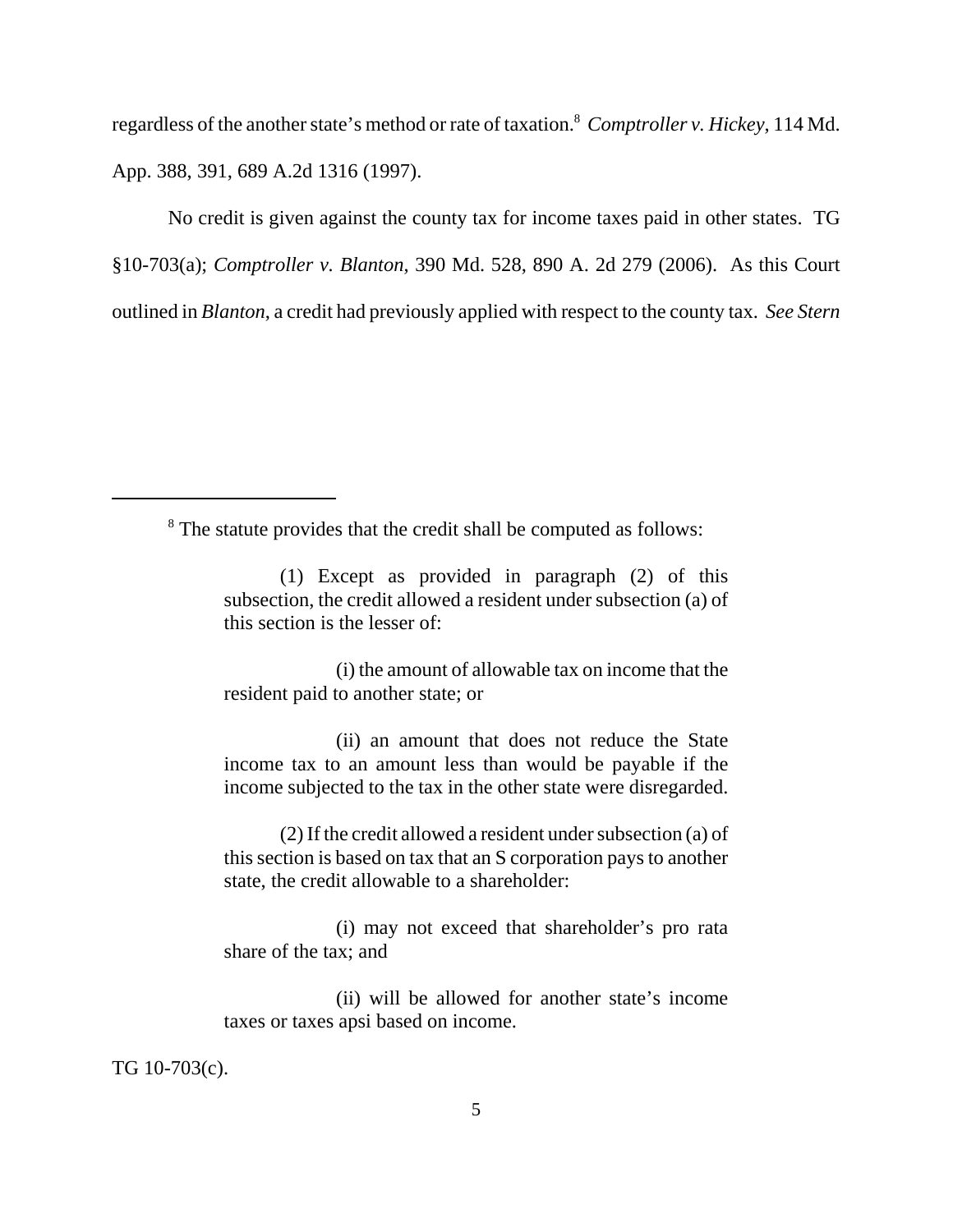*v. Comptroller*, 271 Md. 310, 316 A.2d 240 (1974). However, in 1975, the Legislature amended the tax code to eliminate that credit. Chapter 3, Laws of Maryland 1975.<sup>9</sup>

## *S Corporations and Income Taxes*

A Subchapter S corporation or "S corporation" is a corporation – often a relatively small business – that meets certain requirements set forth in the Internal Revenue Code and makes an election to pass through its income and losses, for federal tax purposes, to its shareholders.10 Each shareholder reports his or her share of the S corporation's income and losses on their individual tax returns and is assessed federal income tax at the shareholder's individual rate. In that way, the income that the S corporation generates for its owners is taxed at one level – similar to the taxation of a partnership – rather than at two levels (corporate and shareholder) as is otherwise typically the case.<sup>11</sup> To accomplish this, the character of any item of income or loss of an S corporation "passes through" to its owners "as if that item were realized directly from the source from which realized by the corporation, or incurred in the same manner as incurred by the corporation." 26 U.S.C. §1366(b).

<sup>&</sup>lt;sup>9</sup> The 1975 amendment was made to former Article 81, §290(b), which was later recodified as part of the Tax-General Article. Chapter 2, Laws of Maryland 1988. It has been re-enacted several times without substantive change. *See* Chapter 1, 1<sup>st</sup> Special Session, Laws of Maryland 1992; Chapter 262, Laws of Maryland 1993; Chapter 134, Laws of Maryland 1995.

<sup>&</sup>lt;sup>10</sup> Douglas A. Kahn, et al., *Corporate Income Taxation* 220-21 ( $6<sup>th</sup>$  ed. 2009).

 $11$  The relevant statutory provisions appear in Subchapter S of Chapter 1 of the Internal Revenue Code – hence the moniker "S corporation." *See* 26 U.S.C. §1362(1). As is generally the case, the corporation is organized under the laws of a particular state; Subchapter S merely concerns its treatment for federal, and in some cases state, tax purposes.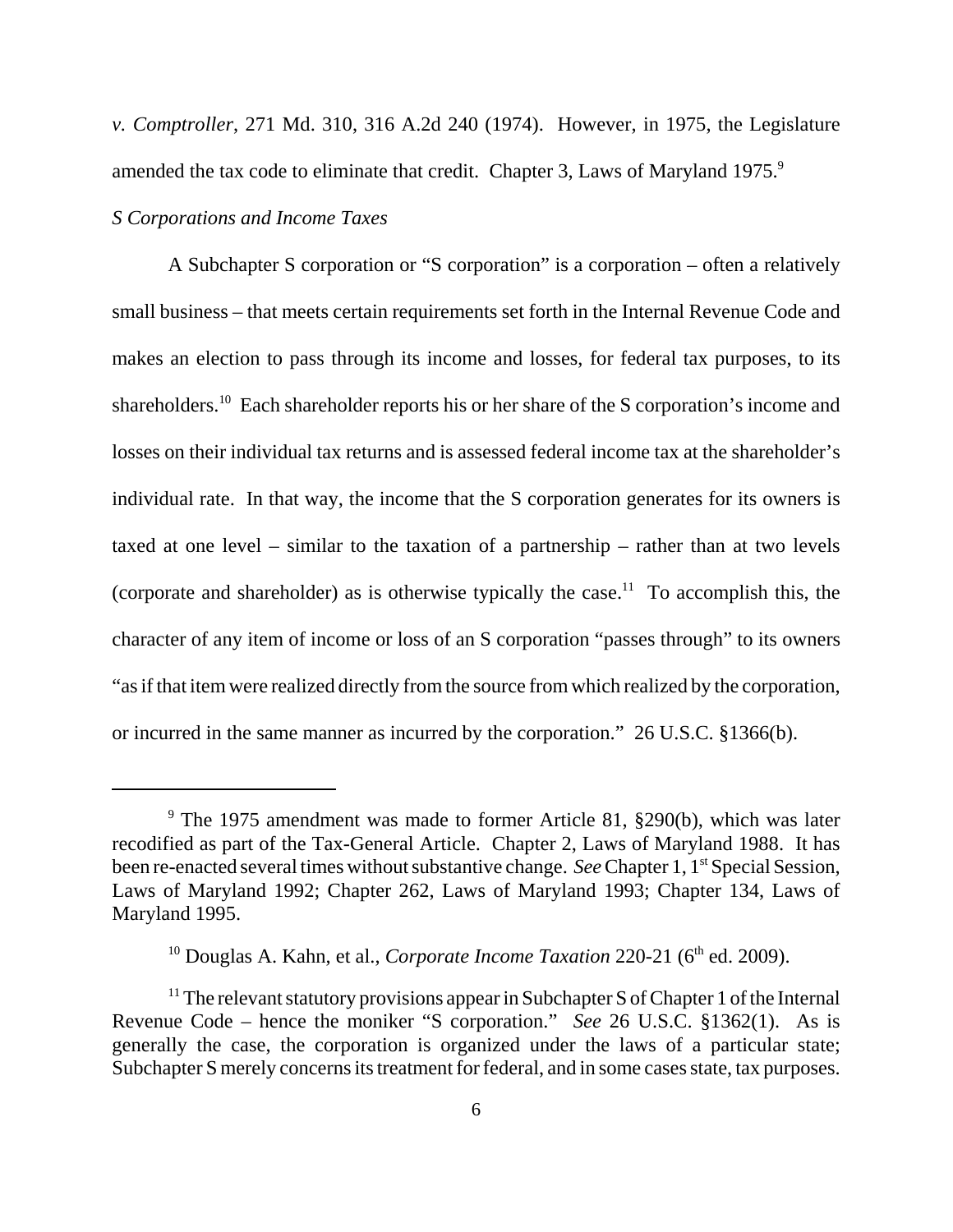Some states accord similar pass-through treatment to the income of an S corporation; other states do not and require an S corporation to pay income tax directly. The Maryland income tax law incorporates, for the most part, the definitions of income under the Internal Revenue Code. *See* TG §§10-101(*l*), 10-107, 10-201 *et seq.* Accordingly, the income of an S corporation "passes through" and is attributed to its shareholders for purposes of the Maryland income tax law. *See* TG §10-104(6); *see also* TG §§10-102.1, 10-304(3).

## *The Wynnes and Maxim Healthcare Services*

The underlying facts are undisputed. The taxpayers are Brian and Karen Wynne ("the Wynnes"), a married couple with five children residing in Howard County. During the 2006 tax year, Brian Wynne was one of seven owners of Maxim Healthcare Services, Inc. ("Maxim"), a company that does a national business providing health care services, and owned 2.4% of its stock. Maxim had made an election under the Internal Revenue Code to be treated as an S corporation. As a result of that election, Maxim's income was "passed through" to its owners for federal income tax purposes, and the Wynnes reported a portion of the corporation's income on their individual federal income tax return.

 Because Maryland accords similar pass-through treatment to the income of S corporations, the Wynnes also reported pass-through income of Maxim on their 2006 Maryland tax return. A substantial portion of the pass-through income had been generated in other states and was taxed by those states for the 2006 tax year.

In particular, for the 2006 tax year, Maxim filed state income tax returns in 39 states. Maxim allocated to each shareholder a pro rata share of taxes paid to the various states. The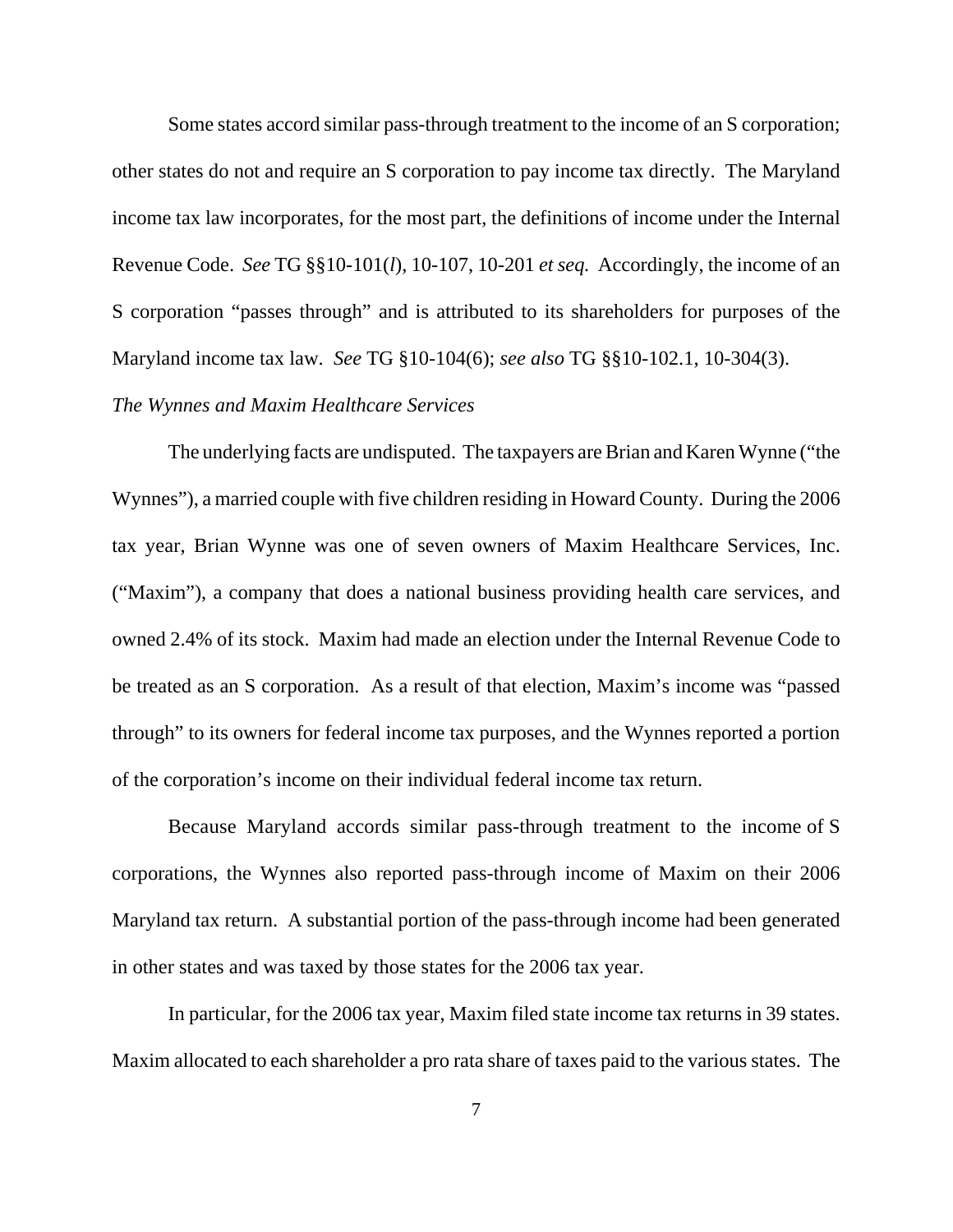returns did not indicate payments of income taxes to any county or local entity in other states. The Wynnes claimed their pro rata share of such income taxes paid to other states as a credit pursuant to TG §10-703(c) against their 2006 Maryland individual income tax, reflected on Maryland Form 502.

#### *Assessment and Appeal*

The Comptroller made a change in the computation of the local tax owed by the Wynnes and revised the credit for taxes paid to other states on the Wynnes' 2006 Maryland Form 502. The net result was a deficiency in the Maryland taxes paid by the Wynnes, and the Comptroller issued an assessment, which the Wynnes appealed.

On October 6, 2008, the Hearings and Appeals Section of the Comptroller's Office affirmed the assessment, although it revised it slightly.<sup>12</sup> The Wynnes then appealed to the Maryland Tax Court where they argued, for the first time, that the limitation of the credit to the State tax for tax payments made to other states discriminated against interstate commerce

Neither of these issues is before us.

<sup>&</sup>lt;sup>12</sup> The Wynnes had originally submitted their return using the local tax rate for Carroll County and the Comptroller had later substituted the tax rate for Caroline County. The hearing officer concluded that the rate for Howard County should have been applied. There appears to be no dispute that the local tax should be computed using the rate for Howard County.

The Comptroller had determined that the Wynnes had incorrectly calculated the amount of the credit under an interpretation of TG §10-703(c) that was more favorable to themselves. The hearing officer upheld the Comptroller's revised computation, a decision that the Tax Court affirmed. The Wynnes did not further appeal that issue.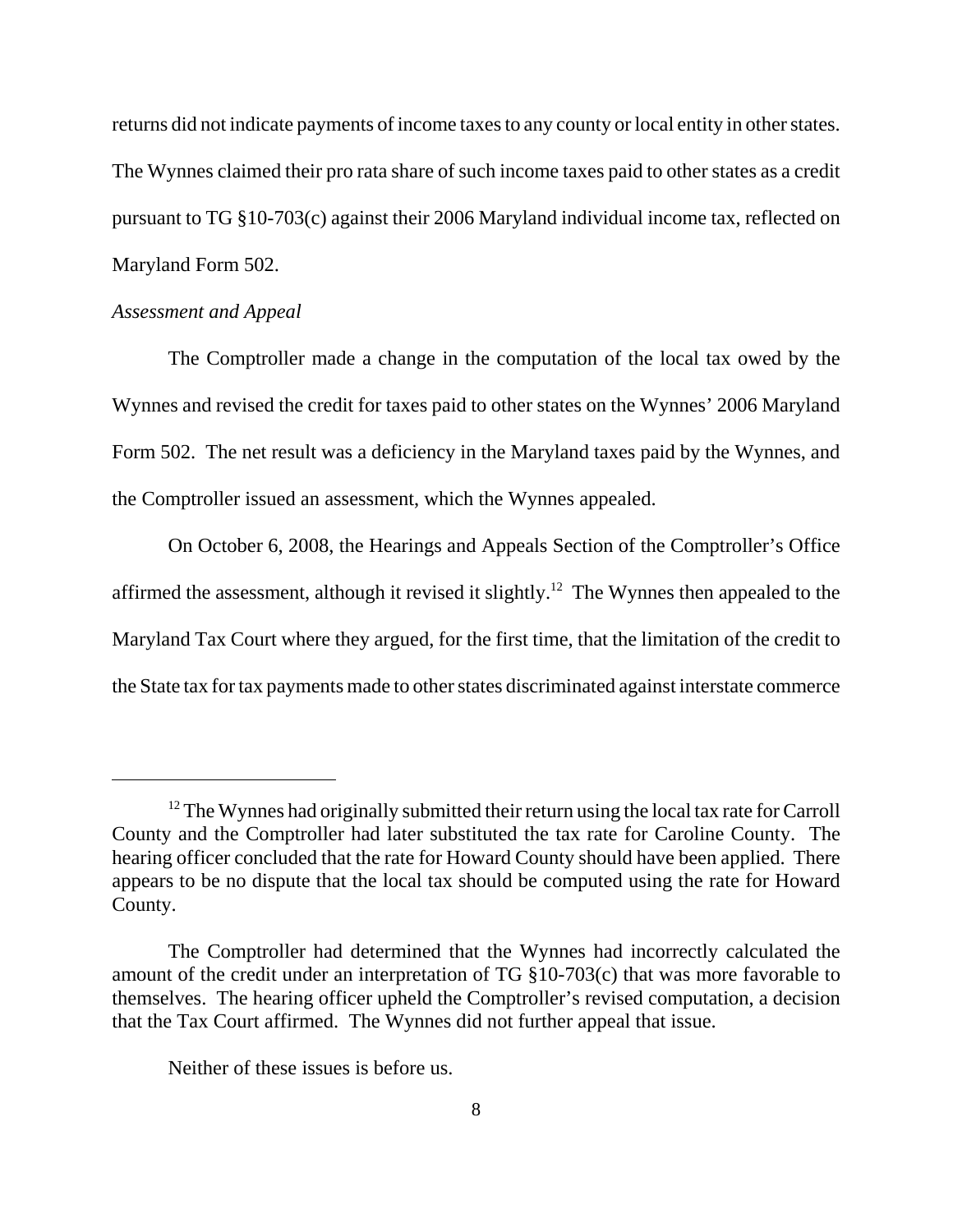in violation of the Commerce Clause of the United States Constitution. The Tax Court rejected that argument and affirmed the assessment on December 29, 2009.

 The Wynnes then sought judicial review in the Circuit Court for Howard County. Following a hearing on the appeal, the Circuit Court reversed the Tax Court in a decision issued on June 29, 2011. The Circuit Court remanded the case to the Tax Court for further factual development and "an appropriate credit for out-of-state income taxes paid" on Maxim's income. An appeal was noted to the Court of Special Appeals on July 22, 2011. Prior to hearing and decision in the intermediate appellate court, this Court granted certiorari.

## **Discussion**

#### *Standard of Review*

The Tax Court is "an adjudicatory administrative agency in the executive branch of state government."13 A decision of the Tax Court is subject to the same standards of judicial review as contested cases of other administrative agencies under the State Administrative Procedure Act. TG §13-532(a)(1). In undertaking such review, this Court directly evaluates the decision of the agency<sup>14</sup> – in this case, the Tax Court.

When the Tax Court interprets Maryland tax law, we accord that agency a degree of deference as the agency that administers and interprets those statutes. *Comptroller v.*

<sup>13</sup> *Furnitureland S., Inc. v. Comptroller*, 364 Md. 126, 137 n.8, 771 A.2d 1061, 1068 n.8 (2001); *see also* TG §3-102.

<sup>14</sup> *E.g., People's Counsel for Baltimore County v. Surina*, 400 Md. 662, 681, 929 A.2d 899, 910 (2007).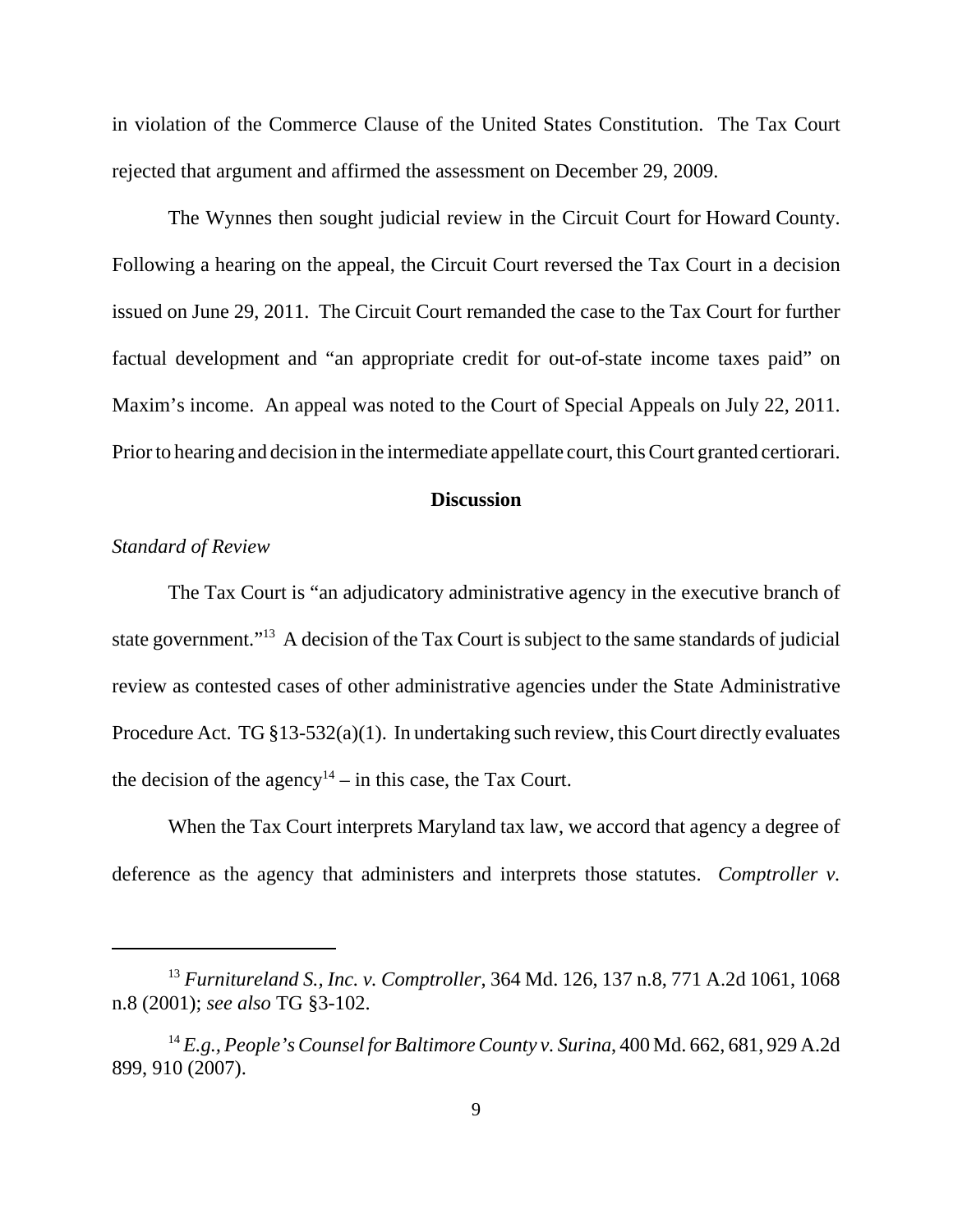*Blanton*, 390 Md. at 533-35. In this case, the Tax Court's decision required the application and analysis of cases interpreting the United States Constitution. Because our review of its analysis turns on a question of constitutional law, we do not defer to the agency's determination. *Frey v. Comptroller*, 422 Md. 111, 138, 29 A.3d 475 (2011).

## *The Dormant Commerce Clause*

The Wynnes do not contest the State's authority to tax their income, wherever earned, under the Due Process Clause. Rather, they base their challenge to the Comptroller's assessment on what has come to be known as the "dormant Commerce Clause" of the United States Constitution. *See, e.g.*, *Quill Corp. v. North Dakota*, 504 U.S. 298, 313 n.7 (1992) ("[a] tax may be consistent with due process and yet unduly burden interstate commerce"). The dormant Commerce Clause is a restriction on State power that is not explicitly articulated in the Constitution but that has been derived as a necessary corollary of a power specifically conferred on Congress by the Constitution.

The Commerce Clause provides Congress with the power to "regulate Commerce with foreign Nations, and among the several States, and with the Indian Tribes." United States Constitution, Article I, §8, cl. 3. "Though phrased as a grant of regulatory power to Congress, the [Commerce] Clause has long been understood to have a 'negative' aspect that denies the States the power unjustifiably to discriminate against or burden the interstate flow of articles of commerce." *Oregon Waste Systems, Inc v. Department of Environmental Quality*, 511 U.S. 93, 98 (1994). This negative aspect of the Commerce Clause is an "implied limitation on the power of state and local governments to enact laws affecting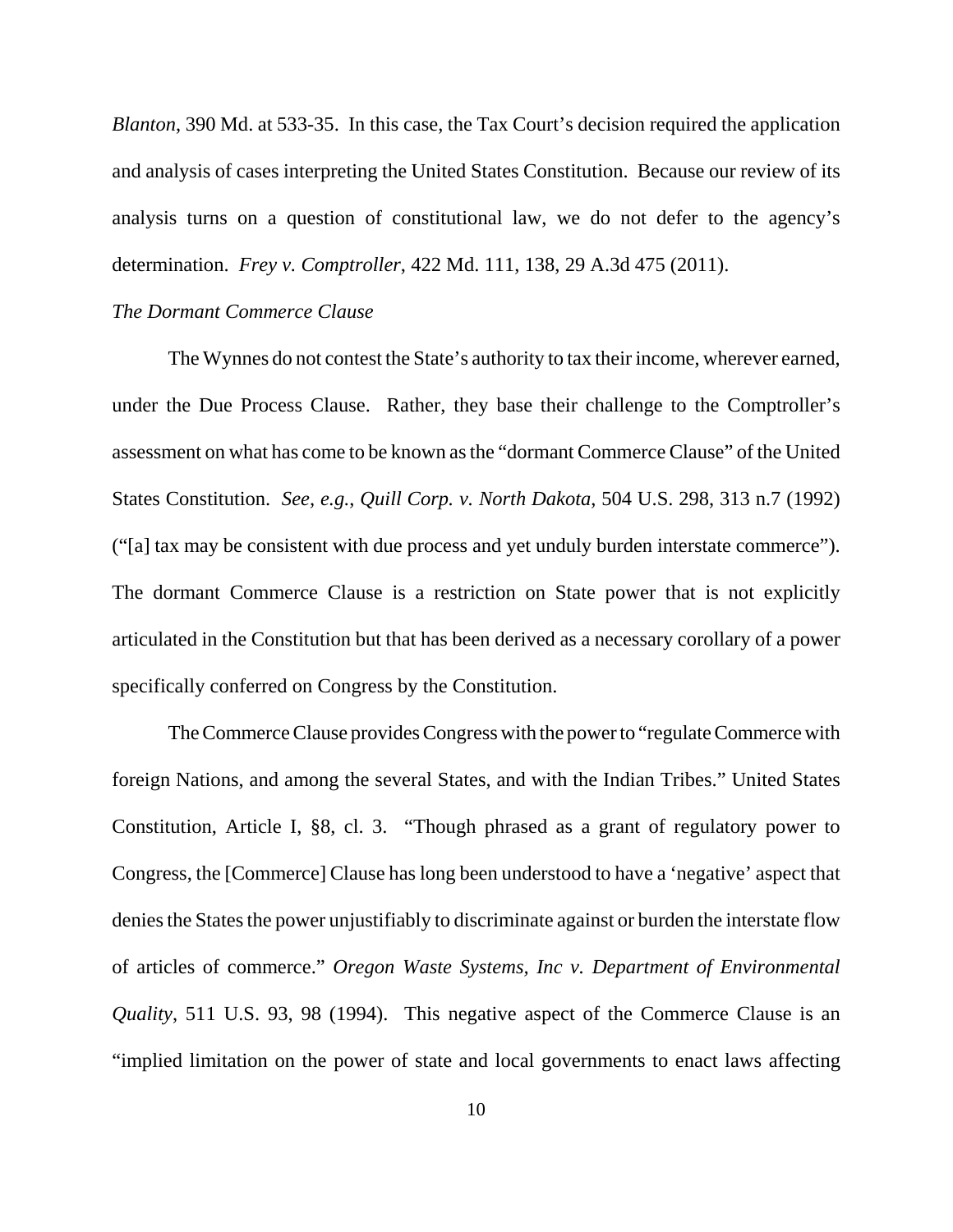foreign or interstate commerce." *Board of Trustees v. City of Baltimore*, 317 Md. 72, 131, 562 A.2d 720, 749 (1989).

We assess first whether the dormant Commerce Clause is implicated by the county tax and, if so, whether the failure to provide a credit for out-of-state taxes violates the dormant Commerce Clause.

*Does the Application of the County Tax without a Credit Implicate the Dormant Commerce Clause?*

Although each of the three components of the State income tax has its own label and is created by different code provisions, each is for federal constitutional purposes a state income tax. *Frey*, 422 Md. at 141-42. In any event, whether the tax is nominally a state or county tax is irrelevant for purposes of analysis under the dormant Commerce Clause because a state may not unreasonably burden interstate commerce through its subdivisions any more than it may at the state level. *Associated Industries v. Lohman*, 511 U.S. 641, 650- 51 (1994).

Much recent case law concerning the dormant Commerce Clause has been "driven by concern about economic protectionism — that is, regulatory measures designed to benefit in-state economic interests by burdening out-of-state competitors." *Dep't of Revenue v. Davis*, 553 U.S. 328, 337-38 (2008) (internal citation and quotation marks omitted). While many cases construing the dormant Commerce Clause concern state taxation, "[t]he dormant Commerce Clause protects markets and participants in markets, not taxpayers as such." *General Motors Corp. v. Tracy*, 519 U.S. 278, 300 (1997). Therefore, the dormant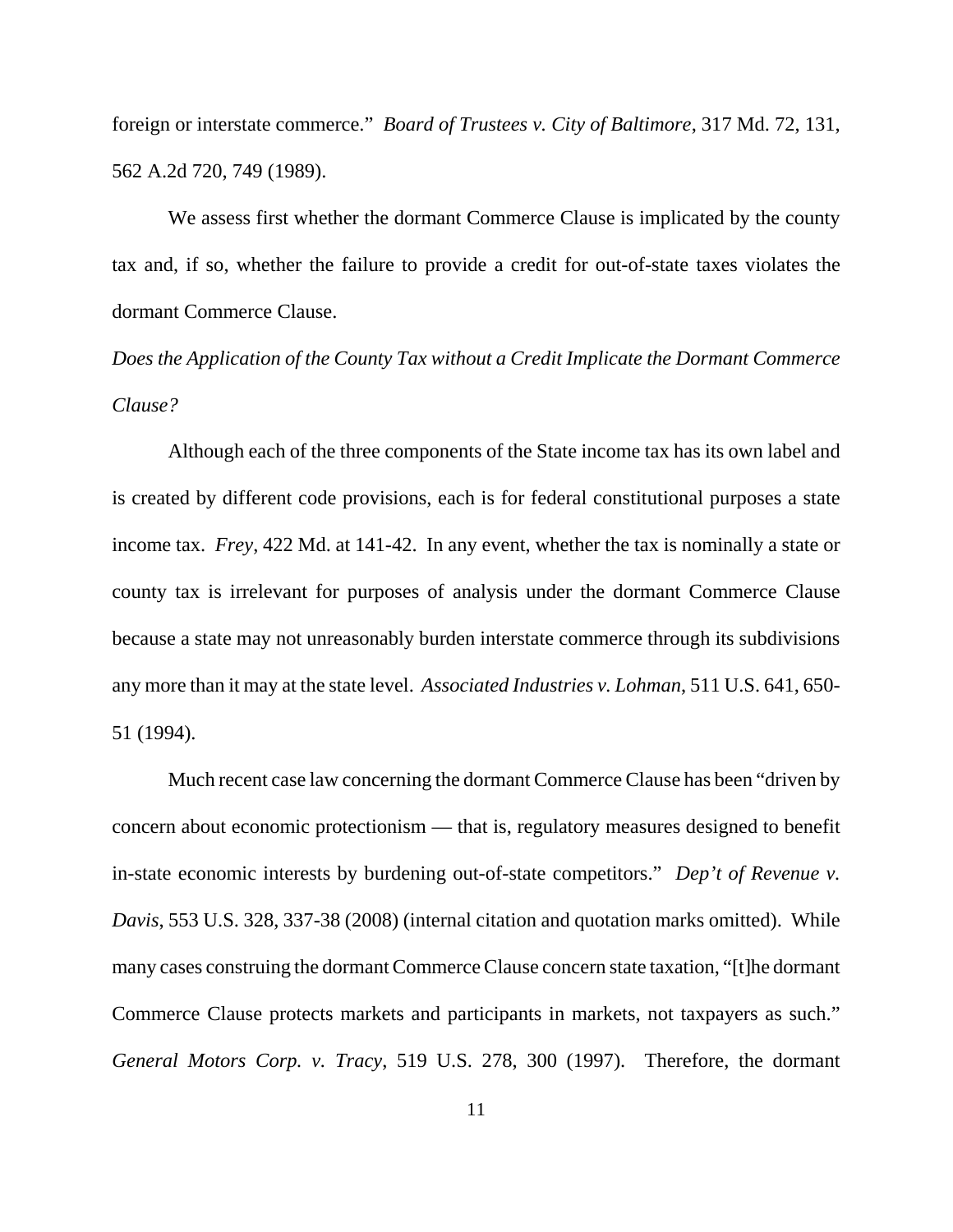Commerce Clause will not affect the application of a tax unless there is actual or prospective competition between entities in an identifiable market and state action that either expressly discriminates against or places an undue burden on interstate commerce. *Id.* This impact must be more than incidental. *United States v. Lopez*, 514 U.S. 549, 559 (1995).

The Comptroller argues that the county income tax is not directed at interstate commerce and that the Wynnes have failed to identify any interstate commercial activity affected by a failure to allow a credit against that tax for tax payments to other states. However, application of the dormant Commerce Clause is not limited to circumstances where physical goods enter the stream of commerce. For example, a state tax exemption related to the movement of people across state borders for economic purposes has been held to implicate interstate commerce and violate the dormant Commerce Clause. *Camps Newfound/Owatonna v Town of Harrison*, 520 U.S. 564, 574 (1997); *see also Edwards v California*, 314 U.S. 160, 172 (1941) (state statute prohibiting transport of indigent persons into the state unconstitutional under Commerce Clause). Moreover, even when a state tax is imposed on an intrastate activity, if that tax substantially affects interstate commerce, the tax is subject to scrutiny under the Commerce Clause. *See, e.g.*, *Boston Stock Exchange v. State Tax Comm'n*, 429 U.S. 318, 332 (1977) (state securities transfer tax unconstitutional under dormant Commerce Clause to the extent it taxed in-state stock transfers resulting from out-of-state sales at a greater rate than in-state transfers resulting from in-state sales).

The Comptroller asserts that the Wynnes are subject to Maryland income taxes because of their status as Maryland residents and not because of their activities in intrastate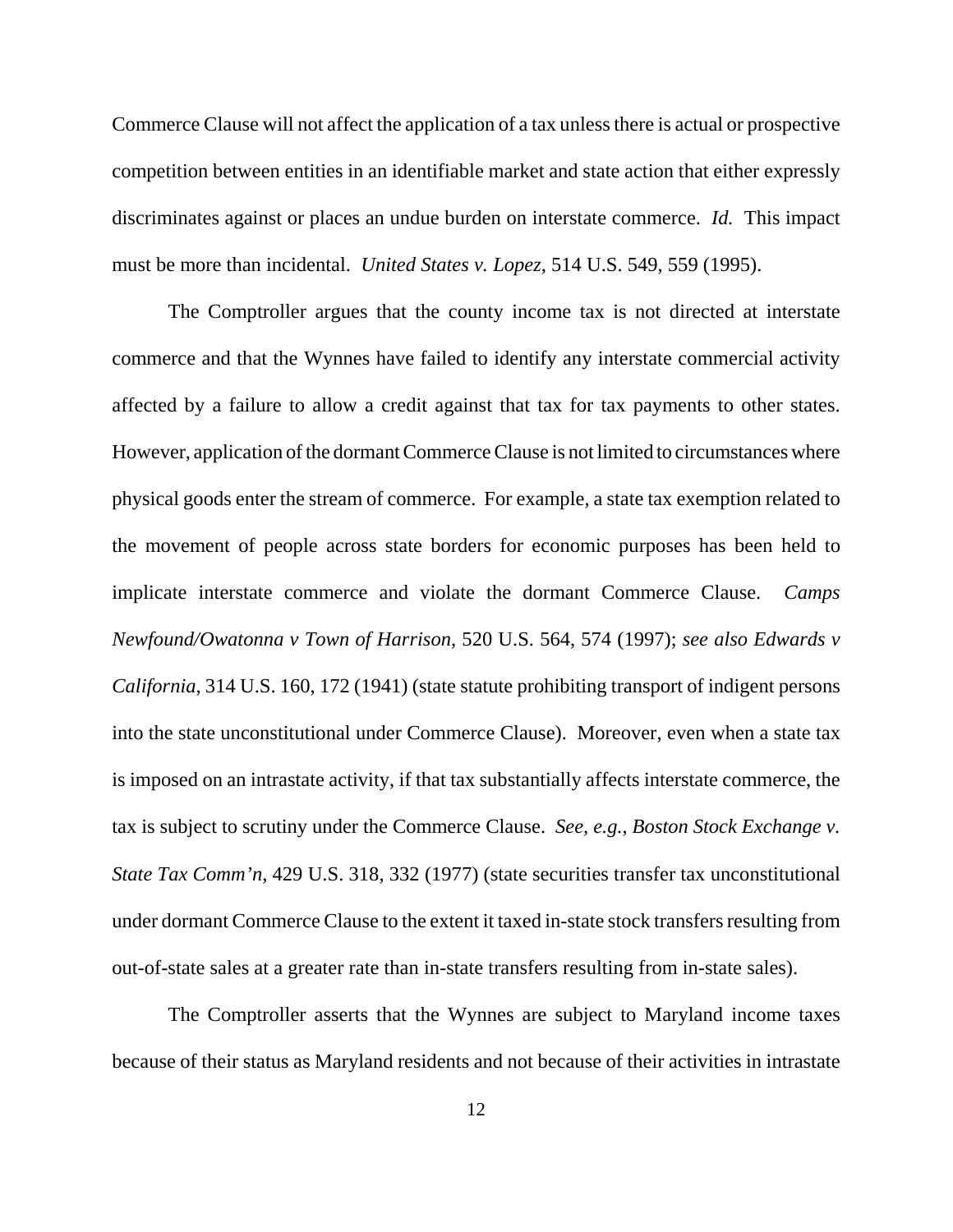or interstate commerce. But this is a false dichotomy. In fact, they are subject to the income tax because they are Maryland residents *and* because they have income derived from intrastate and interstate activities; other states may also tax some of that same income because it derives from activities in those state. This case concerns the constitutional constraint on the otherwise overlapping power to tax such income.

In making his argument based on a state's power to tax its own residents, the Comptroller relies on several cases from other states that fail to distinguish the constraints on state taxation imposed by the dormant Commerce Clause from those imposed by the Due Process Clause or that are otherwise distinguishable from the case. Those cases are not persuasive.15

*Tamagni v. Tax Appeals Tribunal*, 695 N.E.2d 1125 (N.Y. 1998), *cert. denied,* 525 U.S. 931 (1998) concerned possible multiple taxation arising out of the fact that both New Jersey and New York classified the taxpayer as a resident, with the result that both states sought to tax investment income from intangible property, such as interest and dividends, and neither provided a credit for taxes paid to the other state with respect to that income. The New York Court of Appeals reasoned that, since the intangibles had no connection to any geographic location, there was no interstate market impacted by the tax, and thus the Commerce Clause was not implicated. *Id.* at 1130, 1134 Unlike *Tamagni*, the present (continued...)

<sup>15</sup> For example, in *Keller v. Department of Revenue*, 872 P.2d 414 (Ore. 1994), an Oregon taxpayer sought a tax credit for taxes paid to the State of Washington under Washington's business and occupations tax. The Oregon Supreme Court declined to entertain the Commerce Clause challenge. In an opinion largely devoted to a determination that the Washington tax was an excise tax rather than an income tax, the Oregon court devoted only a single paragraph to the taxpayer's contentions that the failure to allow a credit in Oregon for the Washington tax contravened various federal constitutional provisions, including the Commerce Clause, and summarily rejected those arguments on the basis of several cases construing the Due Process Clause without acknowledging the separate constraint of the dormant Commerce Clause*.*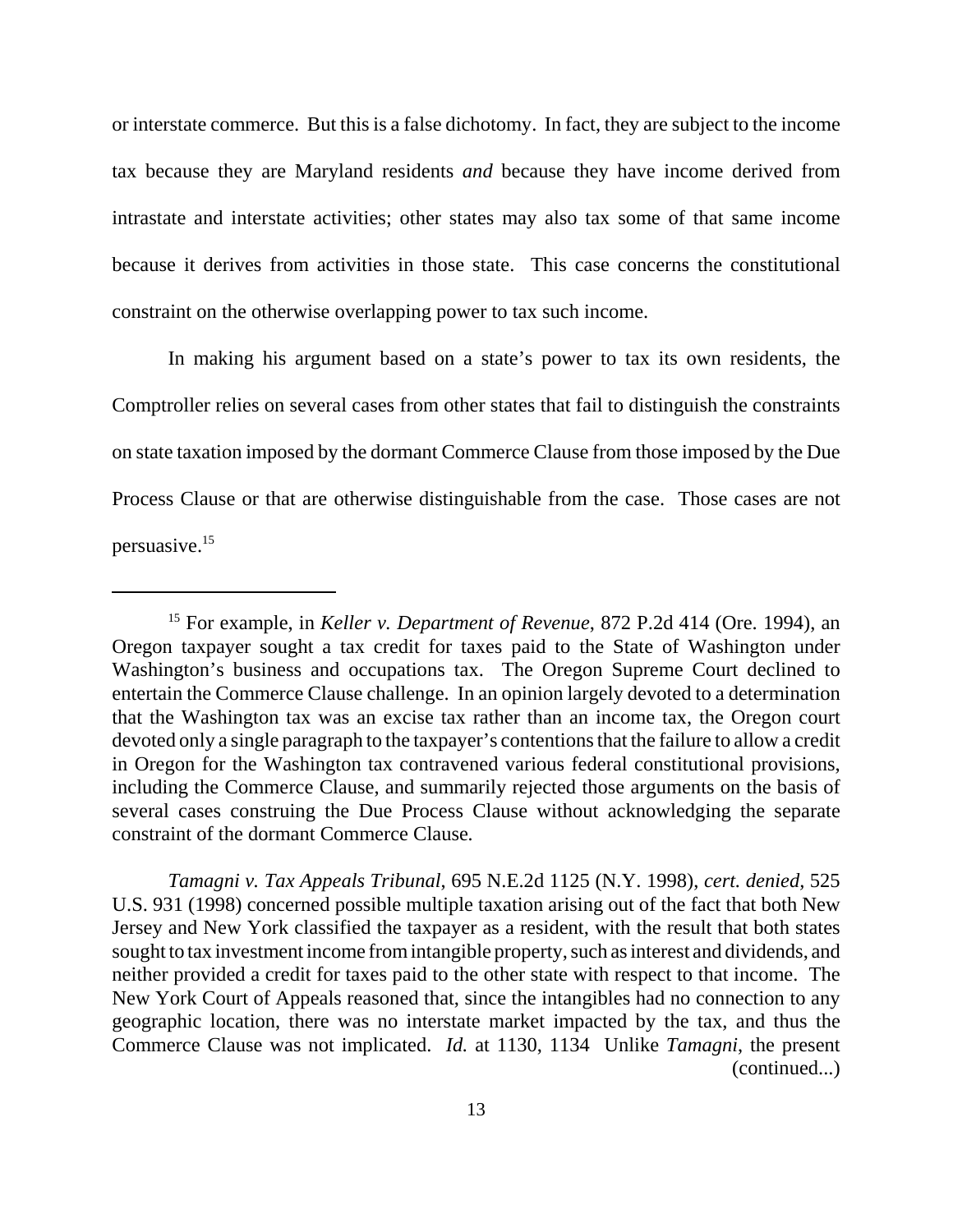The limitation of the credit for payments of out-of-state income taxes to the State portion of the Maryland income tax can result in significantly different treatment for a Maryland resident taxpayer who earns substantial income from out-of-state activities when compared with an otherwise identical taxpayer who earns income entirely from Maryland activities. In particular, the first taxpayer may pay more in total state and local income taxes than the second. This creates a disincentive for the taxpayer – or the S corporation of which the taxpayer is an owner – to conduct income-generating activities in other states with income taxes. Thus, the operation of the credit with respect to the county tax may affect the interstate market for capital and business investment and, accordingly, implicate the dormant Commerce Clause. *See, e.g,, Fulton Corp. v. Faulkner*, 516 U.S. 325 (1996) (North Carolina property tax on intangibles that taxed investments in out-of-state businesses at a higher rate violated the Commerce Clause); *Boston Stock Exchange*, *supra*.

*Does Application of the County Tax without a Credit Violate the Dormant Commerce Clause?*

 $15$  (...continued)

controversy does not concern investment income from intangibles, but rather income attributed directly to the taxpayer and apportioned according to geographic ties.

*See also Luther v. Commissioner of Revenue*, 588 N.W.2d 502, 510-12 (Minn. 1999) (income tax on non-domiciliary resident did not risk multiple taxation due to credit); *Stelzner v. Commissioner of Revenue*, 621 N.W.2d 736, 741 (Minn. 2001) (income tax on nondomiciliary residents was consistent with due process and did not threaten multiple taxation as domiciliary state lacked an income tax).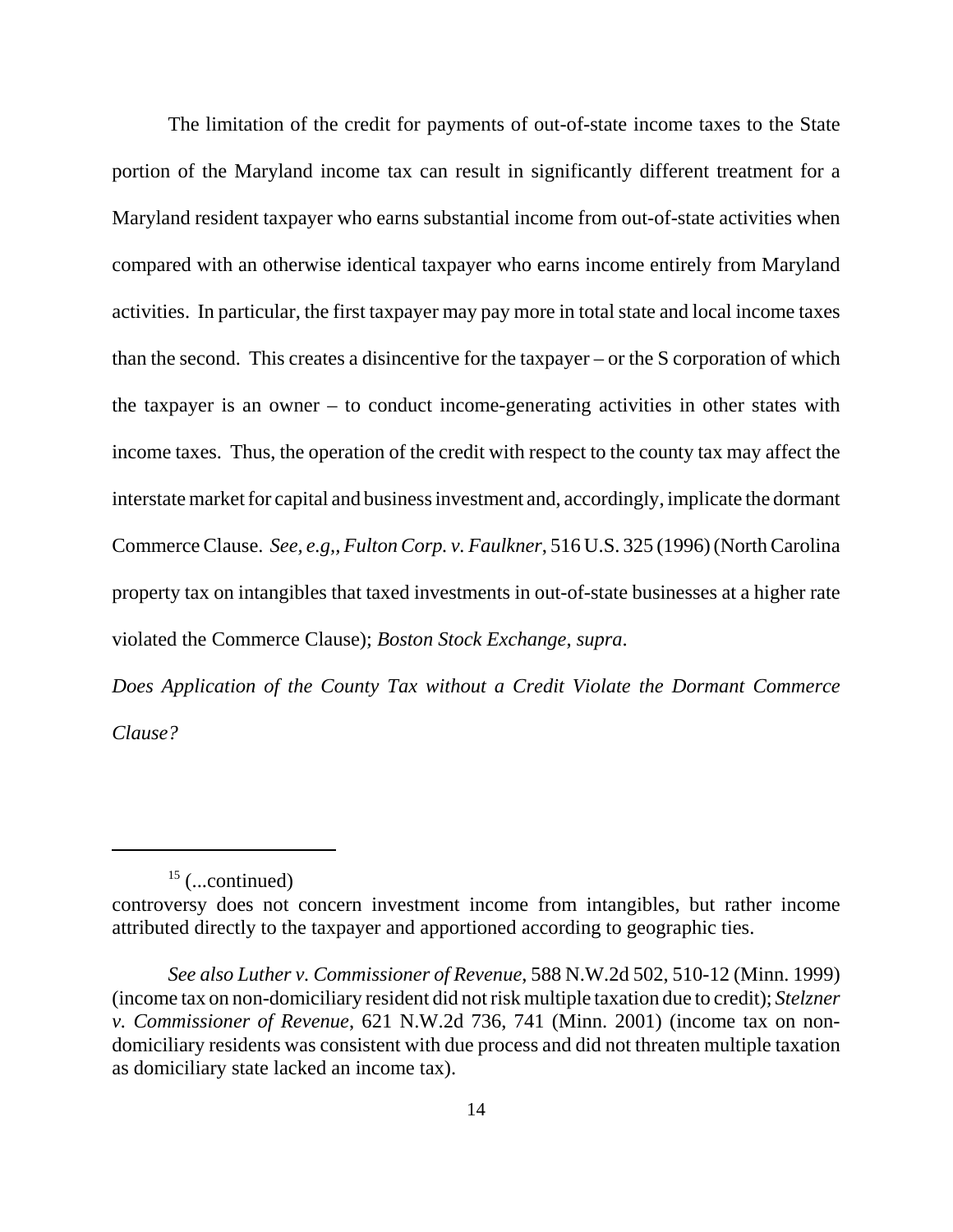The Supreme Court has held that a state may tax interstate commerce without offending the dormant Commerce Clause so long as the tax satisfies a four-prong test*.* Under that test, a state tax survives a challenge under the dormant Commerce Clause if it:

(1) applies to an activity with a substantial nexus with the taxing state;

(2) is fairly apportioned;

(3) is not discriminatory towards interstate or foreign commerce; and

(4) is fairly related to the services provided by the State.

*Complete Auto Transit, Inc. v. Brady*, 430 U.S. 274, 279 (1977); *see also D.H. Holmes Co. v. McNamara*, 486 U.S. 24, 30-31 (1988).

 The Wynnes apparently do not dispute that the application of the county tax in this case has a substantial nexus to Maryland or that it is fairly related to services provided by the State. Thus, for purposes of the present controversy, we focus on the remaining two prongs of the *Complete Auto* test: the requirement of fair apportionment and the prohibition against discrimination against interstate commerce.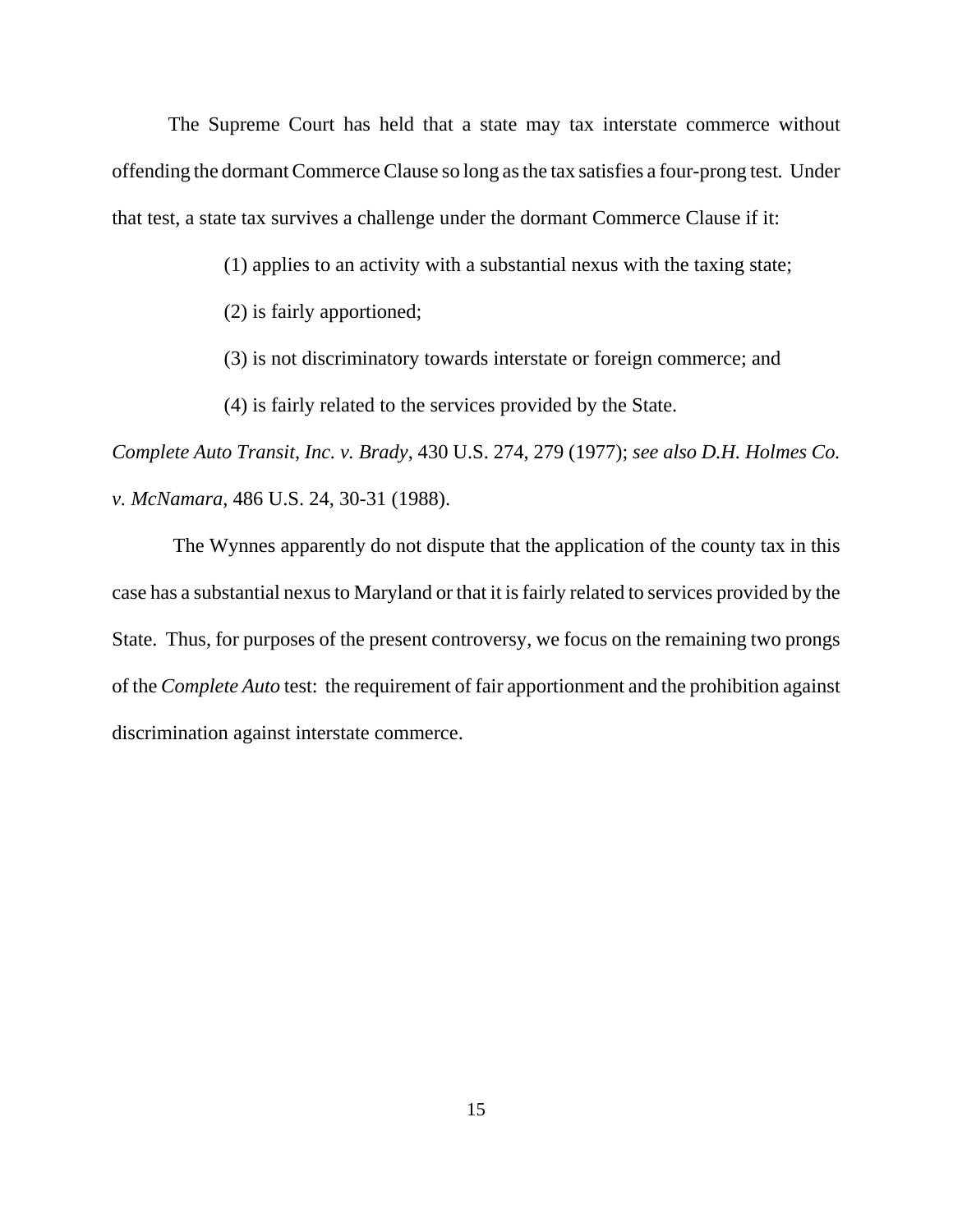#### *(1) Is the county tax without a credit fairly apportioned?*

The purpose of the apportionment requirement is to ensure that each state taxes only its fair share of an interstate transaction. *Goldberg v. Sweet*, 488 U.S. 252, 261 (1989). "It is a commonplace of constitutional jurisprudence that multiple taxation may well be offensive to the Commerce Clause. In order to prevent multiple taxation of interstate commerce, the Court has required that taxes be apportioned among taxing jurisdictions, so that no instrumentality of commerce is subjected to more than one tax on its full value." *Japan Line, Ltd. v. County of Los Angeles*, 441 U.S. 434, 446-47 (1979). "The rule which permits taxation by two or more states on an apportionment basis precludes taxation of all of the property by the state of the domicile.... Otherwise there would be multiple taxation of interstate operations." *Standard Oil Co. v. Peck,* 342 U.S. 382, 384-85 (1952).

 The dormant Commerce Clause does not mandate the adoption of a particular income allocation formula for apportionment. *Moorman Mfg. Co. v. Bair*, 437 U.S. 267, 274 (1978) (states have "wide latitude" in the selection of an apportionment formula which will only be disturbed upon "clear and cogent evidence" that it leads to a "grossly distorted result"). In order to assess the fairness of apportionment courts look to whether a tax is "internally consistent" as well as "externally consistent." *Oklahoma Tax Comm'n v. Jefferson Lines*, 514 U.S. 175, 185 (1995).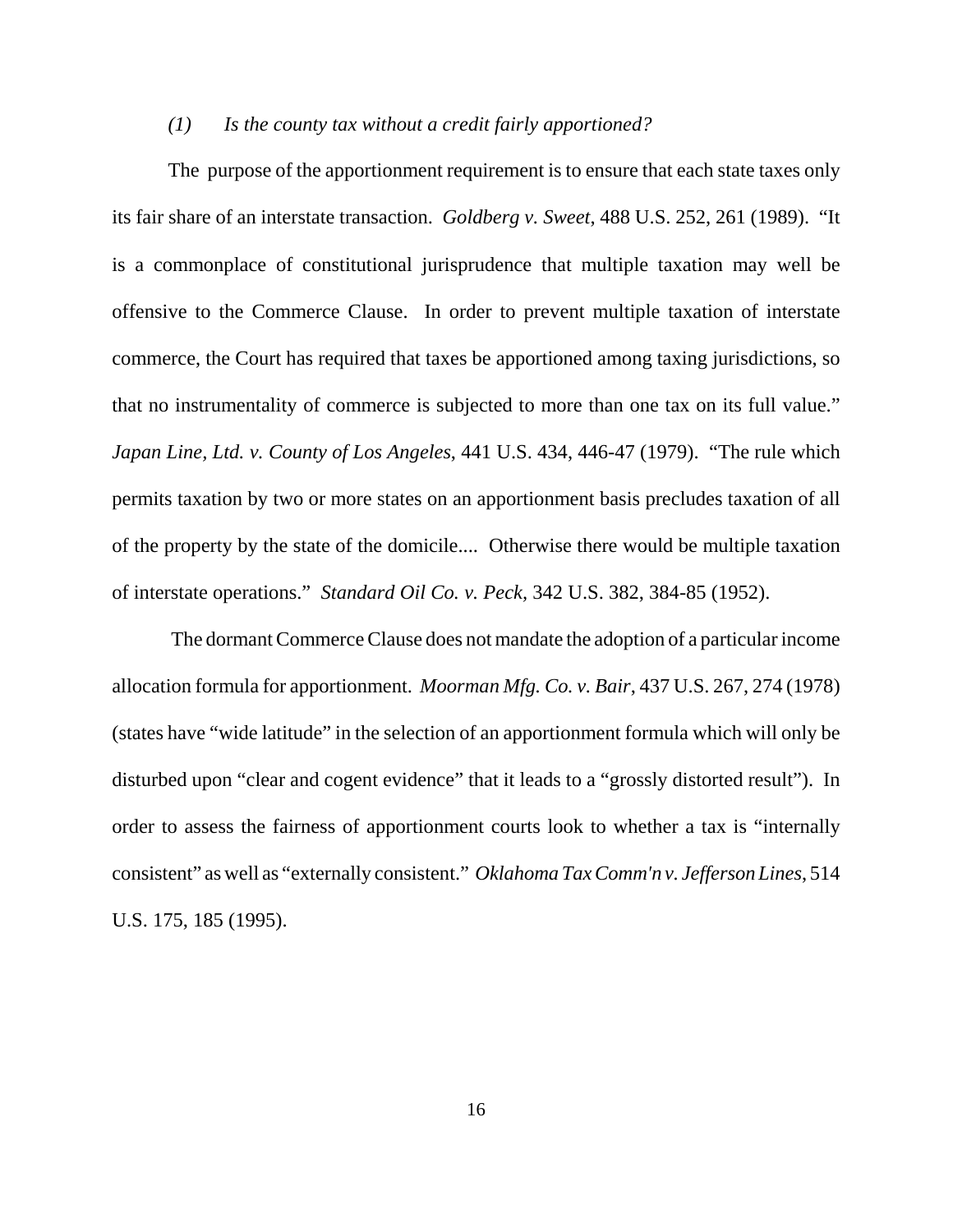#### *(a) Is the county tax without a credit internally consistent?*

"Internal consistency is preserved when the imposition of a tax identical to the one in question by every other State would add no burden to interstate commerce that intrastate commerce would not also bear. This test asks nothing about the degree of economic reality reflected by the tax, but simply looks to the structure of the tax at issue to see whether its identical application by every state in the Union would place interstate commerce at a disadvantage as compared with commerce intrastate." *Oklahoma Tax Comm'n v. Jefferson Lines*, 514 U.S. at 185.

Internal consistency is thus measured by the answer to the following hypothetical question: If each state imposed a county tax without a credit in the context of a tax scheme identical to that of Maryland,<sup>16</sup> would interstate commerce be disadvantaged compared to intrastate commerce?

The answer is yes. In this scenario, TG §10-703 (or its hypothetical equivalent in other states) would grant a credit against a taxpayer's home state income tax but not against the home county income tax for income taxes paid to other states. As a result, taxpayers who earn income from activities undertaken outside of their home states would be systematically taxed at higher rates relative to taxpayers who earn income entirely within

<sup>&</sup>lt;sup>16</sup> A state tax "must be assessed in light of its actual effect considered in conjunction with other provisions of the State's tax scheme," and "proper analysis must take the whole scheme of taxation into account." *Maryland v. Louisiana*, 451 U.S. 725, 756 (1981); *Halliburton Oil Well Cementing Co. v. Reilly*, 373 U.S. 64, 69 (1963).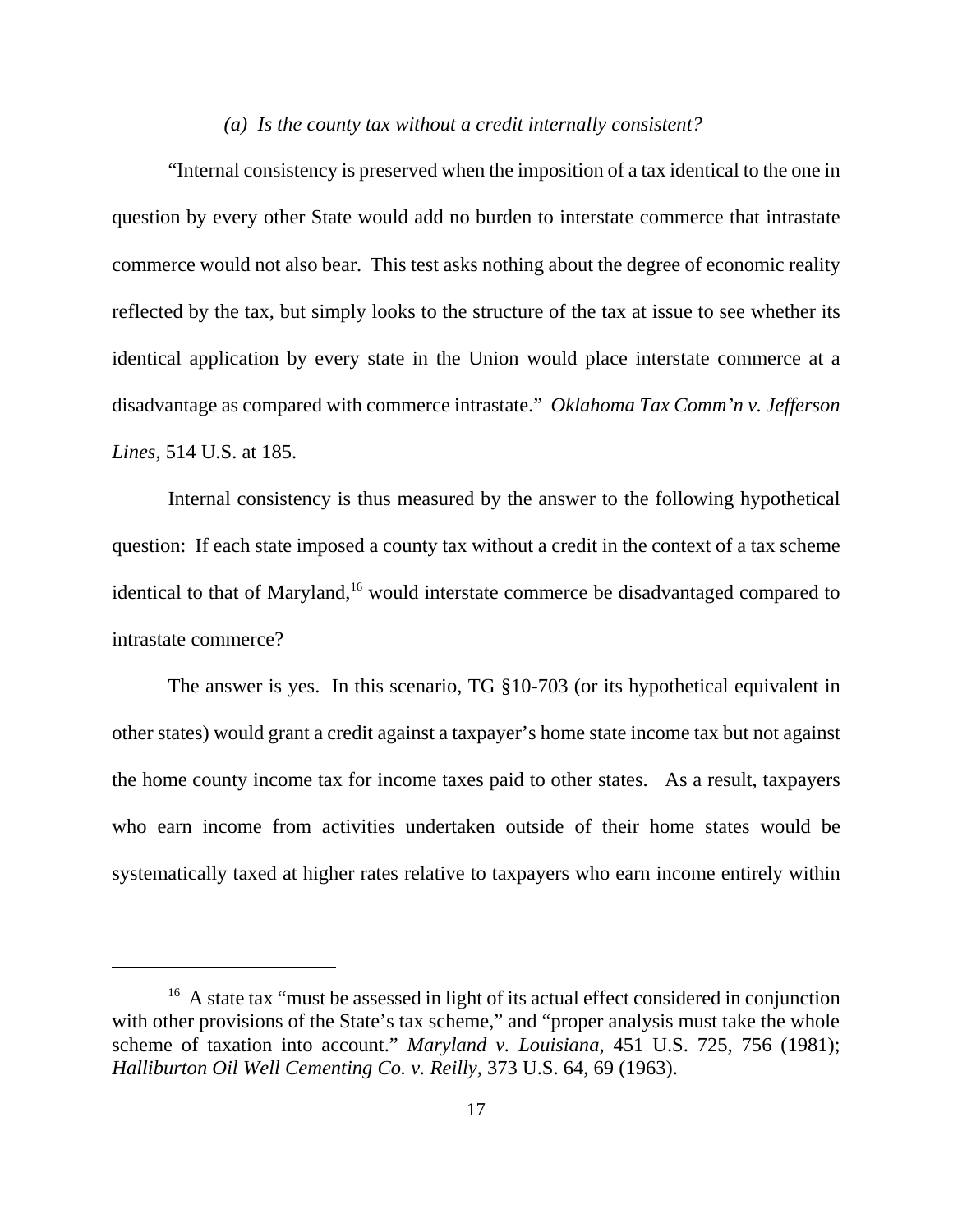their home state. Those higher rates would be the result of multiple states taxing the same income.

This is illustrated by the following example.

- *Tax rates*. Assume each state imposes a state tax of 4.75% on all the income of its residents, a county tax of 3.2% on all the income of residents, and a SNRT of 1.25% on the income of non-residents earned within the state.
- *Credit*. Assume that each state allows a credit for income taxes paid to other states that operates in the same fashion as TG  $\S 10-703 - i.e.,$  the formula for the credit and application of the credit take only the home state "state tax" into account.
- *Taxpayer with in-state income only*. Mary lives in Maryland and earns \$100,000, entirely from activities in Maryland.

Mary owes \$4,750 in Maryland state income tax (.0475 x \$100,000), \$3,200 in Maryland county income tax (.032 x \$100,000) for a total Maryland tax of **\$7,950**.

• *Taxpayer with multi-state income*. John lives in Maryland and earns \$100,000, half (\$50,000) from activities in Maryland and half (\$50,000) from activities in Pennsylvania.

Because John is a resident of Maryland, all of his income is subject to both the Maryland "state tax" and the "county tax"applicable to his county. Before the application of any credit, John owes \$4,750 in Maryland state income tax (.0475 x \$100,000), \$3,200 in Maryland county income tax (.032 x \$100,000) for a total Maryland tax of \$7,950.

Because half of John's income was generated in Pennsylvania, John also owes \$2,375 in Pennsylvania state income tax (.0475 x \$50,000) and \$625 with respect to the Pennsylvania SNRT (.0125 x \$50,000) for a total Pennsylvania tax of \$3,000.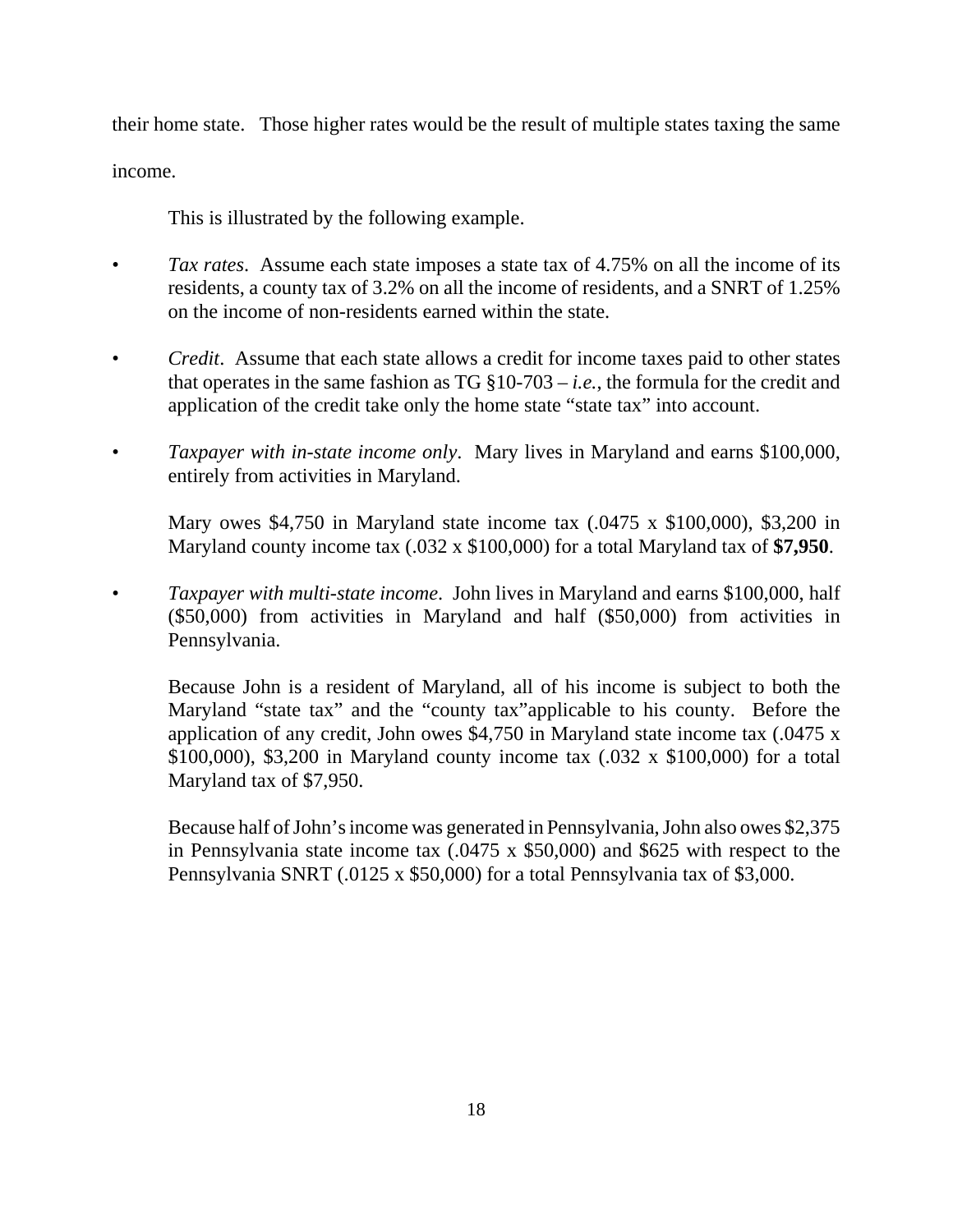John receives a credit in the amount of \$2,375 with respect to his Maryland state income tax pursuant to credit formula set forth in TG  $\S 10$ -703(c).<sup>17</sup> This reduces his Maryland income tax to \$5,575.

Thus, John owes a combined total of **\$8,575** in state income taxes.

As the above example demonstrates, a taxpayer with income sourced in more than one state

will consistently owe more in combined state income taxes than a taxpayer with the same

income sourced in just the taxpayer's home state. This may discourage Maryland residents

(1) "the amount of allowable tax on income" paid to the other state – in this example, \$3000, if we assume that the credit encompasses both the Pennsylvania state income tax and the Pennsylvania SNRT.

*and*

(2) "an amount that does not reduce the [Maryland] state income tax to an amount less than would be payable if the income subjected to tax in the other state were disregarded."

The following calculation determines the figure for second provision of the above formula: If the income subjected to tax in Pennsylvania in this example were disregarded, the Maryland state income tax would be \$2,375 (.0475 x \$50,000). Thus, under this provision, the credit is capped at \$2,375 – the difference between John's Maryland state tax liability (\$4,750, as computed in the text) and the amount of Maryland state tax he would pay if his Pennsylvania income were ignored (\$2,375).

Thus, the first method of figuring the credit yields \$3,000 and the second method yields \$2,375. Because the maximum allowable credit is the *lesser* of the two amounts, John would receive a credit in the amount of \$2,375.

The parties disputed whether the SNRT would be included in the credit computation and whether doing so would change the result of this example. However, the same result obtains whether or not the Pennsylvania SNRT, as well as the Pennsylvania state tax, is included in the credit computation.

<sup>17</sup> Under TG §10-703(c), the credit is computed as *the lesser of*: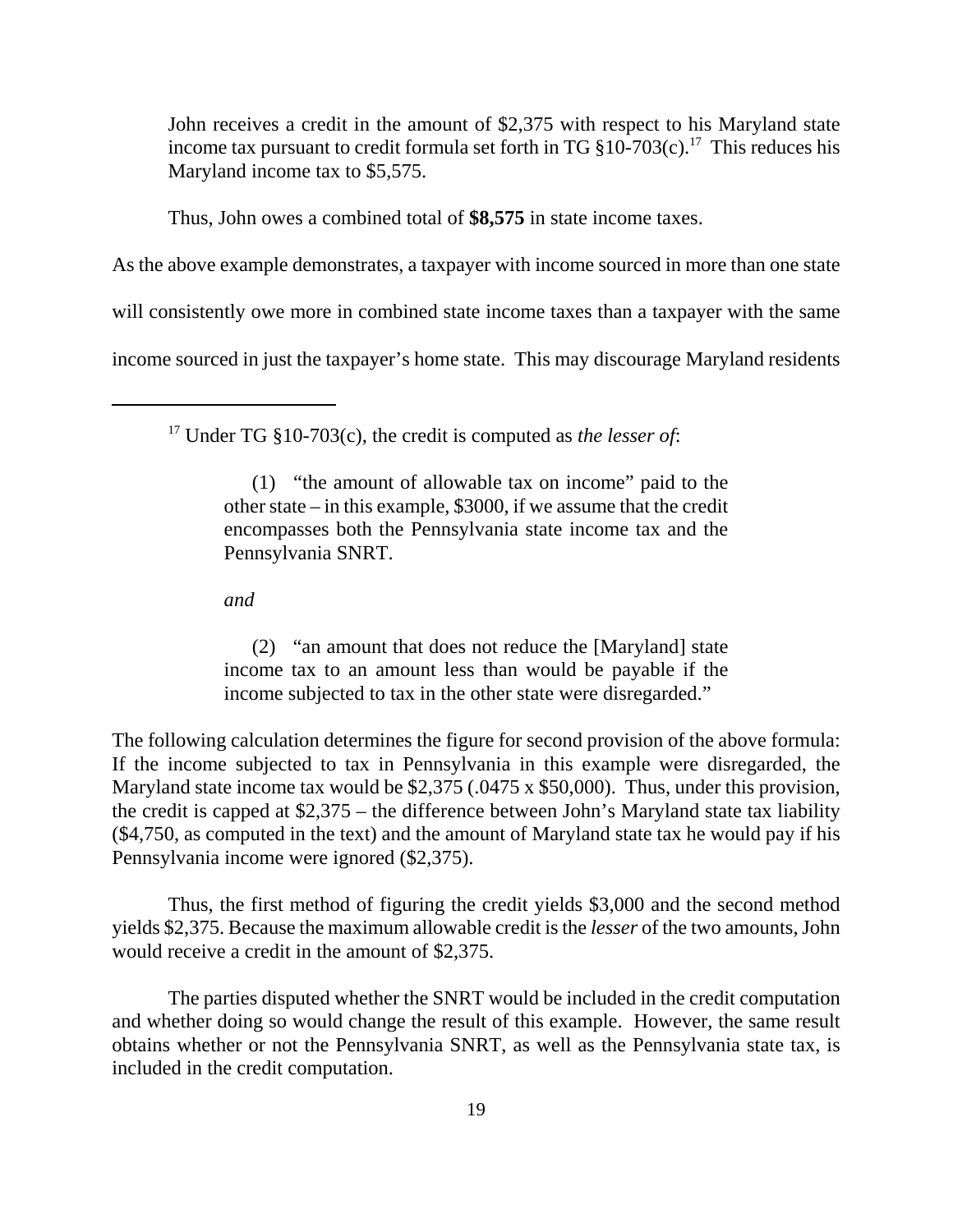from engaging in income-earning activity that touches other states. In the context of S corporations, it may encourage Maryland residents to invest in purely local businesses, and discourage businesses from seeking to operate both in Maryland and in other states. In effect, it acts as an extra tax on interstate income-earning activities. It fails the internal consistency test.18

While it is true that a failure to pass the internal consistency test does not always signal a constitutional defect in a state tax scheme, the circumstances under which the courts have tolerated a lack of internal consistency do not pertain here. One such case concerned a flat \$100 annual fee imposed by Michigan upon trucks engaged in intrastate commercial hauling. *American Trucking Assns., Inc. v. Michigan Pub. Serv. Comm'n,* 545 U.S. 429 (2005). The petitioners in that case challenged the fee on the ground that it discriminated against interstate carriers and unconstitutionally burdened interstate trade because the fee was flat but trucks carrying both interstate and intrastate loads engaged in less intrastate business than trucks carrying only intrastate loads. 545 U.S. at 431-32. The Supreme Court held that the fee did not violate the dormant Commerce Clause. In analyzing the internal consistency of the tax, the Court concluded that, if every state imposed such a fee, an interstate trucker

<sup>&</sup>lt;sup>18</sup> Some state courts have concluded that a tax that fails the internal consistency test is unconstitutional under the dormant Commerce Clause. *See Northwest Energetic Services, LLC v. California Franchise Tax Board*, 71 Cal. Rptr. 3rd 642, 658 (Cal. App. 1st Dist. 2008) (holding unconstitutional an unapportioned local tax to the extent that it applied to outof-state business income)*; M & Assocs, Inc.. v. City of Irondale*, 723 So. 2d 592, 598-99 (Ala. 1998) (local franchise tax based on total gross receipts regardless of whether goods were sold in-state or out-of-state would result in state taking more than its fair share of taxes from interstate transaction).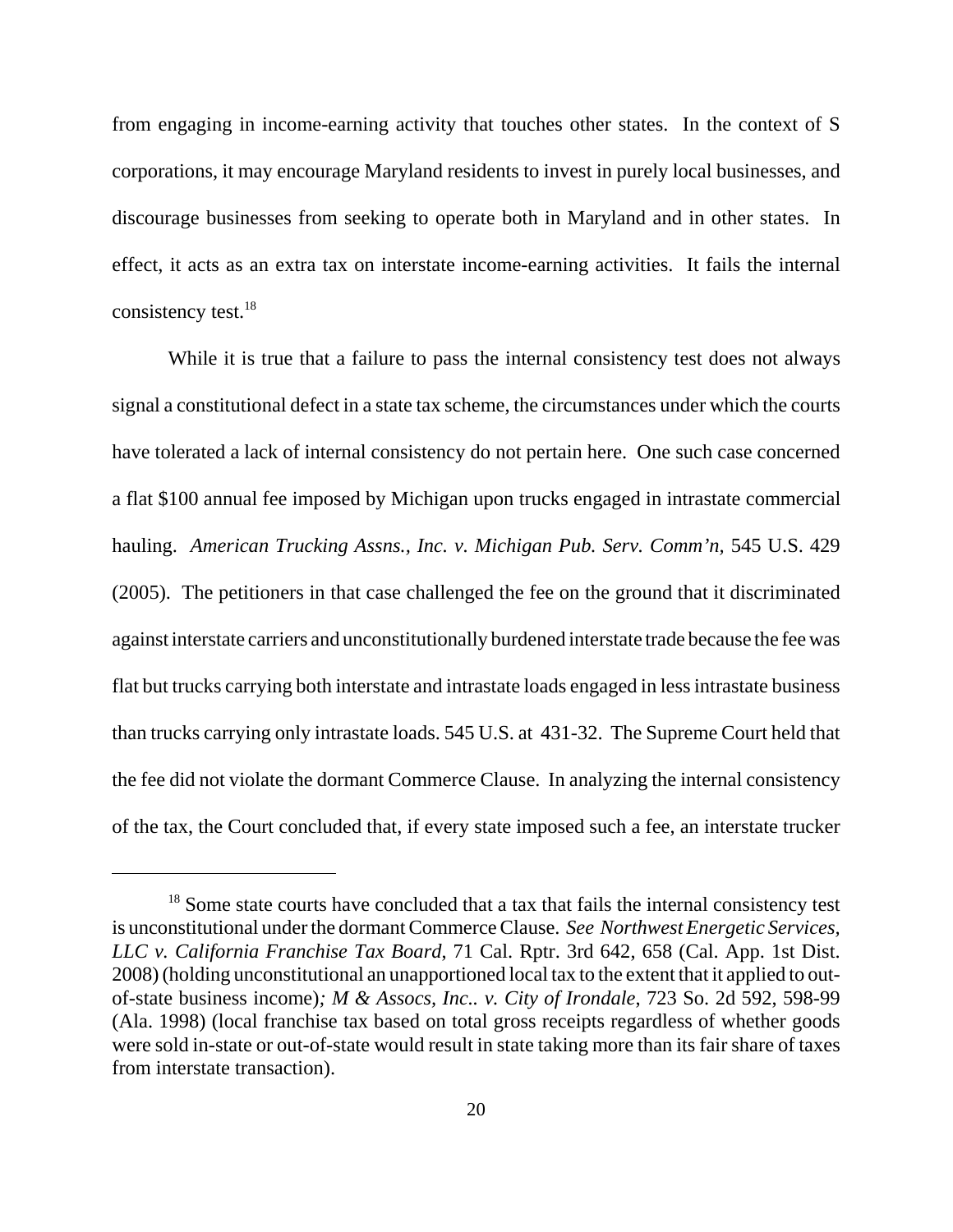doing local business in multiple states would have to pay hundreds or thousands of dollars in fees if it supplemented its interstate business by carrying local loads in many other states, thus an internal inconsistency. The Court nonetheless found no Commerce Clause violation because a business would have to incur such fees only because it engaged in local business in all those states. *Id.* at 438. "An interstate firm with local outlets normally expects to pay local fees that are uniformly assessed upon all those who engage in local business, interstate and domestic firms alike." *Id*. Such a fee, in effect a toll on in-state activity, is factually distinguishable from the present case involving business performed and income earned outside of Maryland. Moreover, we are not aware of an instance in which a court has upheld an unapportioned *income* tax on the authority of *American Trucking*.

The Comptroller advances an alternative argument. Because an individual can only be a resident of one county in the universe,<sup>19</sup> even if every taxing jurisdiction adopted Maryland's tax structure, the individual would only be required to pay a county tax once. This, argues the Comptroller, precludes the possibility of multiple taxation by operation of the county tax. However, this analysis appears to be inconsistent with the logic underlying this Court's holding in *Frey* that the Maryland SNRT is a state tax for constitutional purposes. 422 Md. at 142. Moreover, under dormant Commerce Clause analysis, there are

 $19$  The county tax applies to a resident of a county if, on the last day of the taxable year, the person was domiciled in the county or maintained a principal residence or place of abode there. TG §10-103(a). We assume, without deciding, that a person can be a resident of only one county under the statute. This may not be a safe assumption as the definition appears to allow for a principal place of abode that is different from the place of domicile, but it is fundamental to the Comptroller's argument.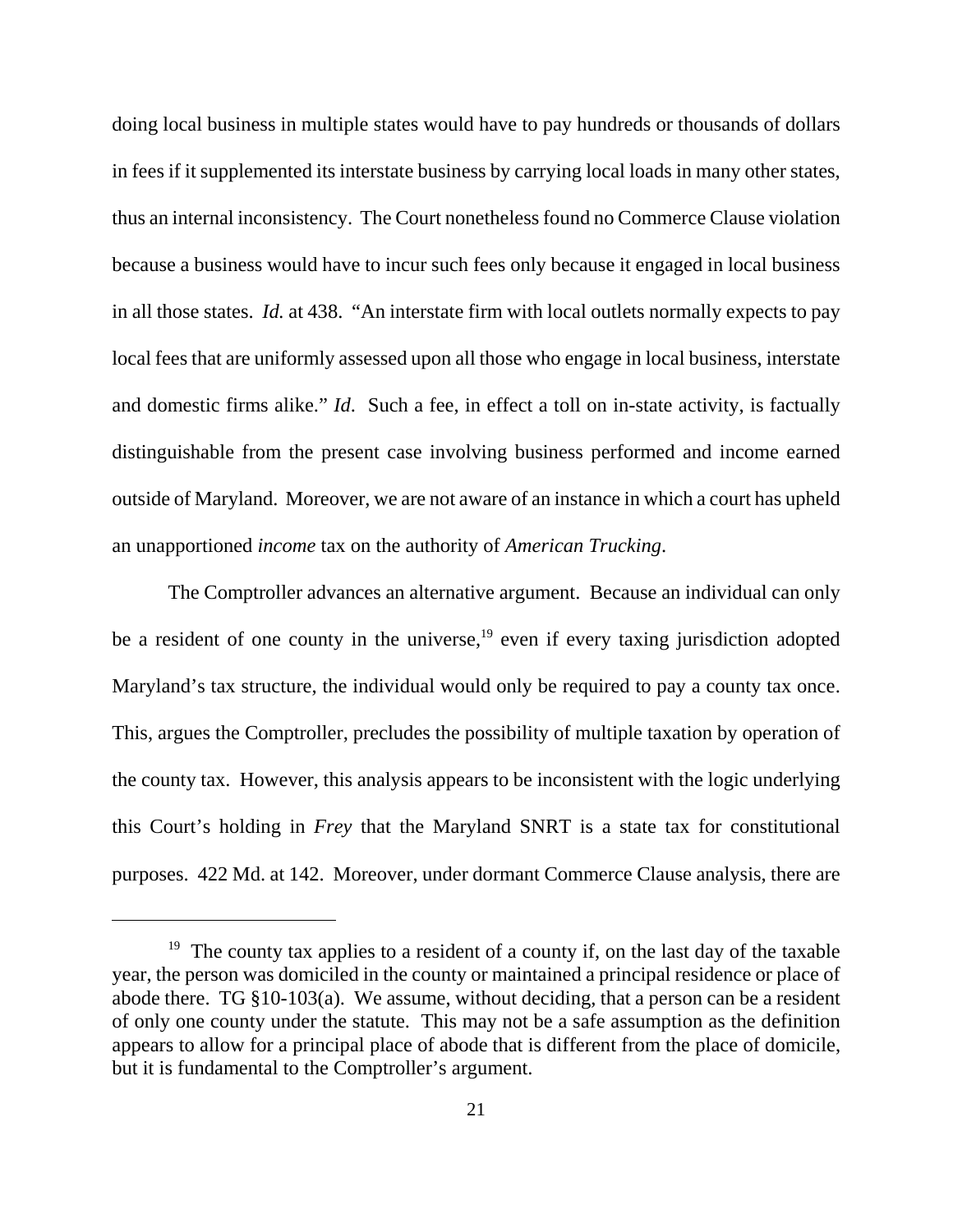generally only two levels of regulation, state and federal. *See Associated Indus. v. Lohman*, 511 U.S. 641, 650-51 (1994). The Comptroller's analysis posits a third level, the local level, such that a local tax need only be considered in the light of local taxes in other jurisdictions. But there appears to be no authority in the case law for this position.<sup>20</sup>

## *(b) Is the county tax without a credit externally consistent?*

The next question is whether the current county tax scheme is externally consistent.<sup>21</sup> For this test, one must assess "whether the State has taxed only that portion of the revenues from the interstate activity which reasonably reflects the in-state component of the activity being taxed." *Goldberg v. Sweet,* 288 U.S. 252, 262 (1989). This test looks to a state's "economic justification" for its claim on the value taxed "to discover whether a state's tax reaches beyond that portion of value that is fairly attributable to economic activity within the taxing state." *Oklahoma Tax Comm'n v. Jefferson Lines, Inc.*, 514 U.S. 175, 185 (1995).

<sup>&</sup>lt;sup>20</sup> As this Court discussed in *Frey*, the SNRT is justified as a "compensatory" tax on non-residents that is analogous to the county tax and that is imposed at a rate equivalent to the county tax in at least one Maryland county. 422 Md. at 149-63. Accordingly, even if one is a resident of a county of the universe other than Maryland, one may be subject to a Maryland tax analogous to the county tax  $-$  a fact that undermines the Comptroller's theory that the county tax should be considered separately from state taxation for purposes of the Commerce Clause. Even if Commerce Clause analysis recognized a third layer of income taxation, the existence of the SNRT shows how vulnerable that layer would be to multiple taxation.

<sup>&</sup>lt;sup>21</sup> Although the external consistency test is only applied to confirm the proper apportionment of a tax already found to be internally consistent, *Oklahoma Tax Comm'n v. Jefferson Lines,* 514 U.S. 175, 185 (1995), it seems prudent to address this issue given the possibility that dormant Commerce Clause jurisprudence will continue to develop in the wake of *American Trucking Assns., Inc. v. Michigan Pub. Serv. Comm'n*, 545 U.S. 429 (2005).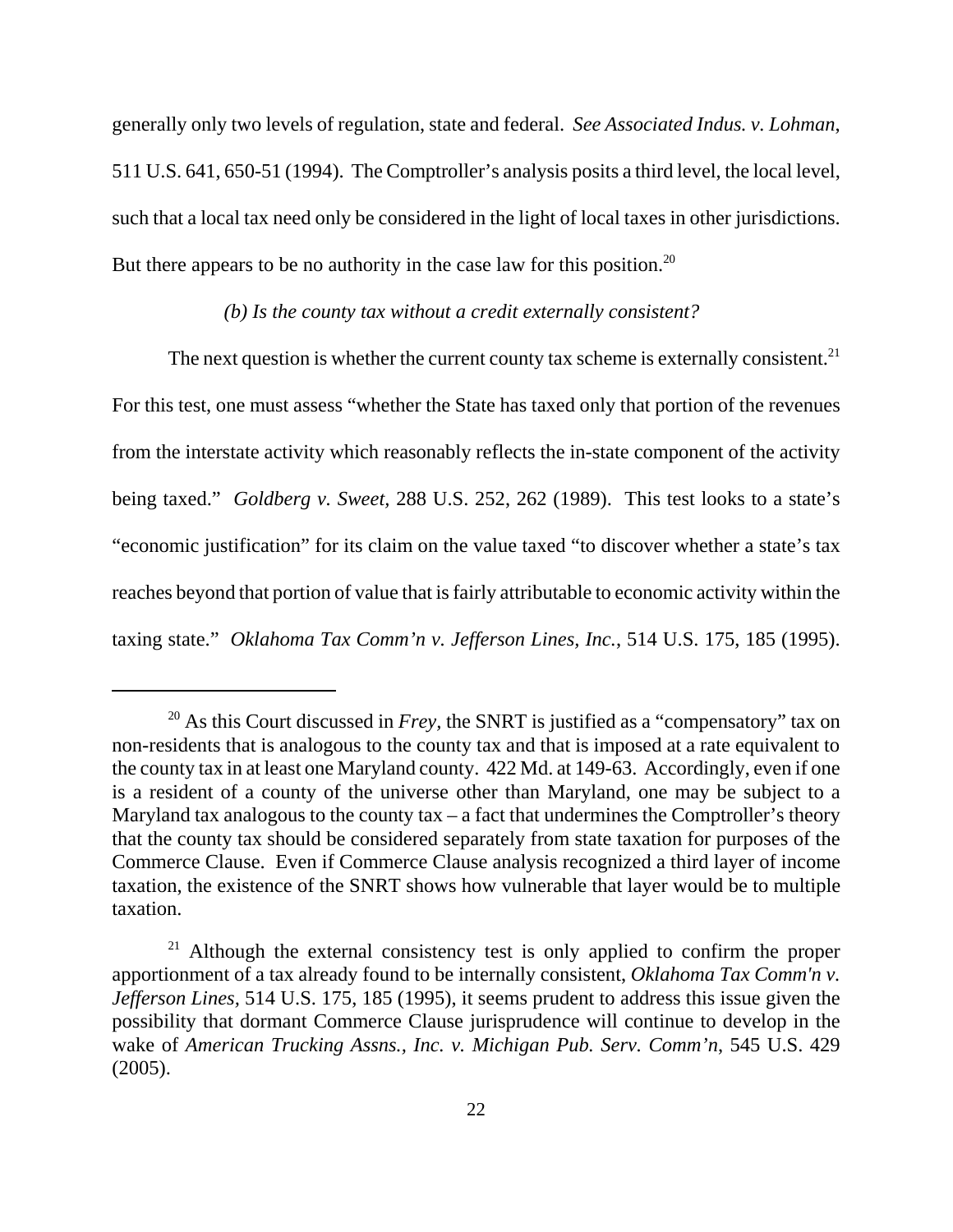"[T]he threat of real multiple taxation (though not by literally identical statutes) may indicate a state's impermissible overreaching." *Id.*

Thus, to test for external consistency one asks: Does tax liability under the Maryland income tax code reasonably reflect how income is generated? Because no credit is given with respect to the county tax for income earned out-of-state, the Maryland tax code does not apportion income subject to that tax even when that income is derived entirely from out-ofstate sources. Thus, when income sourced to out-of-state activities is subject to the county tax, there is a potential for multiple taxation of the same income. In those circumstances, the operation of the county tax appears to create external inconsistency.<sup>22</sup> This is further

 $^{22}$  In discussing the external consistency test, the Comptroller argues that the county tax has no effect on interstate activity on the basis that the Wynnes themselves did not directly participate in interstate commerce and the income in question is investment income. The Wynnes respond that Mr. Wynne was an officer of the company and therefore involved in its interstate activities though it is not readily apparent how that is relevant as the issue before us does not concern his salary. More to the point is that the income in question is "pass-through" income of an S corporation that was generated outside of Maryland. Under the Internal Revenue Code and the Maryland tax code, such income is attributed to shareholders like the Wynnes "as if [it] were realized directly from the source from which realized by the corporation, or incurred in the same manner as incurred by the corporation." 26 U.S.C. §1366(b); TG §10-107.

It is this treatment of pass-through income of S corporations that allows Maryland to tax non-resident individuals with no other connection to Maryland who have pass-through S corporation income from activities in Maryland. *See* TG §10-401. Thus, the same provisions that form the basis for Maryland to tax such income also govern the characterization of such income. Such income is not necessarily or simply to be characterized as investment income.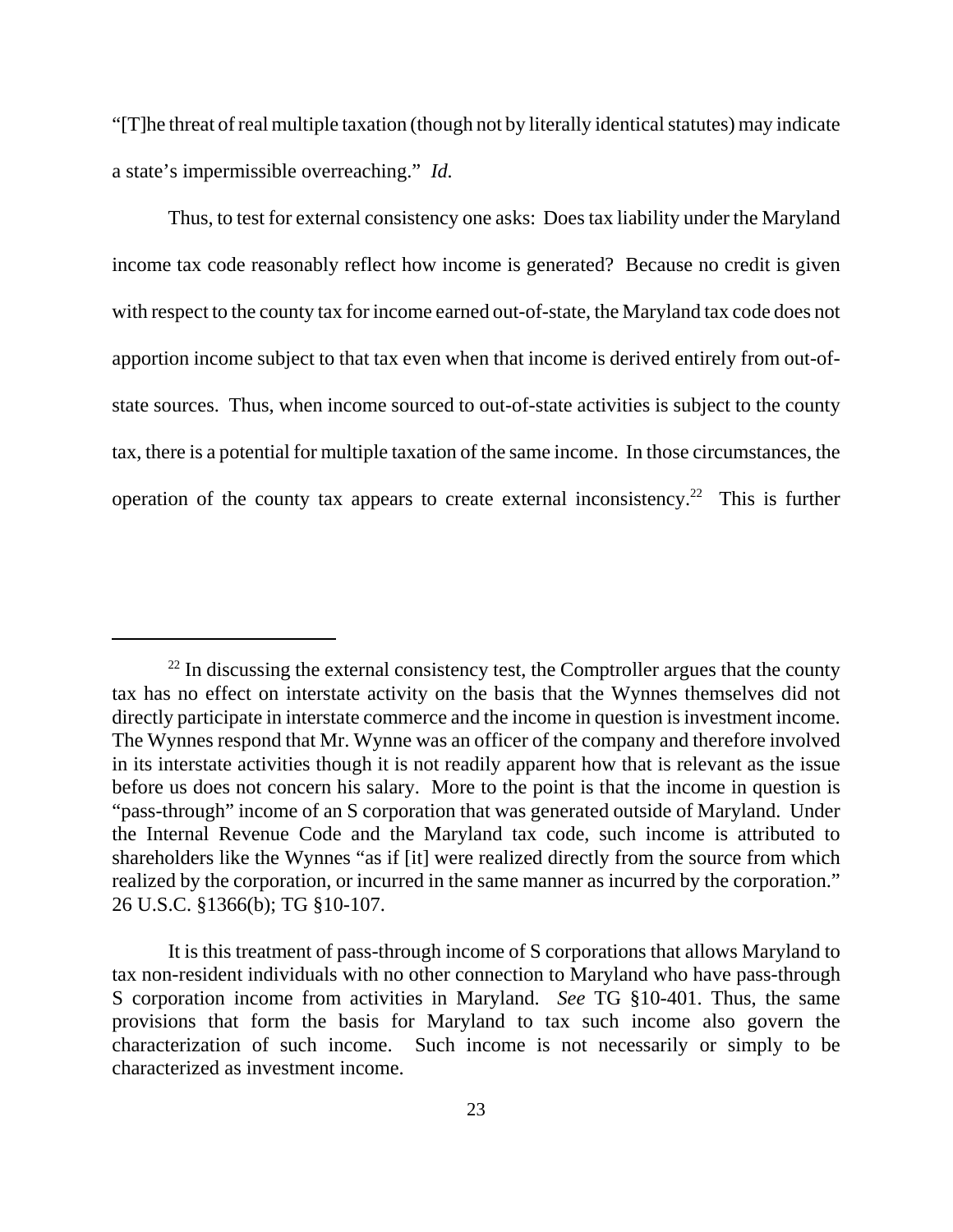indication that the application of the tax in these circumstances without application of an appropriate credit violates the dormant Commerce Clause.<sup>23</sup>

## *(2) Does the County Tax Discriminate against Interstate Commerce?*

Under the third prong of the *Complete Auto* test, a tax must not discriminate against interstate commerce. Even if a tax is fairly apportioned, it "may violate the Commerce Clause if it is facially discriminatory, has a discriminatory intent, or has the effect of unduly burdening interstate commerce." *Amerada Hess Corp. v. Director, Div. of Taxation, New Jersey Dep't of Treasury*, 490 U.S. 66, 75 (1989). A state tax may not discriminate against a transaction because the transaction has an interstate element or because the transaction or

<sup>&</sup>lt;sup>23</sup> Courts in other states have found local taxes that lack external consistency to be unconstitutional. *See Phila. Eagles Football Club, Inc. v. City of Philadelphia*, 823 A.2d 108, 131-35 (Pa. 2003) (levy on 100 percent of media receipts where half the team's games were broadcast from locations outside the taxing jurisdiction held to be externally inconsistent even though tax passed internal consistency test); *City of Winchester v. American Woodmark Corp*., 471 S.E.2d 495, 498 (Va. 1996) (although business license tax had been held to be internally consistent, levy on 100 percent of revenues of locally headquartered company held to be externally inconsistent where the income was derived in part from sales and manufacture located outside taxing jurisdiction and the tax bore no relationship to income generated in the jurisdiction); *Avanade, Inc. v. City of Seattle*, 211 P.3d 476, 482-83 (Wash. Ct. App. 2009) (apportionment formula that allocated all revenues to headquarters city when substantial revenues were derived in other states found to be externally inconsistent).

A tax that risks multiple taxation but that survives external consistency scrutiny is the sales tax. *See Oklahoma Tax Comm'n v. Jefferson Lines*, 514 U.S. 175, 191 (1995). Similarly, taxes on services such as telephone calls have been upheld. *See Goldberg v. Sweet*, 488 U.S. 252 (1989). The Court has permitted these taxes by noting that a tax on a buyer is different from a tax on a seller. *Oklahoma Tax Comm'n v. Jefferson Lines*, 514 U.S. at 190. In this case, however, the Wynnes are sellers because their income is generated through the sale of a good or service, whereas a tax on a buyer is a tax on consumption.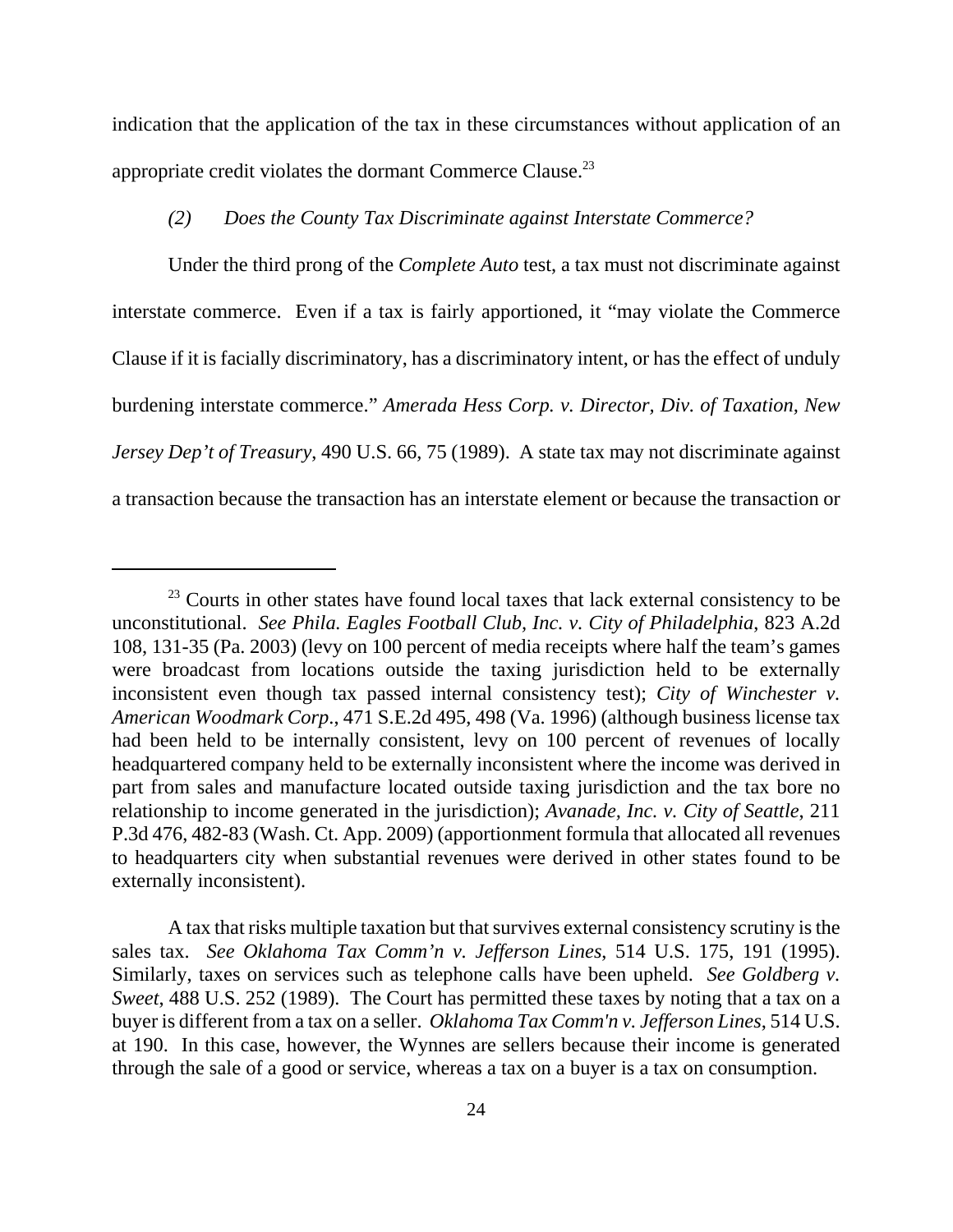incident crosses state lines. *Armco Inc. v. Hardesty*, 467 U.S. 638, 642 (1984). A taxing scheme that encourages interstate businesses to conduct more of their business activities within the taxing state may be found to be discriminatory. *Amerada Hess Corp*., 490 U.S. at 77-78. Facially discriminatory state taxes are subject to the strictest scrutiny, and the "burden of justification is so heavy that 'facial discrimination by itself may be a fatal defect.'" *Oregon Waste Systems, Inc*., 511 U.S. at 101 (quoting *Hughes v. Oklahoma*, 441 U.S. 322, 337 (1979)). There is no "*de minimis*" justification if a tax is found to actually discriminate against interstate commerce. *Fulton Corp. v. Faulkner*, 516 U.S. 325, 332 n.3 (1996). Discriminatory effect may lie in the tax itself, but it may also arise from interactions with other states' taxes. *See, e.g., Barringer v. Griffes*, 1 F.3d 1331, 1337-39 (2d Cir. 1993) (state use tax on automobiles that provided credit for sales tax paid in-state, but not out-ofstate was discriminatory).

Particularly pertinent to the present case is the Supreme Court's analysis of a North Carolina tax in *Fulton Corp. v. Faulkner*, *supra*. North Carolina imposed an "intangibles tax" on the value of corporate stock owned by North Carolina residents. The tax was computed as a fraction of the value of the stock, with the tax rate reduced to the extent that the corporation's income was subject to tax in North Carolina. 516 U.S. at 327-28. This resulted in a North Carolina stockholder being taxed at a higher rate for holdings in companies that did not do business in North Carolina and at lower rates for holdings in companies that did business in North Carolina. The Supreme Court held that the tax violated the dormant Commerce Clause because it discriminated against interstate commerce. *Id*. at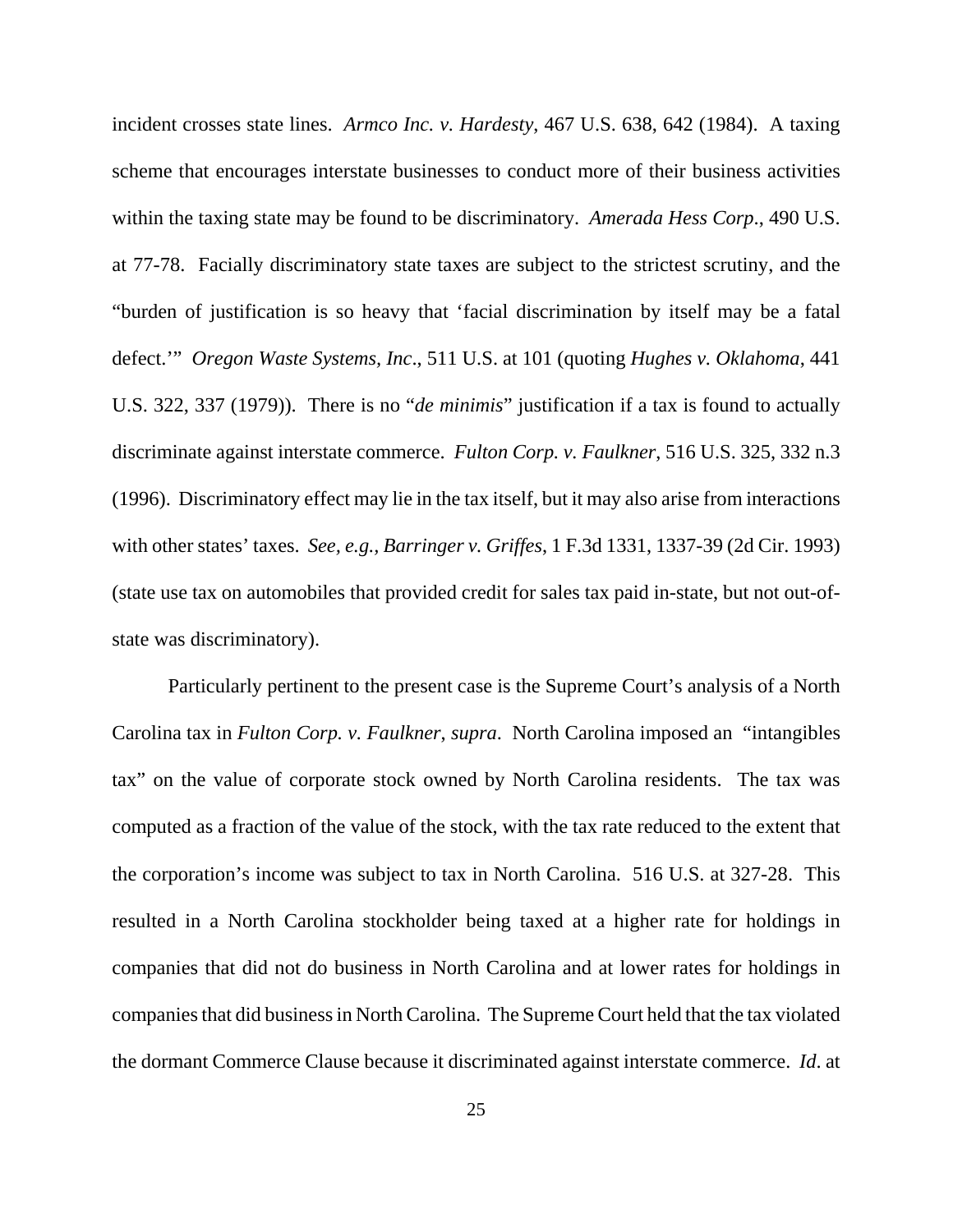333, 344. $^{24}$  In striking down the tax, the Court stated: "[A] regime that taxes stock only to the degree that its issuing corporation participates in interstate commerce favors domestic corporations over their foreign competitors in raising capital among North Carolina residents...." *Id*. at 333.

This case presents a similar situation. The application of the county tax to the out-ofstate pass-through income without application of a credit for out-of-state income taxes on the same income means that Maryland shareholders – the Wynnes in this case – may be taxed at a higher rate on income earned through Maxim's out-of-state activities than on income earned though its Maryland activities. This would appear to favor businesses that do business primarily in Maryland over their competitors who do business primarily out-of-state – at least in the context of ownership of a Subchapter S corporation. The only difference between *Fulton* and the present case is one of form. Whereas in *Fulton* it was North Carolina's own tax rate that varied, in the present case it is the imposition of an additional tax, the tax set by the state where the income was earned – and the failure to provide a credit for it in Maryland – that creates the discrimination. Nonetheless, the effect is the same.

While the failure to allow a credit is at the heart of the discrimination in this case, not every denial of a deduction or credit for taxes paid to another jurisdiction results in a

 $24$  The Court also held that the discriminatory aspect of the tax could not be justified as a valid "compensatory" tax – *i.e*., a tax on interstate commerce that complements a tax on intrastate commerce to the extent that it "compensates" for the burdens imposed on intrastate commerce by imposing a similar burden on interstate commerce. 516 U.S. at 331 n.2, 334- 44. *See* note 25 below.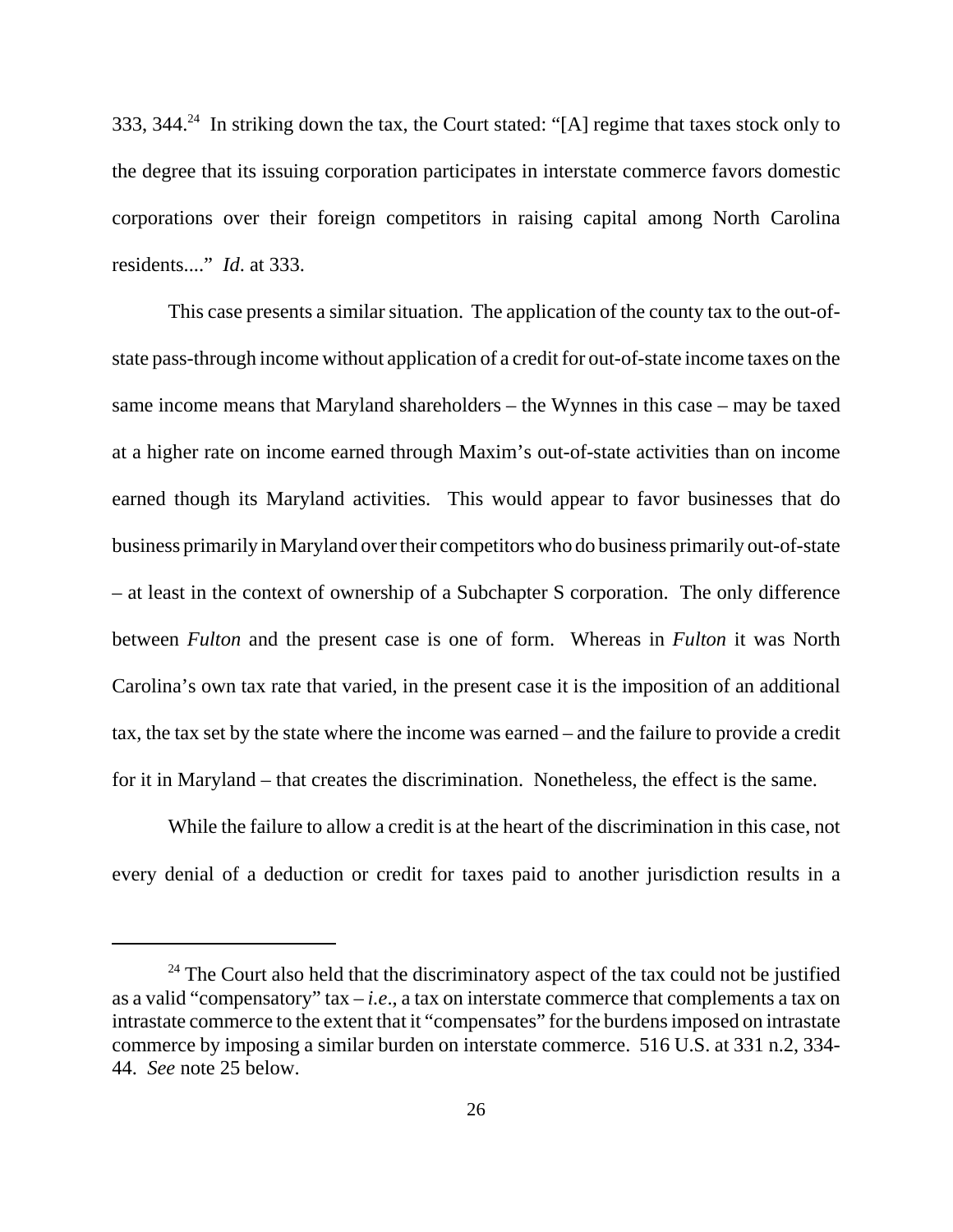violation of the dormant Commerce Clause. In *Amerada Hess v. New Jersey Dept. of the Treasury,* the Supreme Court evaluated the constitutionality of a New Jersey statute that denied to oil-producing companies a deduction for amounts paid under the federal windfall profits tax. Holding that the tax did not violate the Commerce Clause, the Court noted, "a deduction denial does not unduly burden interstate commerce just because the deduction denied relates to an economic activity performed outside the taxing State." 490 U.S. at 78 n.10.

*Amerada Hess* is distinguishable from the present case however. At issue in *Amerada Hess* was a state deduction for a federal income tax – a tax that a business would be subject to no matter where it was located in the United States, whether within New Jersey or elsewhere. By denying a tax credit in that case, New Jersey treated all similarly-situated taxpayers equally because a business was subject to the same rate regardless of whether the windfall profits were earned within New Jersey or elsewhere. By contrast, the failure to provide a credit against the county tax in this case penalizes investment in a Maryland entity that earns income out-of-state: an investment in such a venture incurs both out-of-state taxes and the Maryland county tax on the same income; a similar venture that does all its business in Maryland incurs only the county tax.

The tax at issue in this case is also similar to the one in *Halliburton Oil Well Co. v. Reily*, 373 U.S. 64, 72 (1963). There, a Louisiana statute had the discriminatory effect of imposing a greater tax on goods manufactured outside Louisiana than on goods manufactured within that state, thereby creating an incentive to locate the manufacturing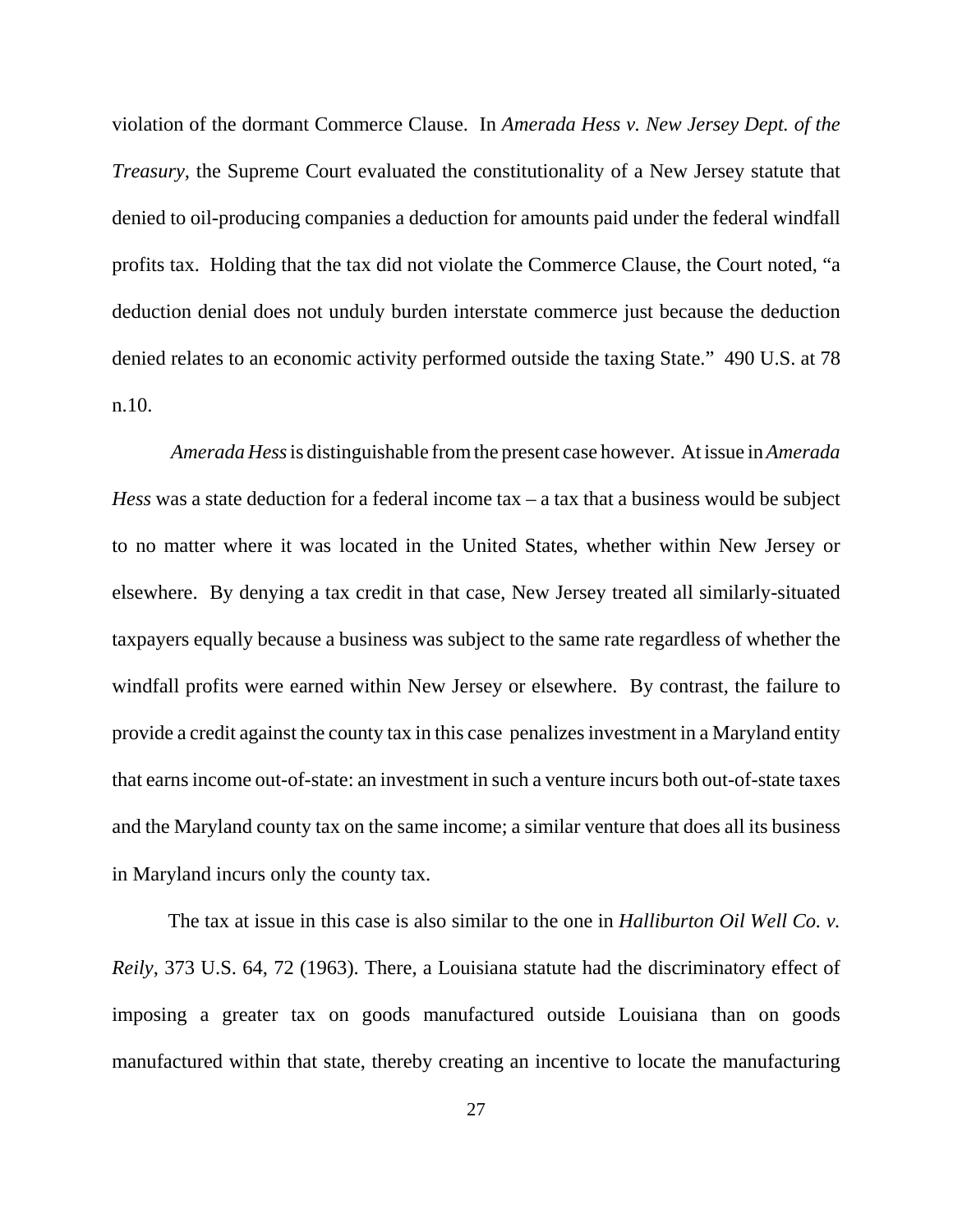process within Louisiana. Although the mechanism is different, the application of the credit in Maryland's income tax law has a similar discriminatory effect. The more a Maryland business can locate its value-creating activities within Maryland the less it will be taxed. *See also Camps Newfound/Owatonna v. Town of Harrison*, 520 U.S. 564 (1997) (application of tax exemption that disfavored in-state businesses with out-of-state clientele violated dormant Commerce Clause).

Thus, the application of the county tax to pass-through S corporation income sourced in other states that tax that income, without application of an appropriate credit, discriminates against interstate commerce.<sup>25</sup>

## **Conclusion**

For the reasons explained above, the failure of the Maryland income tax law to allow a credit against the county tax for a Maryland resident taxpayer with respect to pass-through income of an S corporation that arises from activities in another state and that is taxed in that state violates the dormant Commerce Clause of the federal Constitution.<sup>26</sup>

<sup>&</sup>lt;sup>25</sup> Such a discriminatory tax may survive constitutional scrutiny if the tax is a "compensatory" tax. *See Oregon Waste Systems,* 511 U.S. at 102-3; *see also Frey*, 422 Md. at 145-63 (analyzing whether Maryland SNRT is a compensatory tax). The Comptroller has not argued that failure to allow a credit against the county tax with respect to payments of out-of-state income taxes is part of a compensatory tax. *See Fulton Corp. v. Faulkner*, 516 U.S. 325 (1996) (rejecting argument that North Carolina's discriminatory "intangibles" tax was a compensatory tax based on inability of state to collect corporate income tax from outof-state corporations).

 $26$  Our colleague, Judge Greene, offers a thoughtful dissent to this conclusion. While we are not unsympathetic to the dissent as a matter of policy, we find its legal analysis (continued...)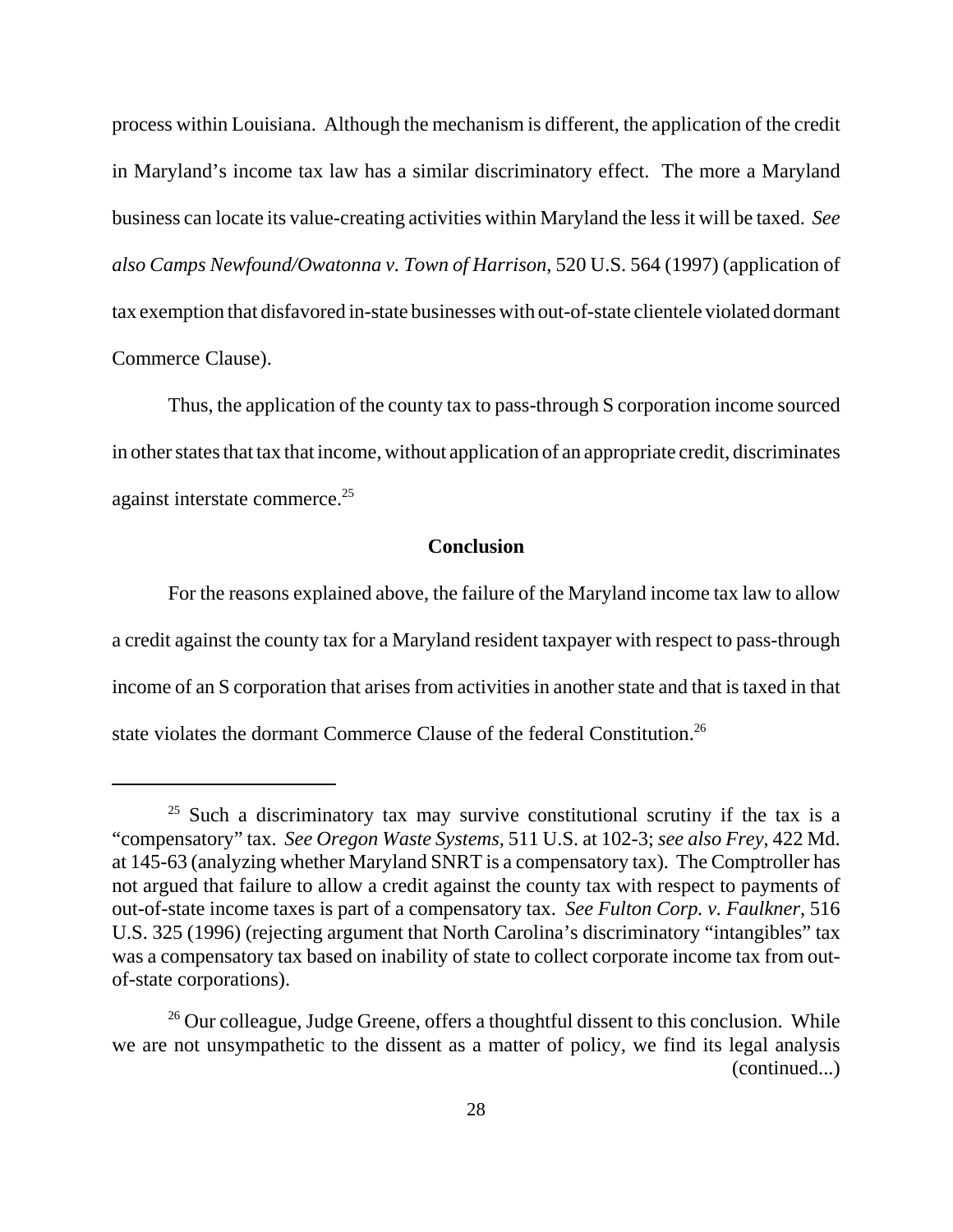As for relief, the Wynnes suggest in their brief that the Maryland county income tax, the credit, or some part of the Maryland tax scheme be "struck down." In fact, the county income tax itself is not unconstitutional. Nor is the credit, which serves to ensure that the

 $26$  (...continued) unpersuasive.

The dissent first points to a hypothetical situation – not this case – in which the application of the credit for out-of-state tax payments with respect to income earned in another state with a higher tax rate than Maryland could lead to the "absurd result" that a county resident who earned all of his or her income in the other state with the higher income tax rate would pay little or no county income tax on that same income while a neighbor who earned a similar income from activity solely within Maryland and is taxed only in Maryland would pay county income tax. This rhetorical statement proves both too much and too little.

It proves too much because, in the situation posited by the dissent, the credit for the higher out-of-state tax payments would have a similar effect on the taxpayer's state income tax liability. But the dissent does not assert, and could not credibly suggest, that the state income tax would survive a challenge under the Commerce Clause without a credit for outof-state tax payments made with respect to out-of-state income. It proves too little because the application of the credit has no effect on the taxpayer's liability for sales taxes, local property taxes, and other taxes unrelated to income that are used to provide state and county services.

The dissent also argues that key Supreme Court decisions on the application of the dormant Commerce Clause to state taxes are distinguishable on the basis that the taxes at issue in those cases were "facially discriminatory" in a way that the county tax in this case is not. But this is more a matter of semantics than substance. For example, in *Fulton Corp. v. Faulkner*, 516 U.S. 325 (1996), the North Carolina law in question allowed a deduction from the state intangibles tax for corporate income taxes paid in North Carolina, but no deduction for entities that were not subject to the state income tax (*i.e*., entities that did business elsewhere) – thus effectively favoring intra-state commerce over interstate commerce. The failure to allow a credit in this case for out-of-state tax payments has the same effect as withholding a deduction in *Faulkner*. In the end, it is perhaps most telling that the dissent does not attempt to analyze the application of the county income tax without a credit under the *Complete Auto* test – the analysis that the Supreme Court has directed courts to apply in assessing State taxes under the Commerce Clause.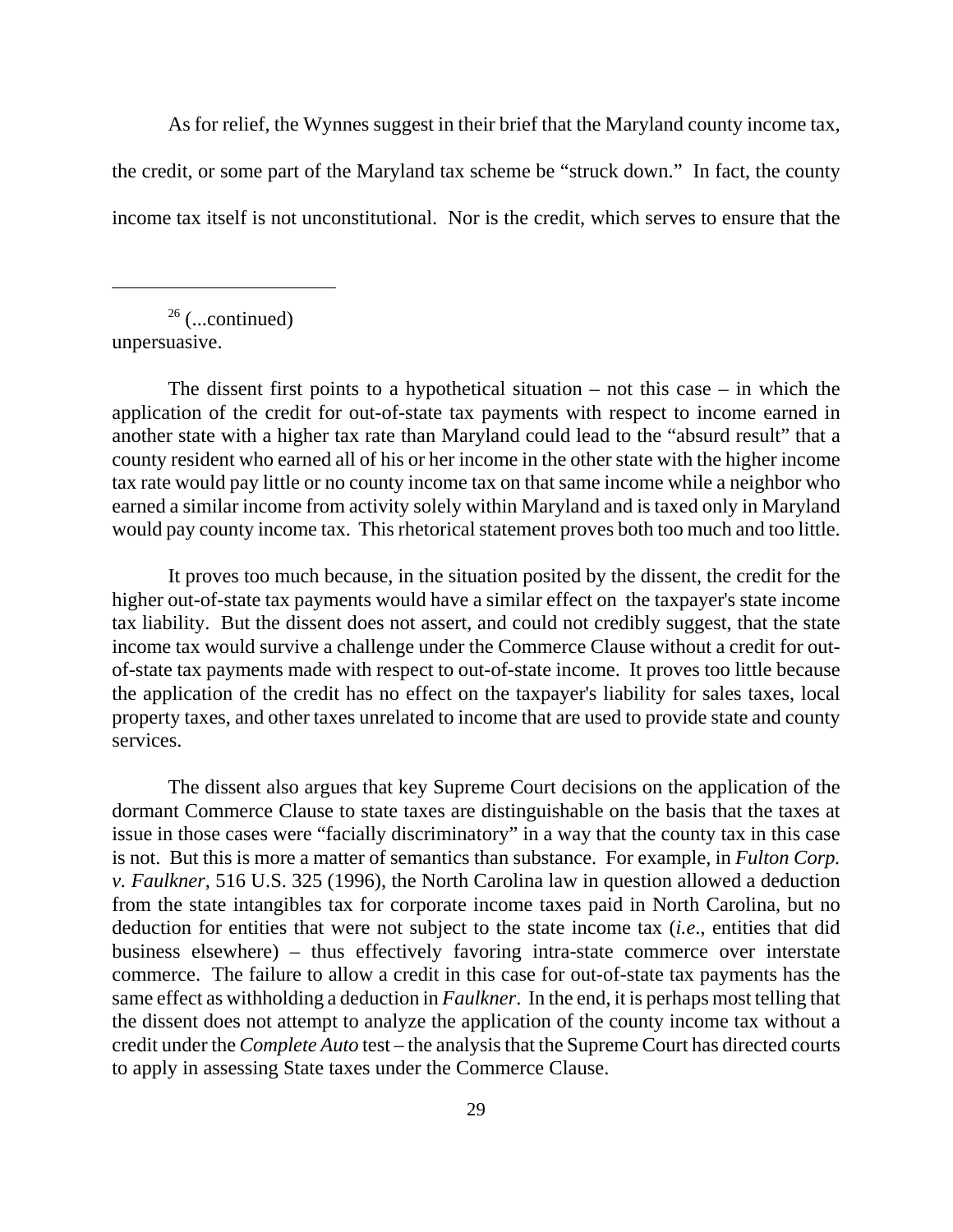Maryland income tax scheme operates within constitutional constraints. Nor is the Maryland income tax law generally. What is unconstitutional is the application – or lack thereof – of the credit to the county income tax. As this Court explained in some detail in *Blanton,* a credit previously applied to the county income tax in these circumstances. The county income tax was only eliminated from the computation and application of the credit by a 1975 amendment of the tax code. Chapter 3, Laws of Maryland 1975. It is that amendment, when applied to the particular circumstances of taxpayers like the Wynnes, that contravenes the Constitution.27 On remand from the Circuit Court, the Tax Court should recalculate the Wynnes' tax liability in a manner consistent with this opinion.

> **JUDGMENT OF THE CIRCUIT COURT FOR HOWARD COUNTY AFFIRMED WITH DIRECTION TO REMAND TO THE TAX COURT FOR FURTHER PROCEEDINGS CONSISTENT WITH THIS OPINION. COSTS TO BE SHARED EQUALLY BY THE PARTIES.**

 $27$  Other provisions of the 1975 amendment and the later re-enactments are severable. *See Muskin v. State Department of Assessments and Taxation*, 422 Md. 544, 554 n.5, 30 A.3d 962 (2011) ("there is a strong presumption that if a portion of an enactment is found to be invalid, the intent is that such portion be severed").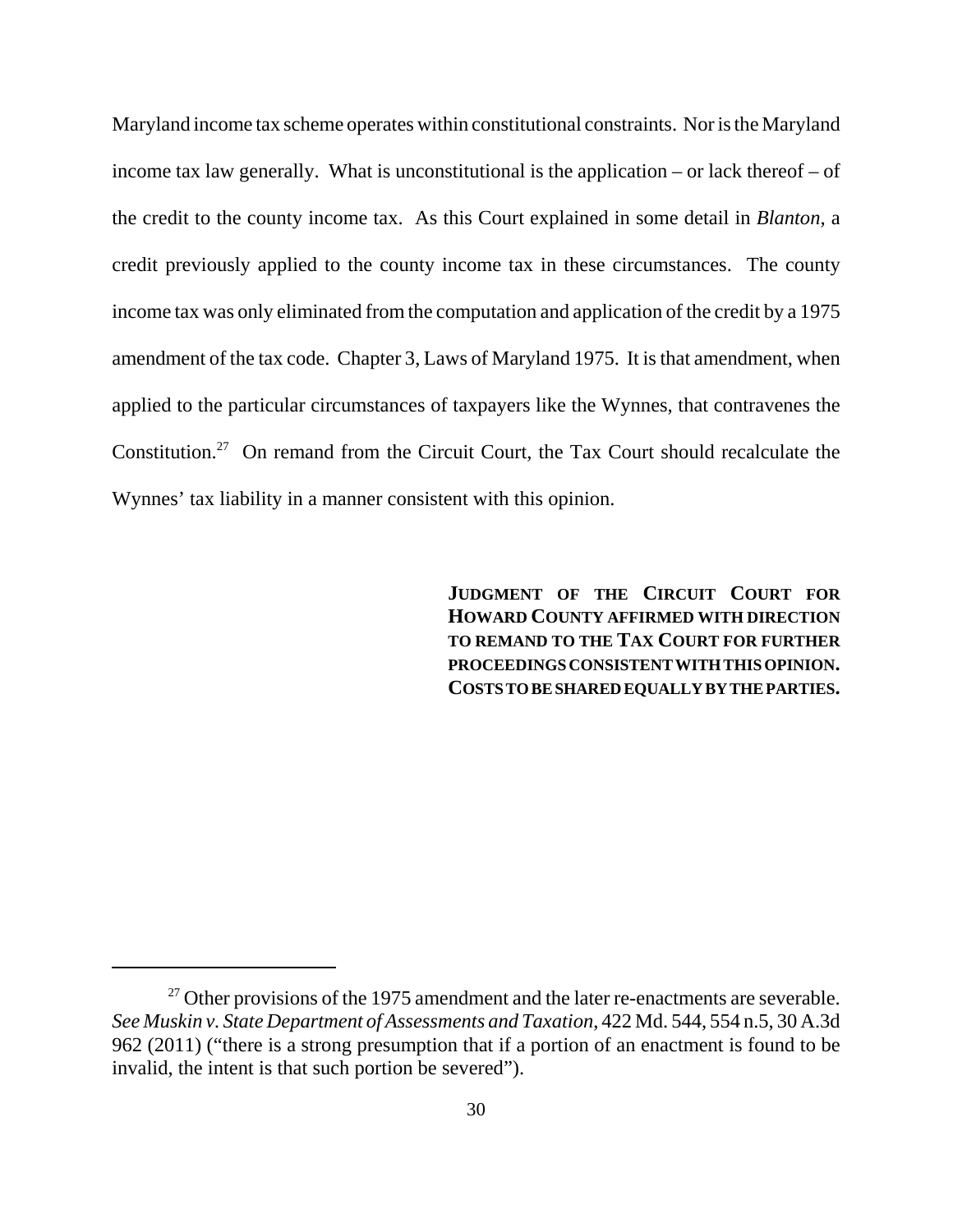# IN THE COURT OF APPEALS OF MARYLAND

No. 107

September Term, 2011

 $\ddot{\phantom{a}}$ 

 $\overline{a}$ 

 $\overline{a}$ 

 $\overline{a}$ 

# MARYLAND STATE COMPTROLLER OF THE TREASURY

v.

BRIAN WYNNE, et ux.

Bell, C.J. Harrell Battaglia Greene Adkins Barbera McDonald,

JJ.

Dissenting Opinion by Greene, J., which Battaglia, J., Joins.

Filed: January 28, 2013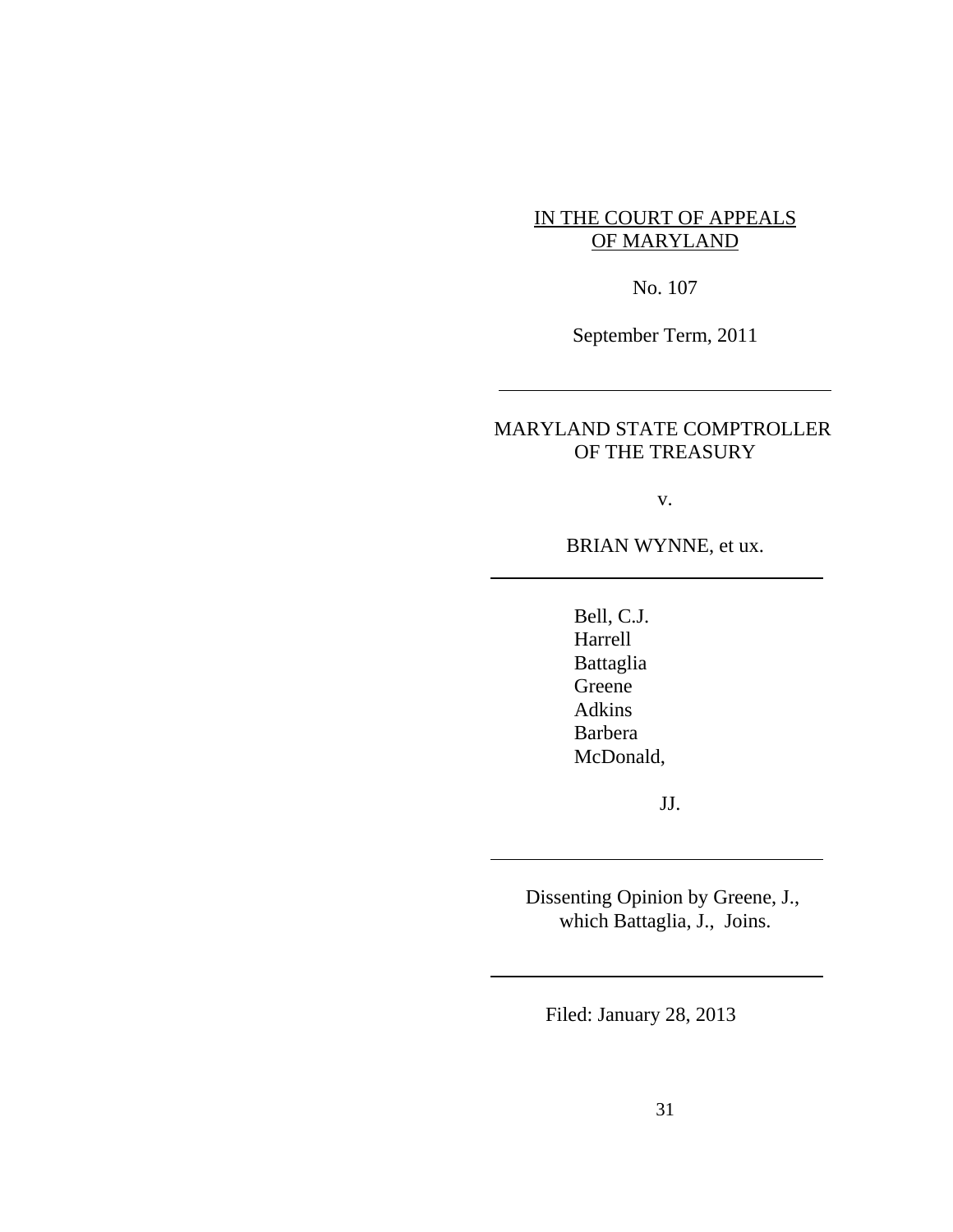I disagree with the Majority's conclusion that the federal Constitution's dormant Commerce Clause requires Maryland to reduce the Wynnes' county taxes. Since the early Nineteenth Century, the law has been:

> [T]he power of taxation is one of vital importance . . . retained by the states. . . . [T]he power of taxing the people and their property[] is essential to the very existence of government, and may be legitimately exercised on the objects to which it is applicable, to the utmost extent to which the government may choose to carry it. The only security against the abuse of this power, is found in the structure of the government itself. In imposing a tax, the legislature acts upon its constituents. This is, in general, a sufficient security against erroneous and oppressive taxation.

*McCulloch v. Maryland*, 17 U.S. 316, 4 Wheat. 316, 425, 428, 4 L. Ed. 579, 606, 607 (1819). The Wynnes may not agree that they should pay the Howard County tax without a credit pursuant to TG § 10-703. This, however, is an issue for the elected officials of Howard County and the State, not this Court. "It is not a purpose of the Commerce Clause to protect state residents from their own state taxes." *Goldberg v. Sweet*, 488 U.S. 252, 266, 109 S. Ct. 582, 591, 102 L. Ed. 2d 607, 620 (1989) (noting additionally that the dormant Commerce Clause is not designed to protect the "insider who presumably is able to complain about and change the tax through the [state] political process"). The Maryland General Assembly's decision to apply a credit for taxes paid in other states to the Wynnes' state tax, and not their county tax, does not run afoul of the federal Constitution's dormant Commerce Clause.

The Wynnes live in Howard County where they benefit from the services provided by that county. *See Frey v. Comptroller*, 422 Md. 111, 150, 29 A.3d 475, 497-98 (2011).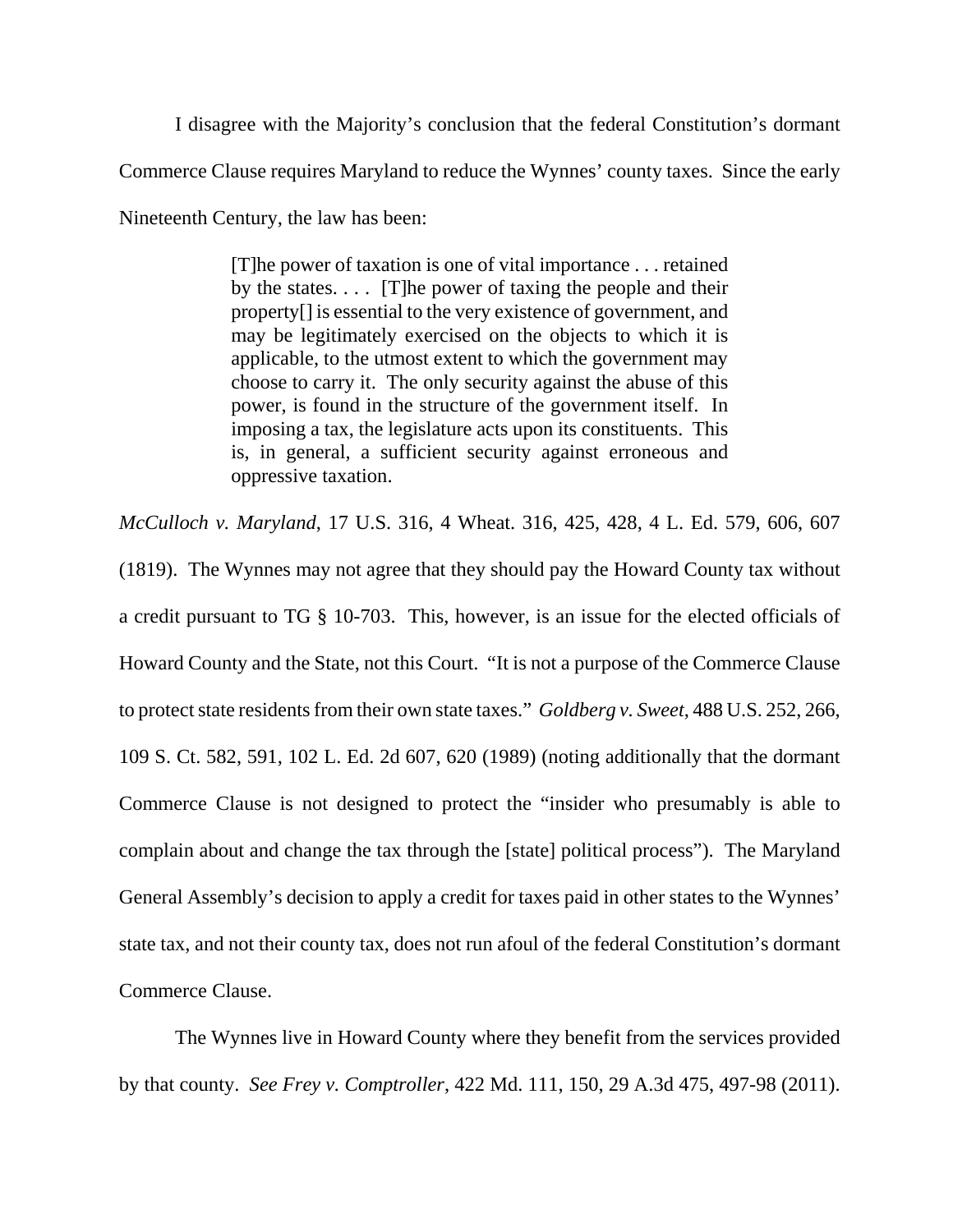To pay for these services, Howard County, like every county in Maryland, including Baltimore City, assesses a tax. As the Majority notes, TG § 10-703 does not permit the Wynnes to apply a credit for taxes paid in other states to reduce the Howard County tax. *Comptroller v. Wynne*, \_\_ Md. \_\_, \_\_, \_\_ A.3d \_\_, \_\_ (2013) (Maj. Slip Op. at 5). Rather, as we said in *Comptroller v. Blanton*, 390 Md. 528, 535, 543, 890 A.2d 279, 283, 288 (2006), residents of a Maryland county are required to pay for that county's services by paying the county tax without the credit. Otherwise, "if the taxpayers were allowed to pay a lesser amount of county income tax, it 'would have the possible absurd result of the [taxpayers] paying little or no local tax for services provided by the county while a neighbor with similar income, exemptions, and deductions might be paying a substantial local tax to support those services.'" *Blanton*, 390 Md. at 536 n. 9, 890 A.2d at 284 n. 9 (quoting *Coerper v. Comptroller*, 265 Md. 3, 8, 288 A.2d 187, 189 (1972)).

The Majority acknowledges that Maryland law prohibits the Wynnes from applying a credit for taxes paid to other states to reduce their county taxes. *Wynne*, \_\_ Md. at \_\_, \_\_ A.3d at \_\_ (Maj. Slip Op. at 5). The Majority, however, concludes that imposing a county tax without allowing for a credit pursuant to TG § 10-703 violates the dormant Commerce Clause because Maryland's taxing scheme fails two prongs of the *Complete Auto* four-part test, namely that it is not fairly apportioned, and it discriminates against interstate commerce. *Wynne*, \_\_ Md. at \_\_, \_\_ A.3d at \_\_ (Maj. Slip Op. at 17, 20, 23-24, 28-29). As we have said before, however: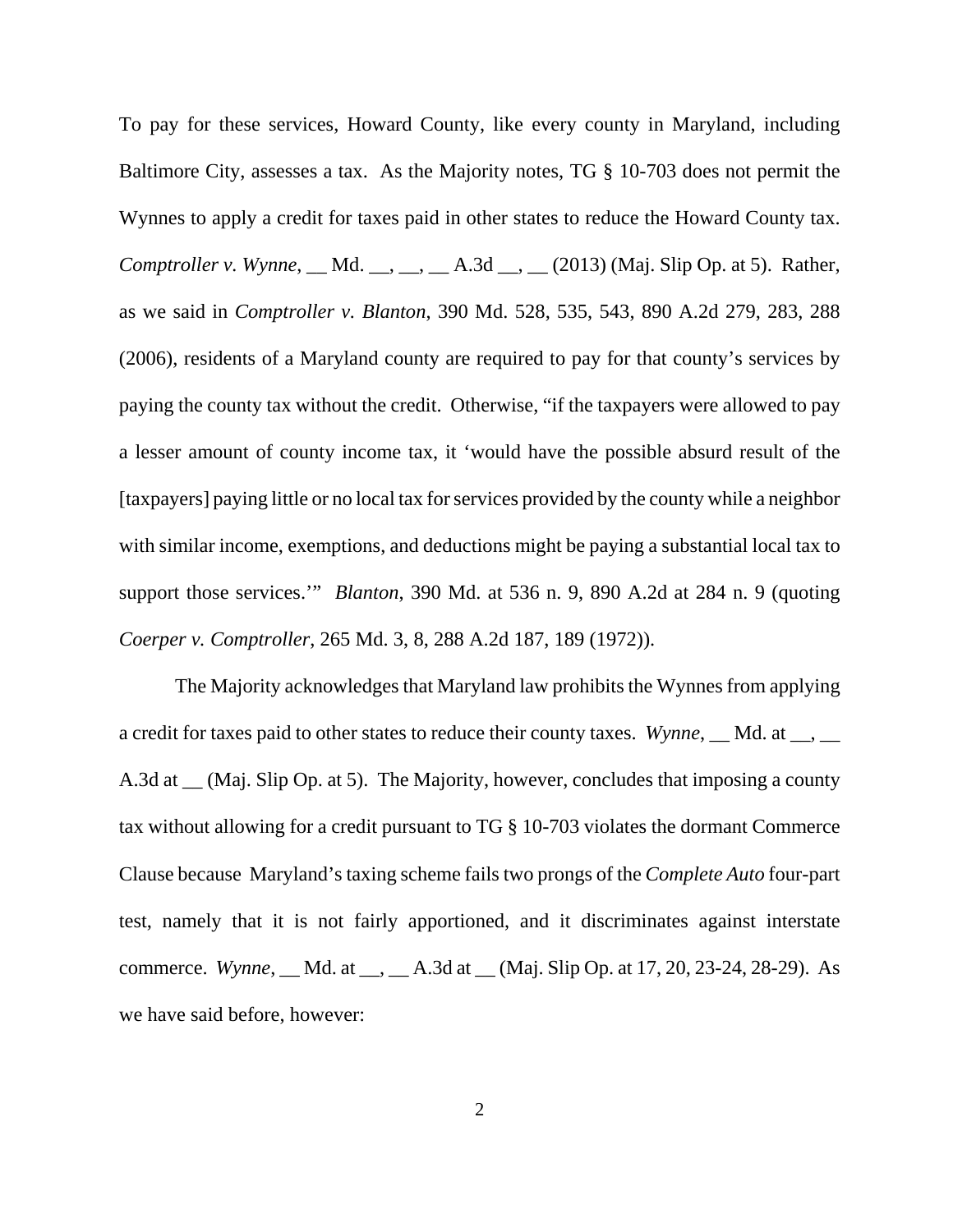Declaring a statute enacted by the General Assembly to be unconstitutional and therefore unenforceable is an extraordinary act. Statutes are generally presumed to be Constitutional and are not to be held otherwise unless the Constitutional impediment is clear. We have said many times that since every presumption favors the validity of a statute, it cannot be stricken down as void, unless it plainly contravenes a provision of the Constitution.

*Maryland State Bd. of Ed. v. Bradford*, 387 Md. 353, 387, 875 A.2d 703, 723 (2005) (quotation and citations omitted). *See also San Antonio Independent Sch. Dist. v. Rodriguez*, 411 U.S. 1, 44, 93 S Ct. 1278, 1302, 36 L. Ed. 2d 16, 49 (1973) (noting that state laws are traditionally accorded a "presumption of constitutionality"). Because of this presumption, a heavy burden is on the Wynnes to prove that this Court should not enforce Maryland law as it is written.

The Majority states that before this Court can decide whether the dormant Commerce Clause has been violated, we must "assess first whether the dormant Commerce Clause is implicated by the county tax . . . ." *Wynne*, \_\_ Md. at \_\_, \_\_ A.3d at \_\_ (Maj. Slip Op. at 11). Contrary to the Majority's conclusion, however, it appears that the Wynnes have failed to meet their burden of showing that the dormant Commerce Clause is implicated.<sup>1</sup>

<sup>1</sup> In *General Motors v. Tracy*, 519 U.S. 278, 300, 117 S. Ct. 811, 825, 136 L. Ed. 2d 761, 781 (1997), the Supreme Court noted that "in the absence of actual or prospective competition" within "a single market" between those engaged in interstate commerce and those engaged in intrastate commerce, there can be no dormant Commerce Clause violation. Because of this, the New York Court of Appeals has determined that before a tax can be subjected to the *Complete Auto* test, the party challenging the tax must "identify the interstate market that is being subjected to discriminatory or unduly burdensome taxation." *In re Tamagni*, 695 N.E.2d 1125,1131 (NY 1998). "This requires, at the outset, identification of (continued...)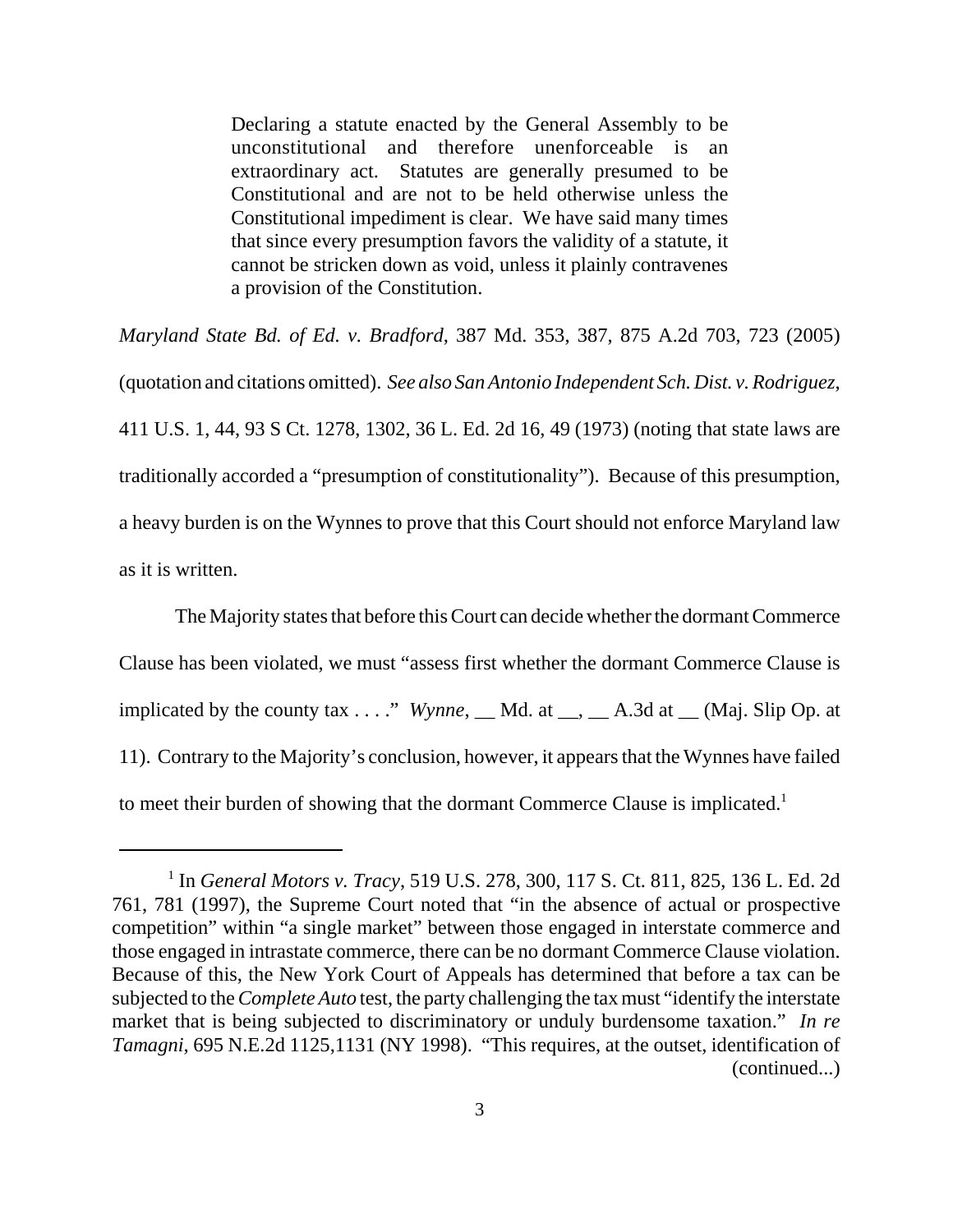States have the power to impose taxes that may result in some overlap in taxation of income. *See Moorman Mfg. Co. v. Bair*, 437 U.S. 267, 278-79, 98 S. Ct. 2340, 2346-47, 57 L. Ed. 2d. 197, 207-08 (1978) (concluding that it does not necessarily constitute a violation of the dormant Commerce Clause when two states' taxing schemes tax income differently, and this results in some overlap in taxation). As the Majority notes, "[T]he dormant Commerce Clause will not affect the application of a tax unless there is actual or perspective competition between entities in an identifiable market and state action that either expressly discriminates against or places an undue burden on interstate commerce. [*General Motors Corp. v. Tracy*, 519 U.S. 278, 300, 117 S. Ct. 811, 825, 136 L. Ed. 2d 761, 781 (1997)]. This impact must be more than incidental. *United States v. Lopez*, 514 U.S. 549, 559 [115 S. Ct. 1624, 1630, 131 L. Ed. 2d 626, 637] (1995)." *Wynne*, \_\_ Md. at \_\_, \_\_ A.3d at \_\_ (Maj. Slip Op. at 12). In the present case, the Wynnes have failed to prove that requiring them to pay a county tax without a credit either expressly discriminates against interstate commerce or places more than an incidental burden upon interstate commerce. Therefore, the Wynnes have failed to prove that the dormant Commerce Clause is implicated.

 $\frac{1}{1}$  (...continued)

the similarly situated in-State and out-of-State interests which the tax treats differently." *Id.* The Wynnes argue that "Maryland taxpayers and companies that do business out of state, on the one hand, and those that restrict their trade to Maryland, on the other" constitute similarly situated parties in one market. These two groups are not similarly situated, however. Those who engage in out-of-state business enjoy the protections and markets provided by the states where they do business. Taxpayers and companies that restrict their business to Maryland only receive the protections and services provided by Maryland.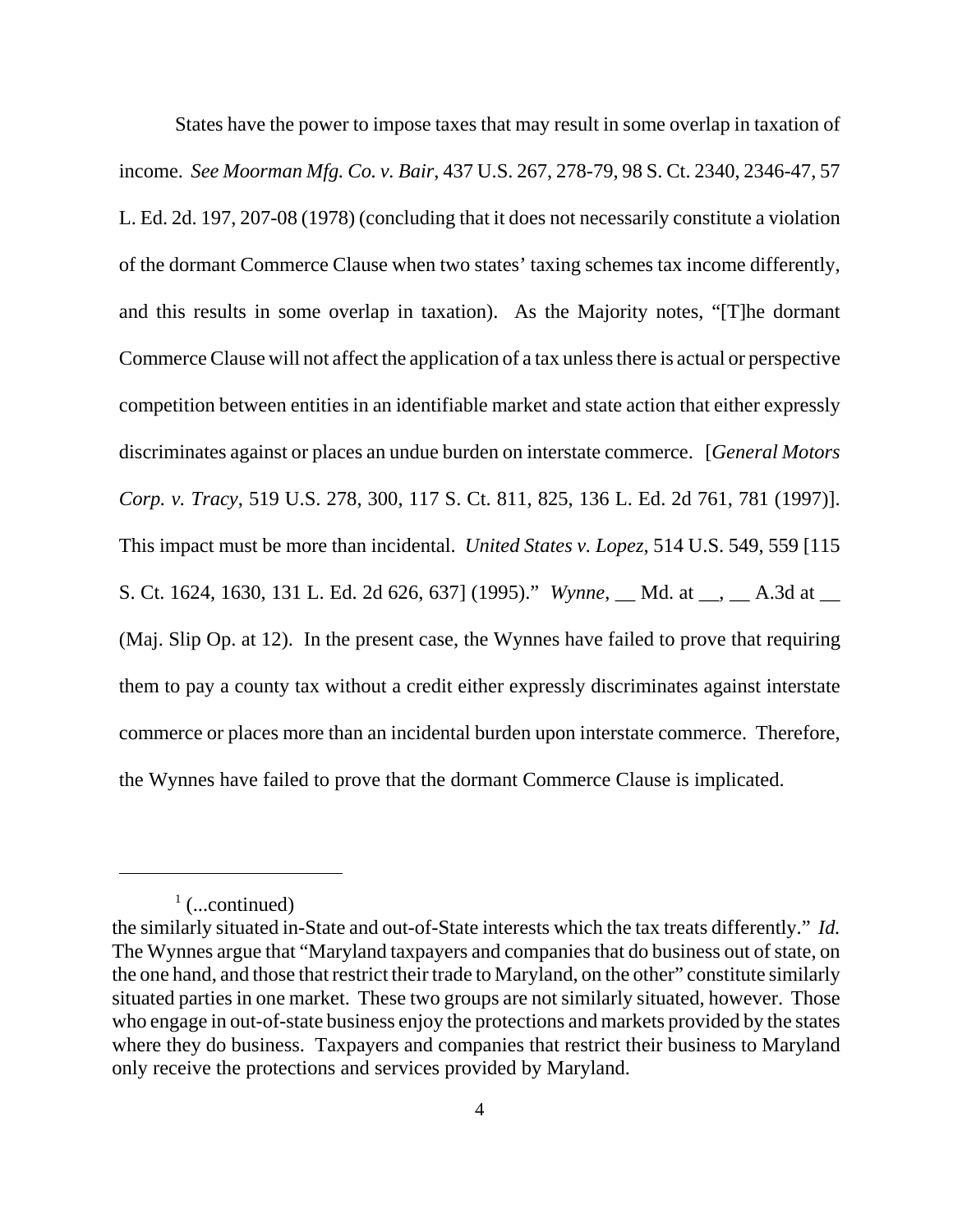The Howard County tax, assessed without a credit, does not expressly discriminate against interstate commerce. As the Comptroller argues, the Howard County tax is directed at income earned by residents of Howard County, not interstate commerce.<sup>2</sup> And while, as the Majority notes, the dormant Commerce Clause "is not limited to circumstances where physical goods enter the stream of commerce[,]" *Wynne*, \_\_ Md. at \_\_, \_\_ A.3d at \_\_ (Maj. Slip Op. at 12), the other cases the Majority relies on all involve situations where, unlike the present case, the law was facially discriminatory. The Majority looks to *Camps Newfound/Owatonna v. Town of Harrison*, 520 U.S. 564, 117 S. Ct. 1590, 137 L. Ed. 2d 852 (1997), *Edwards v. California*, 314 U.S. 160, 62 S. Ct. 164, 86 L. Ed. 119 (1941), *Boston Stock Exchange v. State Tax Comm'n*, 429 U.S. 318, 97 S. Ct. 599, 50 L. Ed. 2d 514 (1977), and *Fulton Corp. v. Faulkner*, 516 U.S. 325, 116 S. Ct. 848, 133 L. Ed. 2d 796 (1996) to conclude that the dormant Commerce Clause is implicated. In all four of those cases, the

<sup>2</sup> In most of the cases where the Supreme Court has subjected a tax to the *Complete Auto* test, the tax was directly on interstate commerce itself or items in interstate commerce. *See Okla. Tax Comm'n v. Jefferson Lines*, 514 U.S. 175, 177, 183, 115 S. Ct. 1331, 1334, 1337, 131 L. Ed. 2d 261, 267, 271 (1995) (analyzing an Oklahoma tax on a bus ticket for interstate travel); *Goldberg*, 488 U.S. at 255-56, 259-60, 109 S. Ct. at 585-86, 587-88, 102 L. Ed. 2d at 613, 615-16 (analyzing an Illinois state tax on interstate calls); *D.H. Holmes Co. v. McNamara*, 486 U.S. 24, 26, 31-33, 108 S. Ct. 1619, 1620-21, 1623-24, 100 L. Ed. 2d 21, 24, 28-29 (1988) (analyzing a Louisiana use tax on catalogs printed outside the state and shipped to persons in the state); *Wardair Canada v. Fla. Dept. of Revenue*, 477 U.S. 1, 3-4, 8, 106 S. Ct. 2369, 2370-71, 2373, 91 L. Ed. 2d 1, 7, 10 (1986) (analyzing a tax on fuel sold in Florida and used in interstate commerce). The challenged Howard County tax without a credit is assessed upon the income of residents of the County. While a portion of that income may derive from interstate commerce, the challenged tax is not directed to interstate commerce or items in interstate commerce. Rather, the connection to interstate commerce is more attenuated.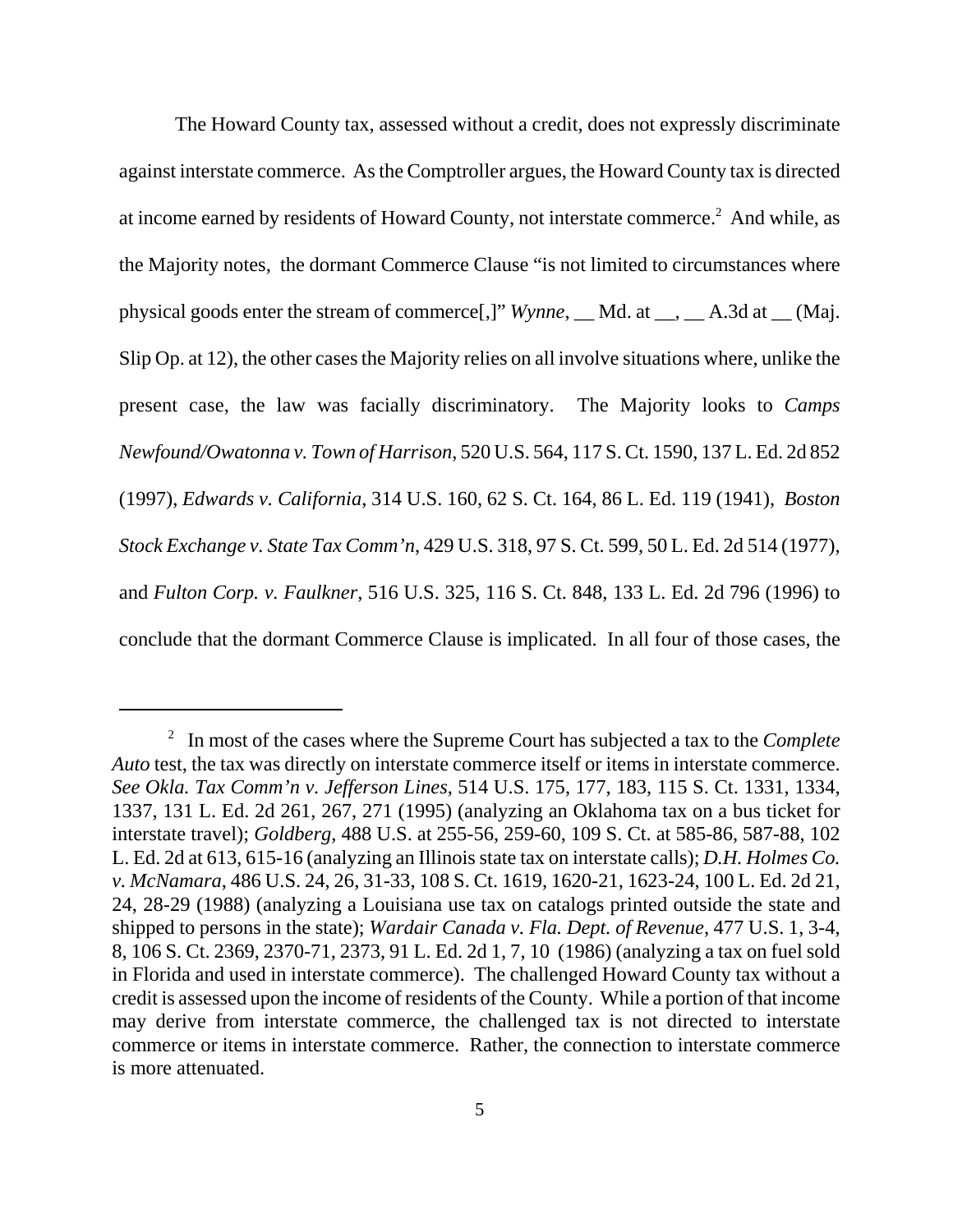challenged tax law facially discriminated against interstate commerce by either first distinguishing between organizations and businesses that were involved in interstate business and those organizations and businesses that were only involved with intrastate business, and then imposing a disadvantage upon those involved in interstate transactions, or, in the case of *Edwards*, placing a restriction upon people moving in interstate commerce itself.

In *Camps Newfound/Owatonna*, the challenged Maine tax law granted a general exemption from real estate and personal property taxes for charities incorporated in Maine, but limited that exemption for organizations that mostly served non-Maine residents. 520 U.S. at 568, 117 S. Ct. at 1594, 137 L. Ed. 2d at 859. The law, thereby, distinguished between groups that served people traveling in interstate commerce and those that only served Maine residents and explicitly benefitted the latter. 520 U.S. at 575-76, 117 S. Ct. at 1598, 137 L. Ed. 2d at 864. In *Edwards*, the challenged law directly implicated interstate commerce and travel by prohibiting the transportation of indigent persons across state lines. 314 U.S. at 174, 62 S. Ct. at 167, 86 L. Ed. at 125-26. In *Boston Stock Exchange*, the challenged New York tax law distinguished between sales of securities made within New York and those made outside New York, and then imposed a lower tax rate and a cap on taxes for in-state sales and a higher tax rate and no cap on taxes for out-of-state sales. 429 U.S. at 319, 324-25, 97 S. Ct. at 602, 604, 50 L. Ed. 2d at 518, 521. Finally, in *Fulton Corp*., North Carolina imposed a tax on investments in corporations but allowed stockholders to reduce their tax liability based on the business the corporation did in North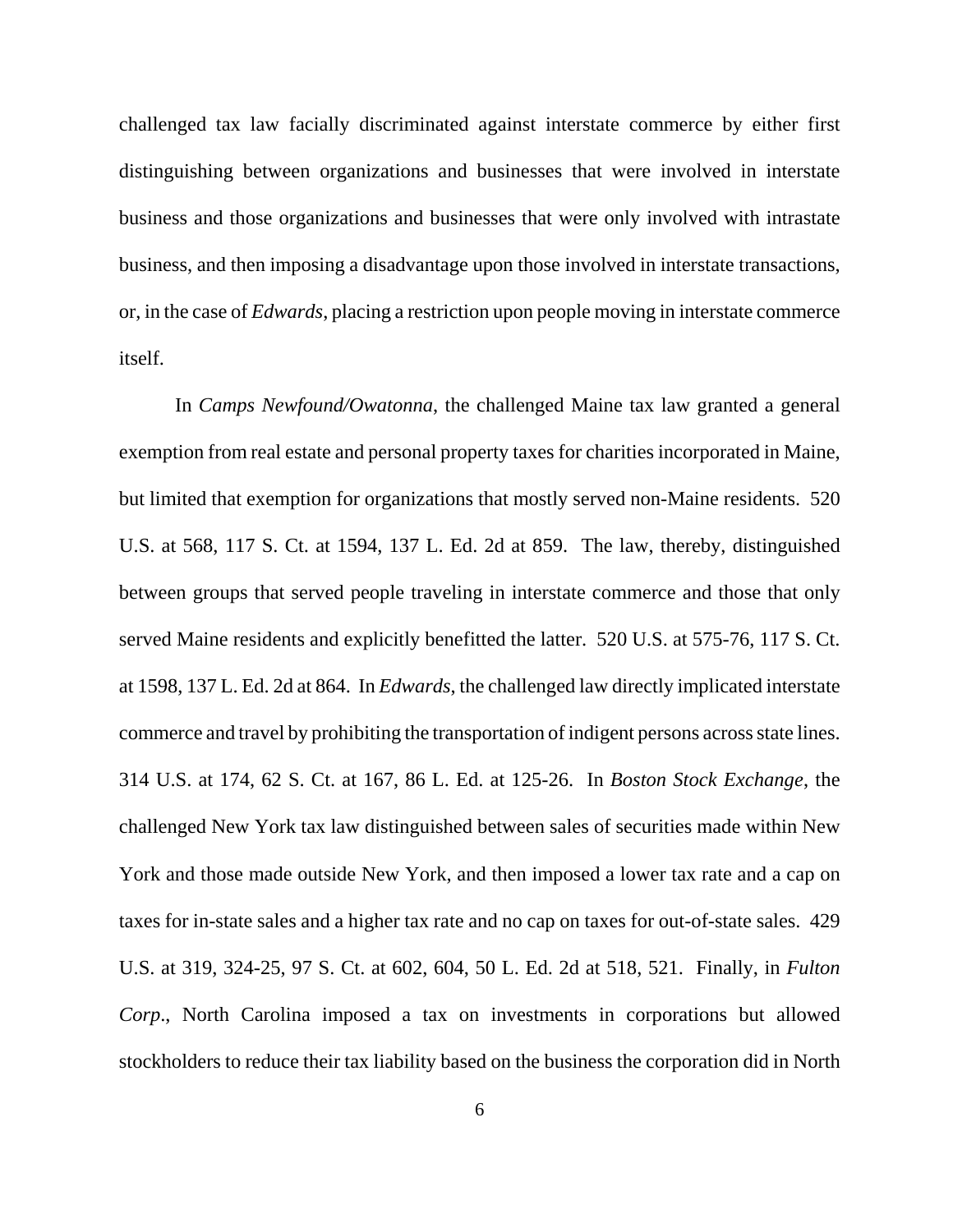Carolina. 516 U.S. at 327-328, 116 S. Ct. at 852, 133 L. Ed. 2d at 802-03. In *Fulton Corp.*, the United States Supreme Court noted that the tax facially discriminated against interstate commerce, and North Carolina "practically concede[d] as much." 516 U.S. at 333, 116 S. Ct. at 855, 133 L. Ed. 2d at 806.

In the present case, nothing on the face of the Maryland tax laws imposing a county tax, TG § 10-103, or the Maryland tax law limiting credits for taxes paid in other states to state taxes, TG § 10-703, discriminates against interstate commerce. TG § 10-103 imposes a county tax on all residents with no distinction drawn based upon the source of the income. And, TG § 10-703, on its face, provides a benefit to interstate commerce by applying a credit to reduce the amount of Maryland state taxes paid by residents who earned income in interstate commerce. The only distinction drawn between income earned in intrastate commerce and income earned in interstate commerce pursuant to these two laws is that a benefit is bestowed upon interstate commerce through the credit that is applied to state taxes. This can hardly be interpreted as discriminating against interstate commerce on the face of the law.

The fact that Maryland's tax scheme is not facially discriminatory is critical to the dormant Commerce Clause analysis. As the Majority notes, "[f]acially discriminatory state taxes are subject to the strictest scrutiny, and the 'burden of justification is so heavy that 'facial discrimination by itself may be a fatal defect.''" *Wynne*, \_\_ Md. at \_\_, \_\_ A.3d at \_\_ (Maj. Slip Op. at 25) (quoting *Oregon Waste Systems, Inc. v. Dept. of Envtl. Quality*, 511 U.S. 93, 101, 114 S. Ct. 1345, 1351, 128 L. Ed. 2d 13, 22 (1994) (in turn quoting *Hughes*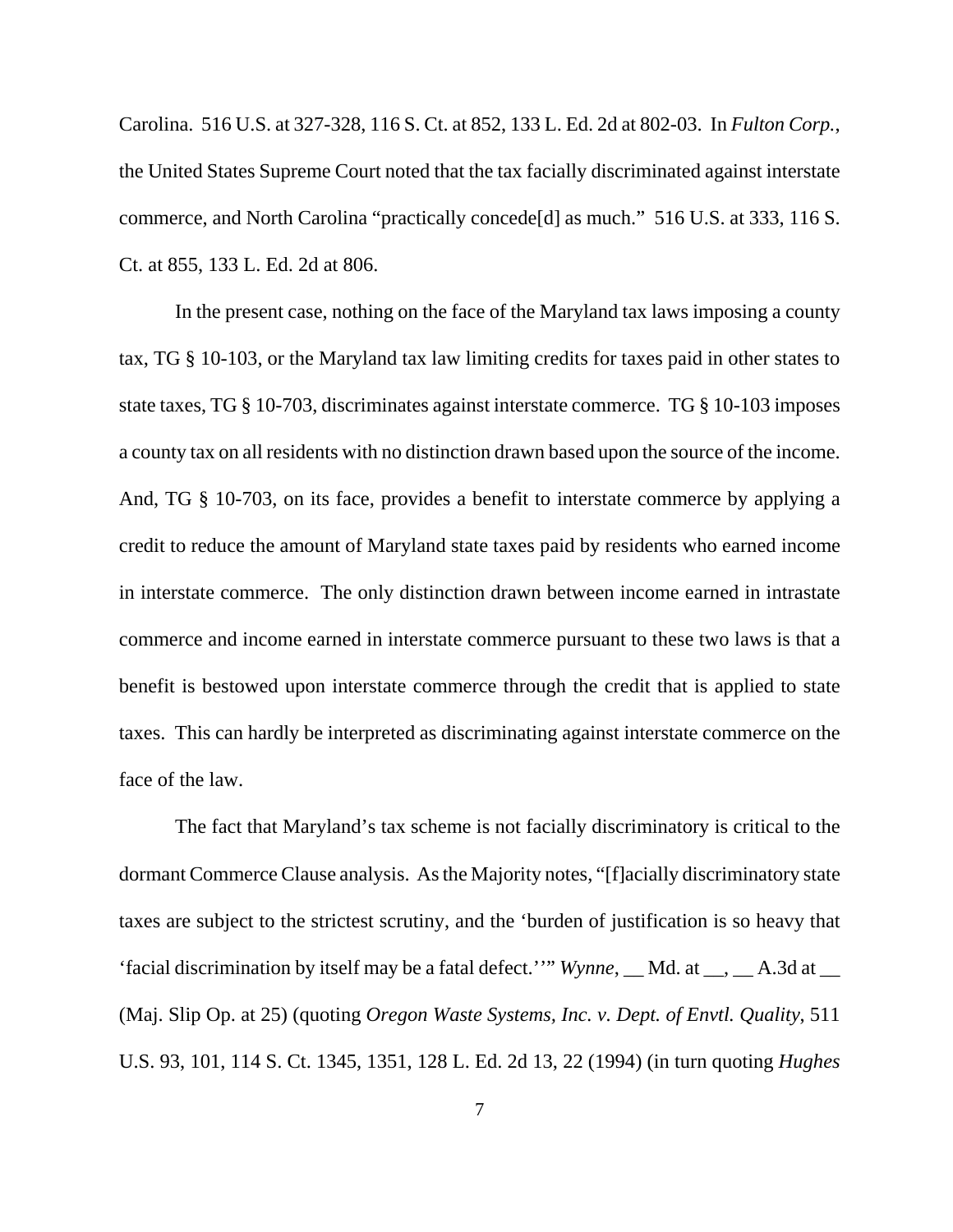*v. Oklahoma*, 441 U.S. 322, 337, 99 S. Ct. 1727, 1737, 60 L. Ed. 2d 250, 262 (1979)); *see also Frey*, 422 Md. at 144, 29 A.3d at 494 ("[F]acially discriminatory state taxes raise a presumption of per se invalidity."). In other words, when a court is examining a law that, on its face, draws a distinction between interstate and intrastate commerce and imposes a disadvantage to the former, the burden of proving that the law expressly discriminates against interstate commerce and that the dormant Commerce Clause is implicated is met. *See United Haulers Ass'n. v. Oneida-Herkimer Solid Waste Mgmt. Auth.*, 550 U.S. 330, 338-39, 127 S. Ct. 1786, 1793, 167 L. Ed. 2d 655, 664-65 (2007). In this case, there is no facial discrimination against interstate commerce, and thus, the burden of proving that the dormant Commerce Clause is implicated requires a higher level of proof.

As noted above, the Wynnes have the burden of proving that interstate commerce is implicated. The Wynnes, however, fail to meet this burden with the arguments they present. In arguing that the dormant Commerce Clause is implicated, the Wynnes primarily rely on two lines of arguments, both of which are inapplicable to the present case.

First, the Wynnes rely on our decision in *Frey* where we concluded that the "Special Nonresident Tax," or SNRT, implicated the dormant Commerce Clause.<sup>3</sup> The SNRT is applied to nonresidents doing business in Maryland. On its face, the SNRT singles out

<sup>&</sup>lt;sup>3</sup> Similarly, at oral argument before this Court, counsel for the Wynnes argued that, in footnote 14 of the *Frey* decision, this Court indicated that the county tax implicates the dormant Commerce Clause. A close reading of footnote 14 indicates that what we concluded was that "[t]he SNRT may thereby substantially affect interstate commerce and is consequently susceptible to Commerce Clause scrutiny." 422 Md. at 143 n. 14, 29 A.3d at 493 n. 14. We said nothing in the footnote about county taxes.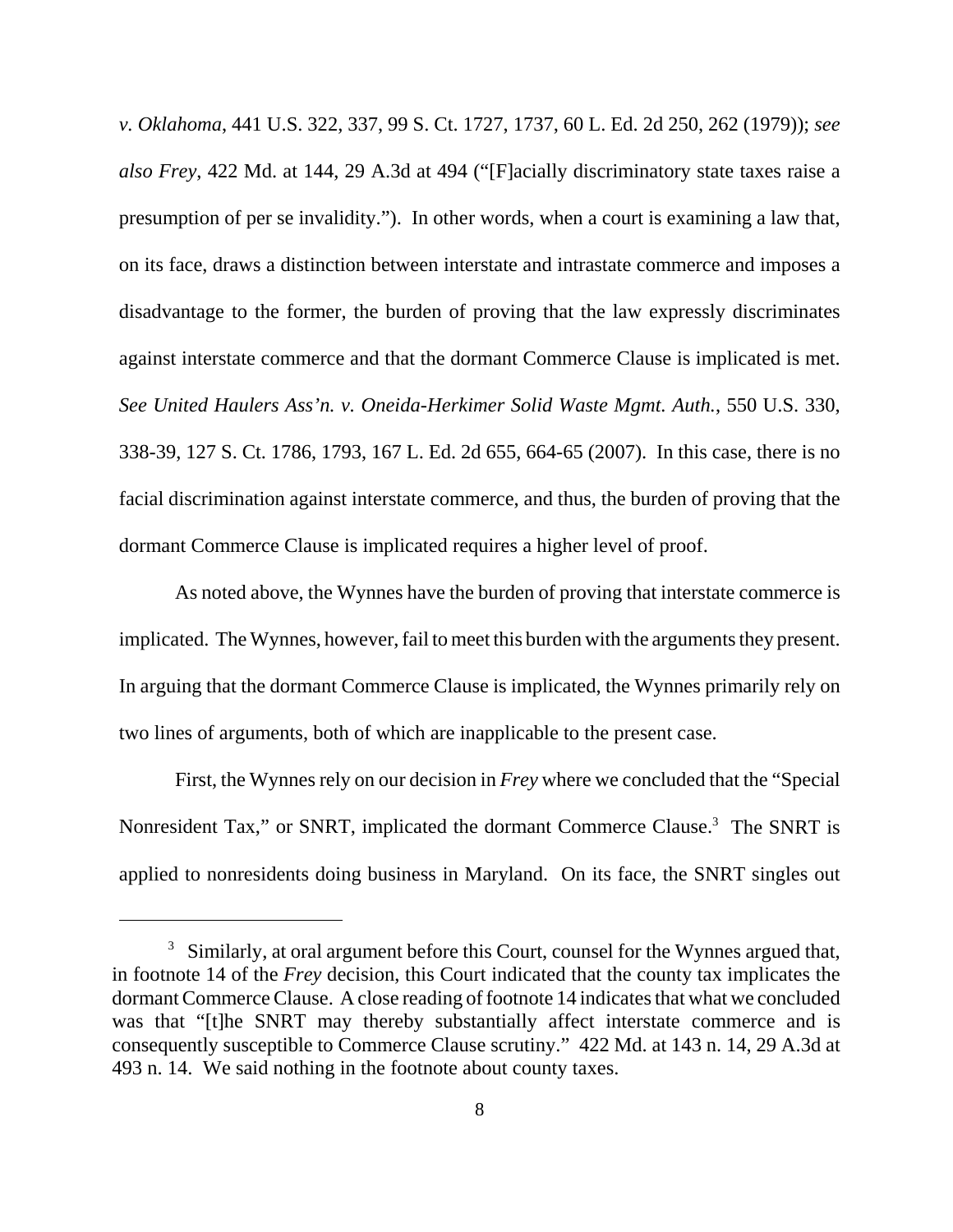income from interstate commerce and applies a tax on that income. It is thus a "facially discriminatory state tax[]," and subject to "the strictest scrutiny[.]" *Frey*, 422 Md. at 144, 29 A.3d at 494. The county tax, on the other hand, draws no distinction between income earned in interstate and intrastate commerce and is not facially discriminatory. Therefore, unlike the SNRT, the county tax does not expressly discriminate against interstate commerce and our conclusion in *Frey* that the SNRT implicated the dormant Commerce Clause is inapplicable to the present case.

Second, the Wynnes rely on *Camps Newfound/Owatonna*, *Fulton Corp.*, and a case from the Minnesota Supreme Court, *Chapman v. Comm'r of Revenue*, 651 N.W. 2d 825 (Minn. 2002). As noted above, *Camps Newfound/Owatonna* and *Fulton Corp.* address facially discriminatory laws. Likewise, *Chapman* addresses a facially discriminatory law. The law in question allowed Minnesota taxpayers to take a tax deduction for contributions to charities "located in and carrying on substantially all of its activities within [Minnesota]," but did not allow a tax deduction for contributions to non-Minnesota charities. 651 N.W. 2d at 834. The Minnesota Supreme Court stated that "[o]n its face, the statute treats contributions to in-state charitable organizations differently from contributions to out-ofstate charitable organizations," and concluded that it was "facially discriminatory." 651 N.W. 2d at 834. As noted above, a law that facially discriminates against interstate commerce necessarily implicates the dormant Commerce Clause. Maryland's tax scheme, which is not facially discriminatory, however, does not necessarily implicate the dormant Commerce Clause. Therefore, like *Camps Newfound/Owatonna* and *Fulton Corp.*, the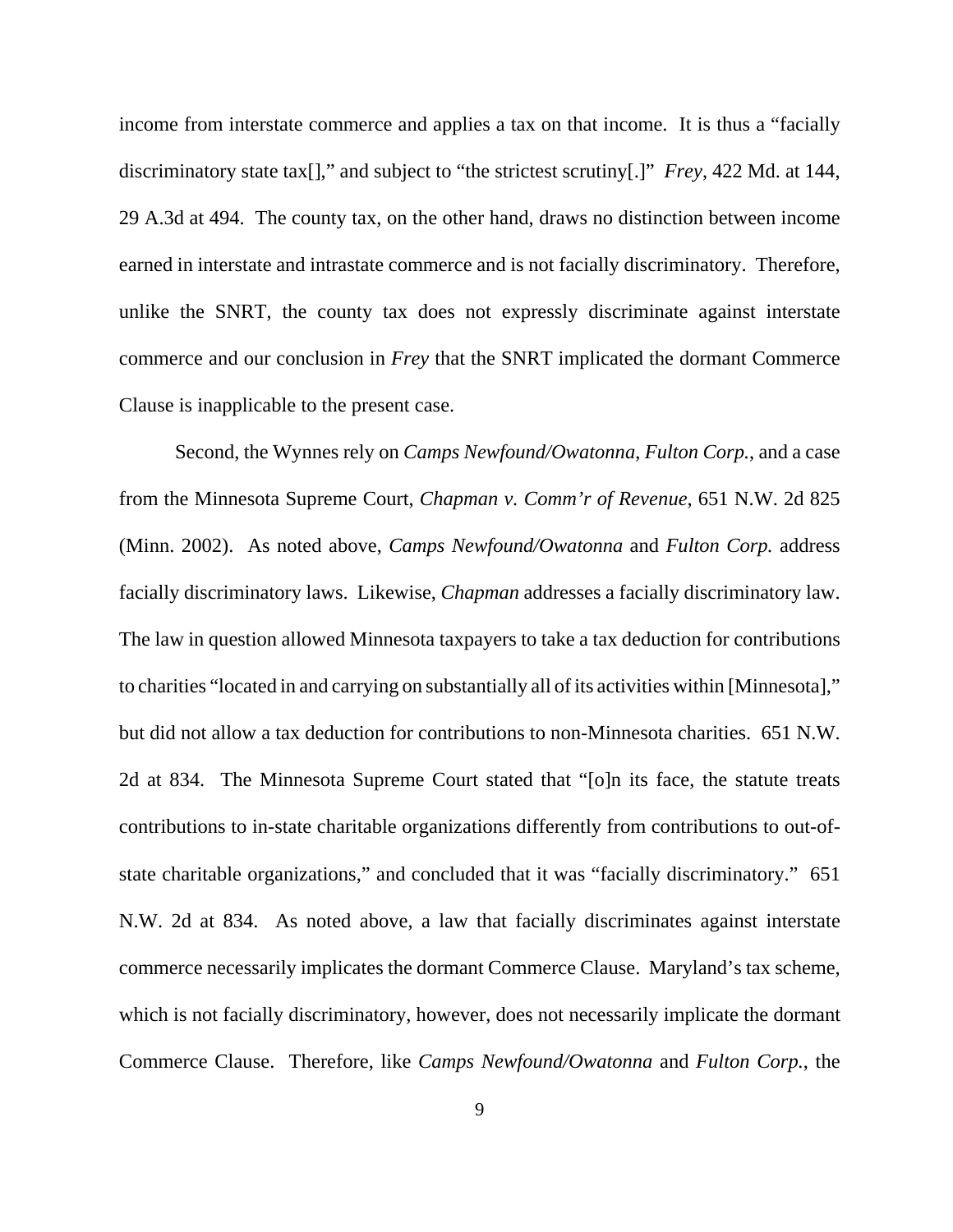conclusion that the law in *Chapman* implicated the dormant Commerce Clause is inapplicable to the present case.

In the absence of facial or express discrimination, an undue burden on interstate commerce must be shown.4 *See Tracy*, 519 U.S. at 287, 117 S. Ct. at 818, 136 L. Ed. 2d at 773 (internal quotation and citations omitted) ("The negative or dormant implication of the Commerce Clause prohibits state taxation . . . or regulation . . . that discriminates against or unduly burdens interstate commerce and thereby impedes free private trade in the national marketplace[.]"). In *Amerada Hess Corp. v. Dir., Div. of Taxation, New Jersey*, 490 U.S. 66, 78-79 n. 10, 109 S.Ct. 1617, 1624-25 n.10, 104 L.E.2d 58, 70 n.10 (1989), the Supreme Court, in considering New Jersey's denial of a state tax deduction for federal windfall profit

<sup>4</sup> The Supreme Court in *Dept. of Revenue v. Davis*, 553 U.S. 328, 128 S. Ct. 1801, 170 L. Ed. 2d 685 (2008), articulated the standard for when a nondiscriminatory law can violate the dormant Commerce Clause. It stated that "[a]bsent discrimination for the forbidden purpose [of economic protectionism], however, the law 'will be upheld unless the burden imposed on [interstate] commerce is clearly excessive in relation to the putative local benefits.'" 553 U.S. at 338-339, 128 S. Ct. at 1808, 170 L. Ed. 2d at 695 (quoting *Pike v. Bruce Church*, 397 U.S. 137, 142, 90 S. Ct. 844, 847, 25 L. Ed. 2d 174, 178 (1970)); *see also Oregon Waste Sys., Inc. v. Dept. of Envtl. Quality*, 511 U.S. 93, 99, 114 S. Ct. 1345, 1350, 128 L. Ed. 2d 13, 21 (1994) (quotations omitted) ("If a restriction on commerce is discriminatory, it is virtually *per se* invalid. . . . By contrast, nondiscriminatory regulations that have only incidental effects on interstate commerce are valid unless the burden imposed on such commerce is clearly excessive in relation to the putative local benefits."); *Bd. of Trustees v. Mayor and City Council of Baltimore City*, 317 Md. 72, 134-35, 562 A.2d 720, 750 (1989) (citations omitted) ("With regard to state regulatory legislation, the Supreme Court has long recognized that, while discrimination in favor of local economic interests is usually invalid under the Commerce Clause, nondiscriminatory legislation will be upheld unless the burden on interstate commerce outweighs the local interests effectuated by the legislation."). In the present case, the Wynnes have failed to prove that any alleged burden upon interstate commerce is "clearly excessive" in relation to the local services paid for by the Howard County tax.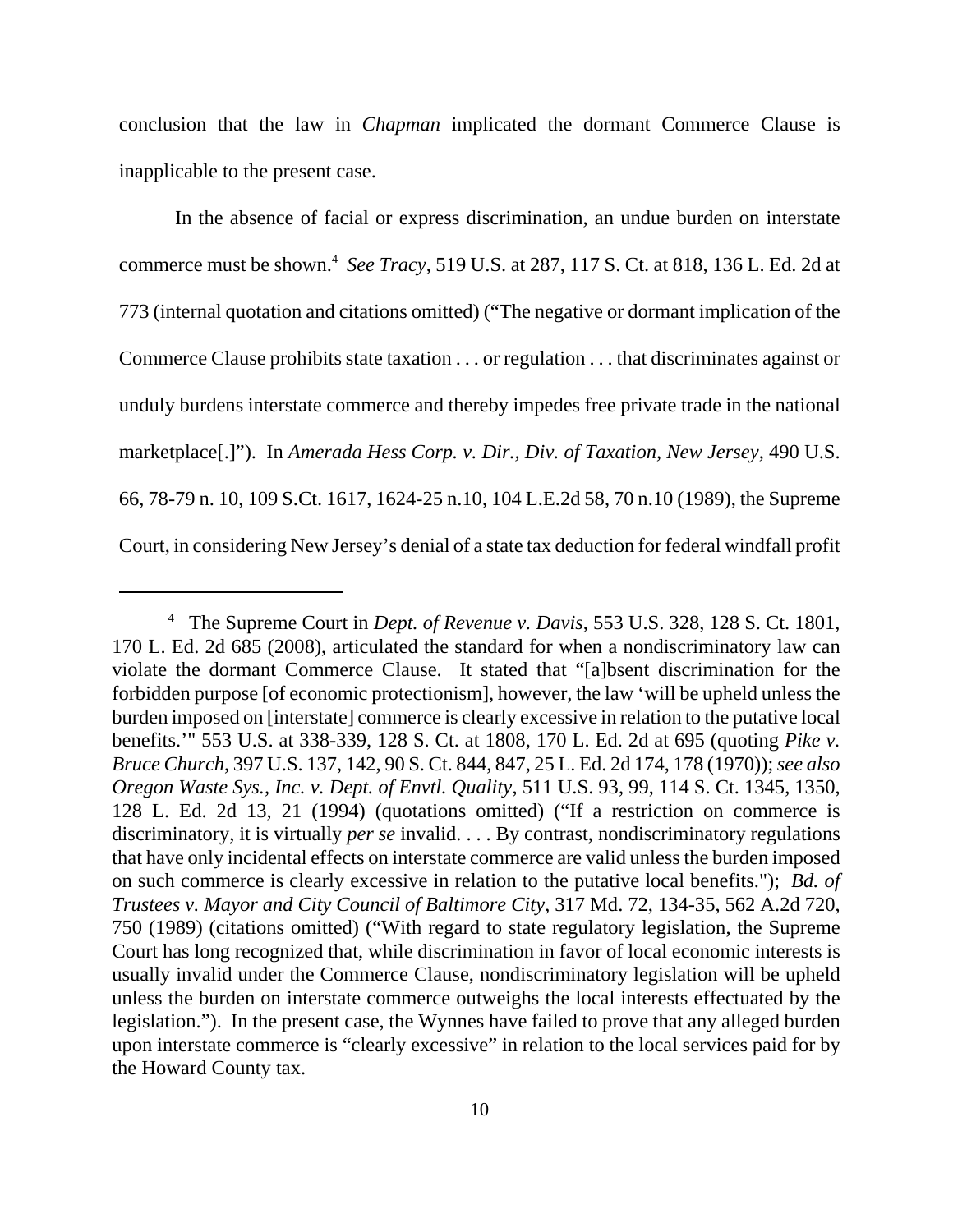tax payments, observed that "in the absence of discriminatory intent or a statute directed specifically at economic activity that occurs only in a particular location . . . a deduction denial does not unduly burden interstate commerce just because the deduction denied relates to an economic activity performed outside the taxing State." The Wynnes, in failing to prove discriminatory intent or unacceptable statutory geographical specificity, have demonstrated neither an undue burden on interstate commerce nor an implication of the dormant Commerce Clause.5

<sup>&</sup>lt;sup>5</sup> In another section of their brief to this Court, the Wynnes argue that the dormant Commerce Clause requires taxes to be apportioned, which can be read as an assertion that an un-apportioned tax might implicate and violate the dormant Commerce Clause. Some unapportioned taxes could have a significant effect on interstate commerce such that they "unduly" burden interstate commerce, thereby implicating and violating the dormant Commerce Clause. *Amerada Hess*, 490 U.S. at 75, 109 S. Ct. at 1623, 104 L. Ed. 2d at 68. The dormant Commerce Clause, however, does not protect against taxes and laws that have only an incidental effect on interstate commerce. *Fulton Corp.*, 516 U.S. at 331, 116 S. Ct. at 854, 133 L. Ed. 2d at 805. TG § 10-703 provides a credit for state taxes, significantly diminishing any effect Maryland income taxes have on interstate commerce. As noted above there is a strong presumption that an act of the Maryland General Assembly is constitutional. Additionally, the Supreme Court has concluded that "[t]he dormant Commerce Clause protects markets and participants in markets, not taxpayers as such." *Tracy*, 519 U.S. at 300, 117 S. Ct. at 825, 136 L. Ed. 2d at 781. The Wynnes have not provided evidence that any markets or market participants, as opposed to taxpayers, have been disadvantaged by some taxpayers being required to pay slightly more in taxes. Additionally, there is no evidence that, as the Majority fears, interstate commerce will be harmed because taxpayers will have a "disincentive . . . to conduct income-generating activities in other states with income taxes." *Wynne*, \_\_ Md. at \_\_, \_\_ A.3d at \_\_ (Maj. Slip Op. at 14). In fact, as the Majority notes, Maryland residents have paid a county tax without a credit pursuant to TG § 10-703 since the tax code was amended in 1975. *Wynne*, Md. at  $\Box$ , A.3d at  $\Box$  (Maj. Slip Op. at 5-6). There has been no evidence presented to this Court that Maryland companies or taxpayers have been deterred from engaging in interstate commerce over nearly four decades since 1975. In fact, at issue in the present case is the income generated by the Maxim Corporation, a company founded in 1988, from business in 39 other states where the (continued...)